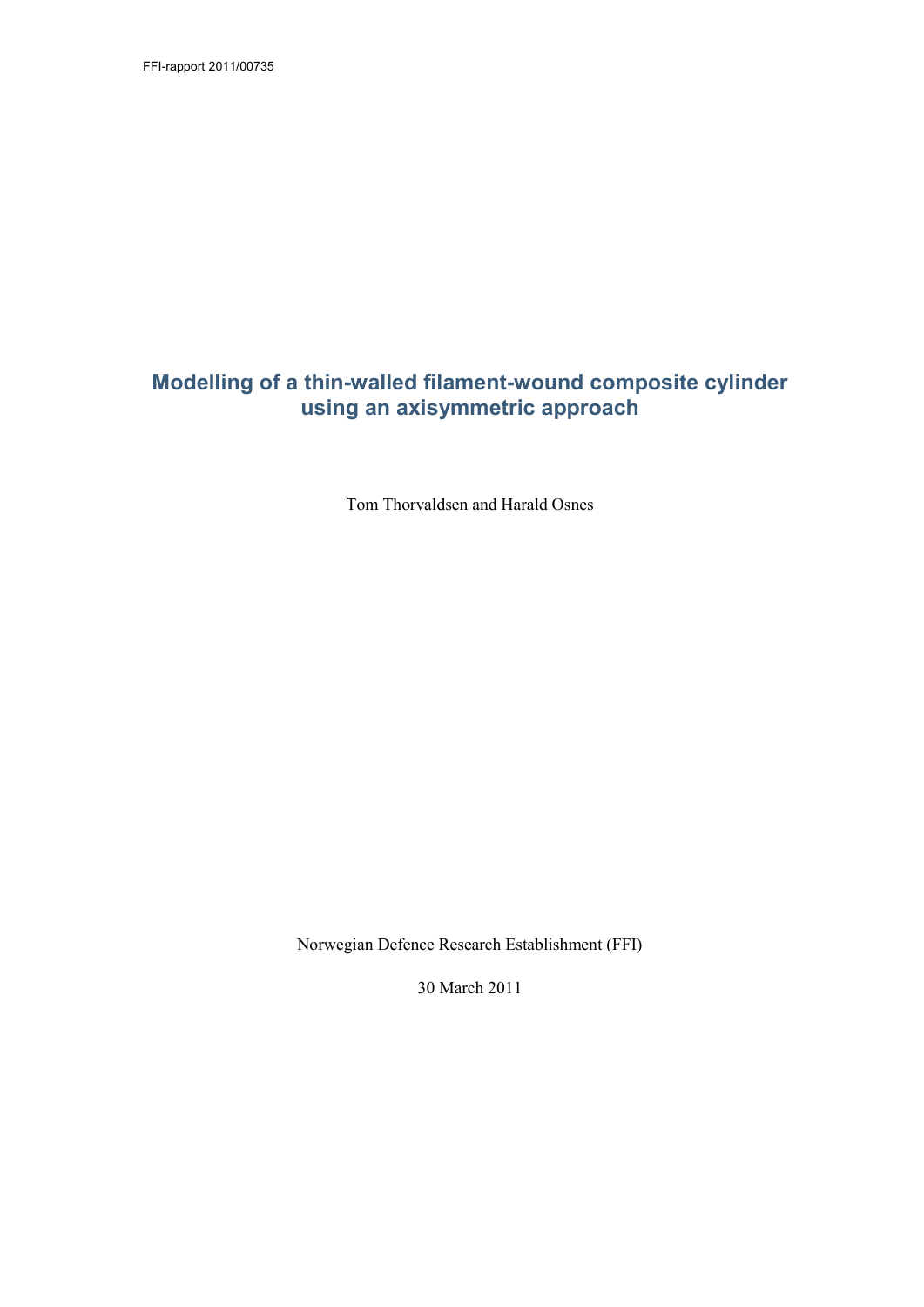FFI-rapport 2011/00735

371701

P: ISBN 978-82-464-1903-9 E: ISBN 978-82-464-1904-6

# **Keywords**

Kompositt

Tynnvegget sylinder

Trykktank

Aksesymmetrisk modell

MSC.Marc/Mentat

# **Approved by**

Einar Willassen Project Manager

Jan Ivar Botnan Director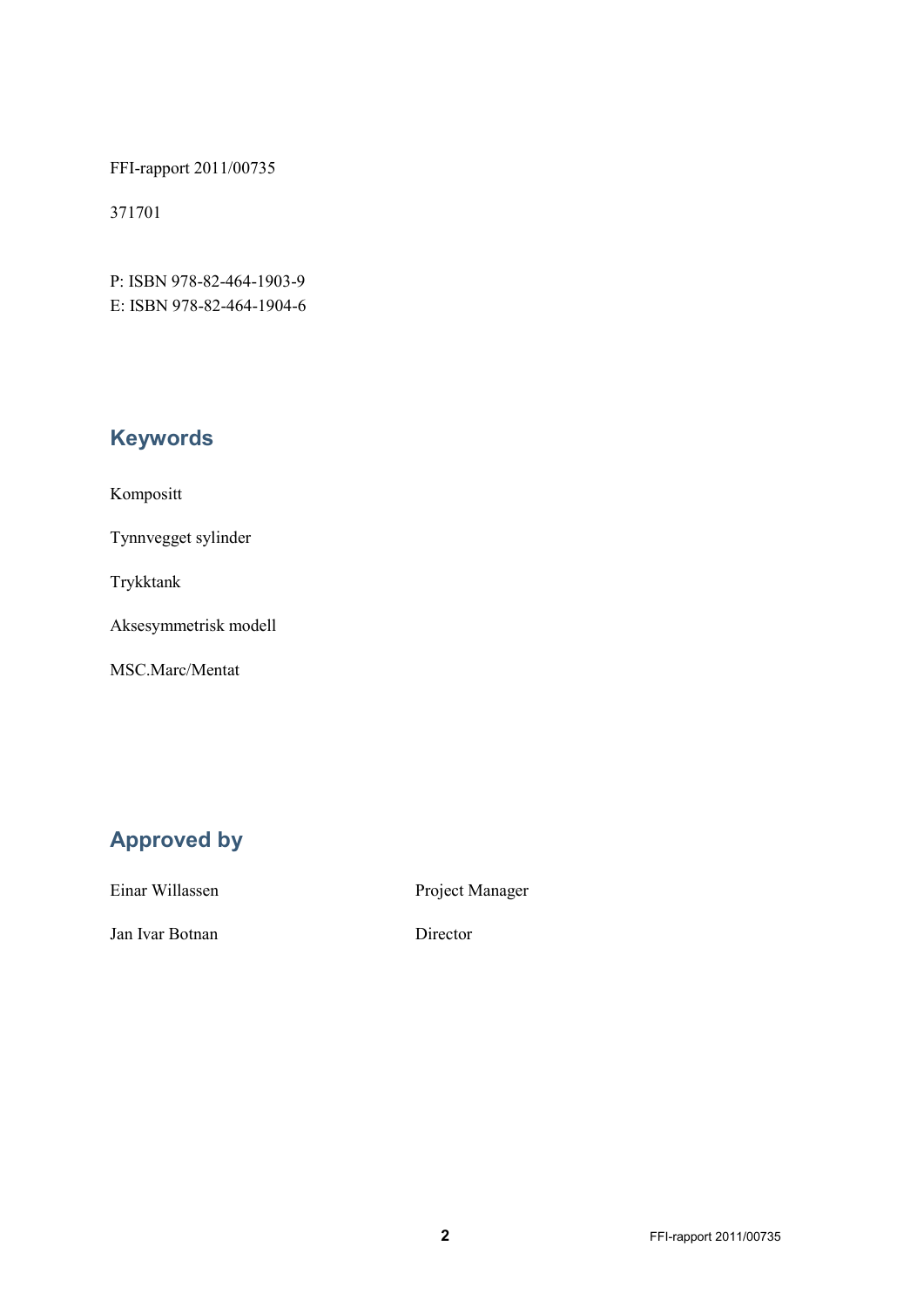# **English summary**

In this report, finite element analyses (FEA) are preformed for a thin-walled filament-wound composite cylinder exposed to an inner pressure load. Analyses are run for an open cylinder, as well as for a closed cylinder. The purpose of the study is to gain enhanced knowledge on how to model cylindrical structures using an axisymmetric model approach. The commercial software package MSC.Marc/Mentat 2008r1 is employed in the analyses.

Both continuum and composite axisymmetric elements are included in the FEA. In addition, different methods are applied for calculating the element stiffness properties. The choice of element type and definition of the element stiffness properties will influence on the properties of each physical layer of the structure, as well as the overall response of the structure. The FEA results are compared both with analytical calculations and Laminated Tube.

The axisymmetric continuum element is found to be applicable for modelling the cylindrical composite structure; the FEA results are in good agreement with analytical calculations, as well as the results obtained using Laminated Tube. However, the FEA results when employing axisymmetric composite elements in the modelling are not in accordance with either the analytical calculations or Laminated Tube. Hence, the composite element type investigated does not seem to be applicable for this type of analysis.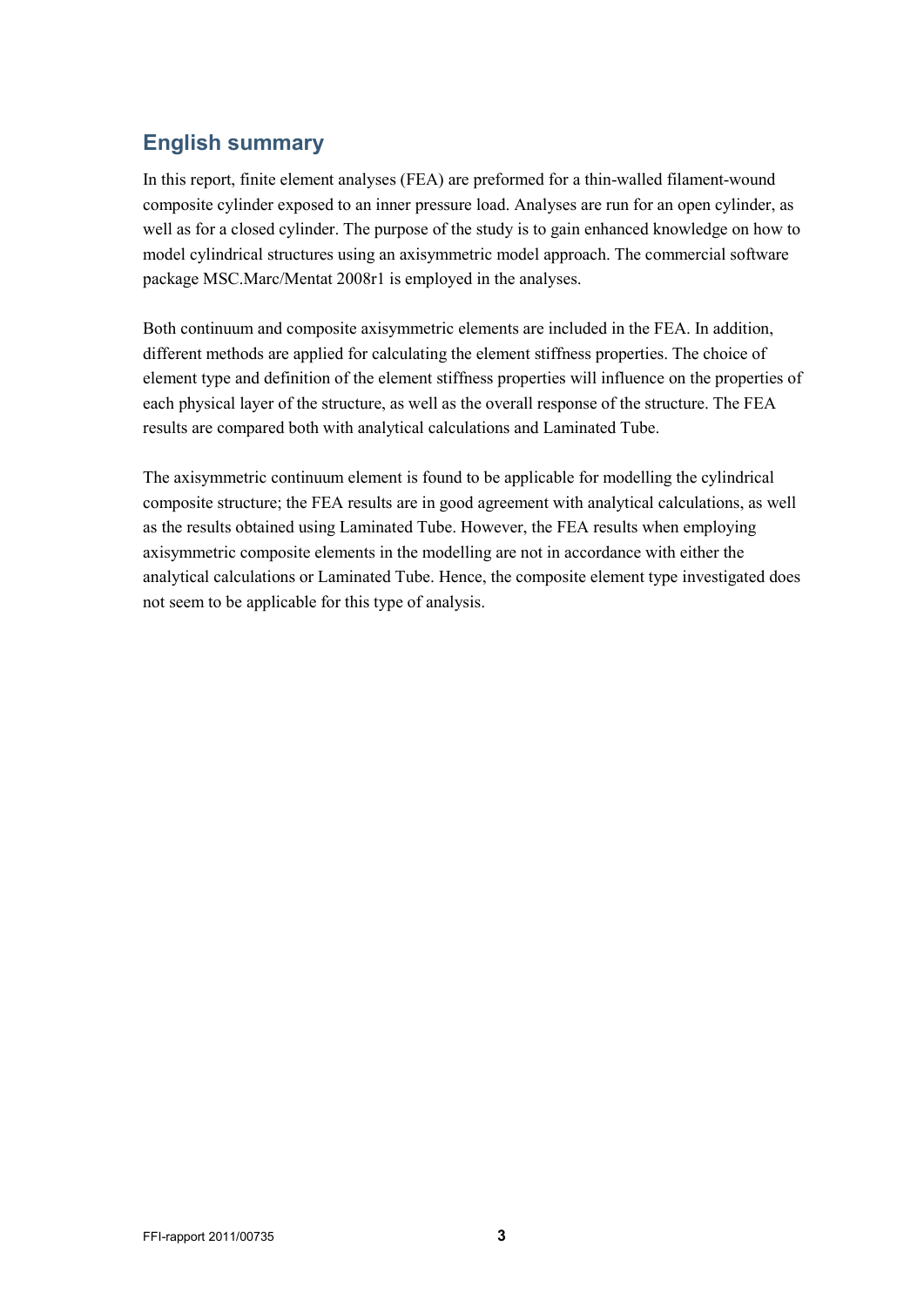# **Sammendrag**

Denne rapporten beskriver elementmetodeanalysene som er gjort for en tynnvegget, viklet sylinder i kompositt, utsatt for en indre trykklast. Analyser er utført både for en åpen sylinder og en lukket sylinder. Målet med studien er å få bedre forståelse av og kunnskap om hvordan man skal modellere sylindriske konstruksjoner ved å bruke en aksesymmetrisk modelltilnærming. Den kommersielle programvarepakken MSC.Marc/Mentat 2008r1 er benyttet i analysene.

Både aksesymmetriske kontinuumelementer og komposittelementer er benyttet i analysene. I tillegg er det brukt ulike metoder for å beregne stivhetsegenskapene til elementene. Valg av elementtype og definisjon av elementets stivhetsegenskaper vil påvirke egenskapene til hvert av de fysiske lagene i konstruksjonen, så vel som egenskapene til konstruksjonen som helhet. Elementmetodeanalysene er sammenliknet med både analytiske beregninger og Laminated Tube.

Det aksesymmetriske kontinuumelementet egner seg for modellering av den sylindriske konstruksjonen i kompositt; elementmetodeanalyseresultatene er i god overensstemmelse med analytiske beregninger, så vel som resultatene fra Laminated Tube. Resultatene fra analysene der komposittelementer er benyttet, er derimot ikke i overensstemmelse med verken analytiske beregninger eller Laminated Tube. Det aksesymmetriske komposittelementet virker derfor ikke å være egnet for denne typen analyser.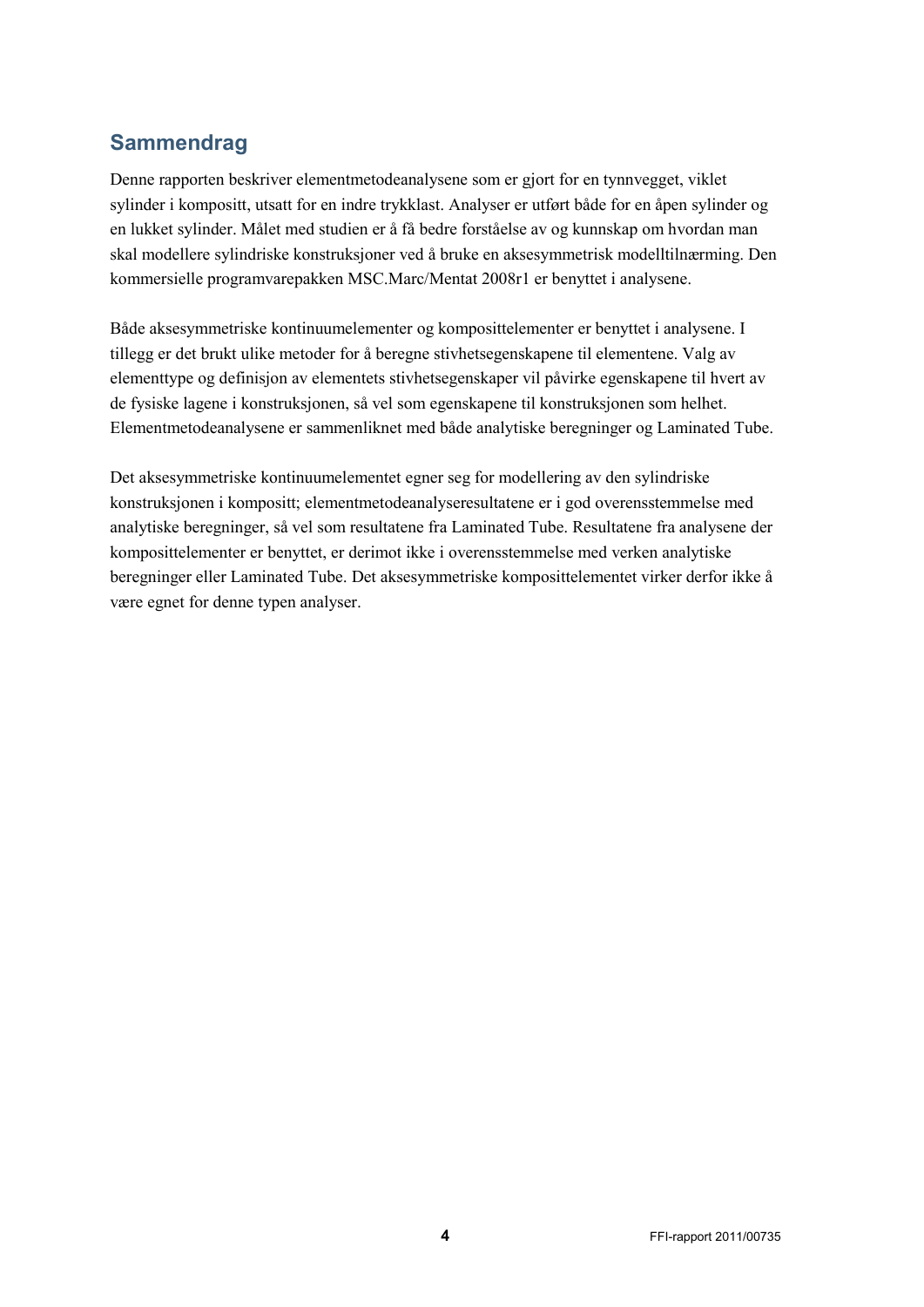# **Contents**

| 1              | <b>Introduction</b>                         | 7              |
|----------------|---------------------------------------------|----------------|
| $\overline{2}$ | <b>Case study</b>                           | $\overline{7}$ |
| 3              | <b>FEM model in MSC.Marc</b>                | 9              |
| 3.1            | Geometry                                    | 9              |
| 3.2            | Element type and lay-up                     | 10             |
| 3.2.1          | Continuum elements                          | 10             |
| 3.2.2          | Composite elements                          | 10             |
| 3.3            | Material properties and stiffness relations | 11             |
| 3.3.1          | Continuum elements                          | 11             |
| 3.3.2          | Composite elements                          | 12             |
| 3.4            | Boundary conditions                         | 14             |
| 3.5            | Applied loads                               | 15             |
| 3.5.1          | Open cylinder                               | 15             |
| 3.5.2          | Closed cylinder                             | 15             |
| 4              | <b>Analytical method</b>                    | 16             |
| 5              | <b>Laminated Tube</b>                       | 18             |
| 6              | <b>Test cases</b>                           | 19             |
| 6.1            | Case #1: [45/90/45/90]                      | 19             |
| 6.1.1          | Continuum elements                          | 20             |
| 6.1.2          | Composite elements                          | 22             |
| 6.1.3          | Discussion                                  | 24             |
| 6.2            | Case #2: [0/90/0/90]                        | 26             |
| 6.2.1          | Continuum elements - open cylinder          | 26             |
| 6.2.2          | Continuum elements - closed cylinder        | 27             |
| 6.2.3          | Composite elements - open cylinder          | 27             |
| 6.2.4          | Composite elements - closed cylinder        | 27             |
| 6.2.5          | Discussion                                  | 28             |
| 6.3            | Case #3: [10/90/30/90]                      | 28             |
| 6.3.1          | Continuum elements                          | 29             |
| 6.3.2          | Composite elements                          | 31             |
| 6.3.3          | Discussion                                  | 32             |
| 7              | <b>Summary and conclusions</b>              | 33             |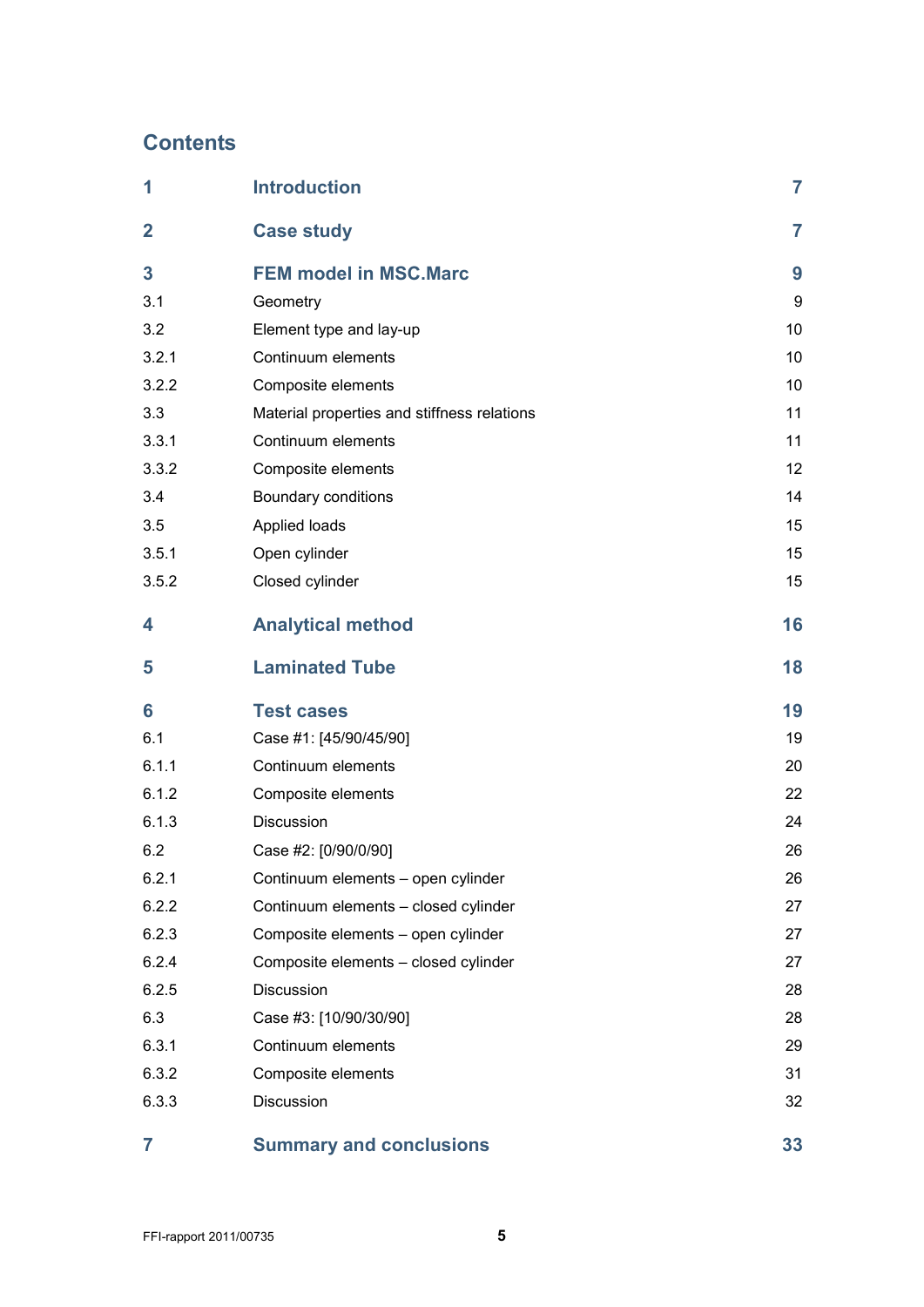| <b>Acknowledgements</b>              | 34 |
|--------------------------------------|----|
| <b>Appendix A Material data</b>      | 35 |
| <b>Appendix B Analytical model</b>   | 36 |
| <b>Appendix C Mentat input files</b> | 43 |
| <b>References</b>                    | 44 |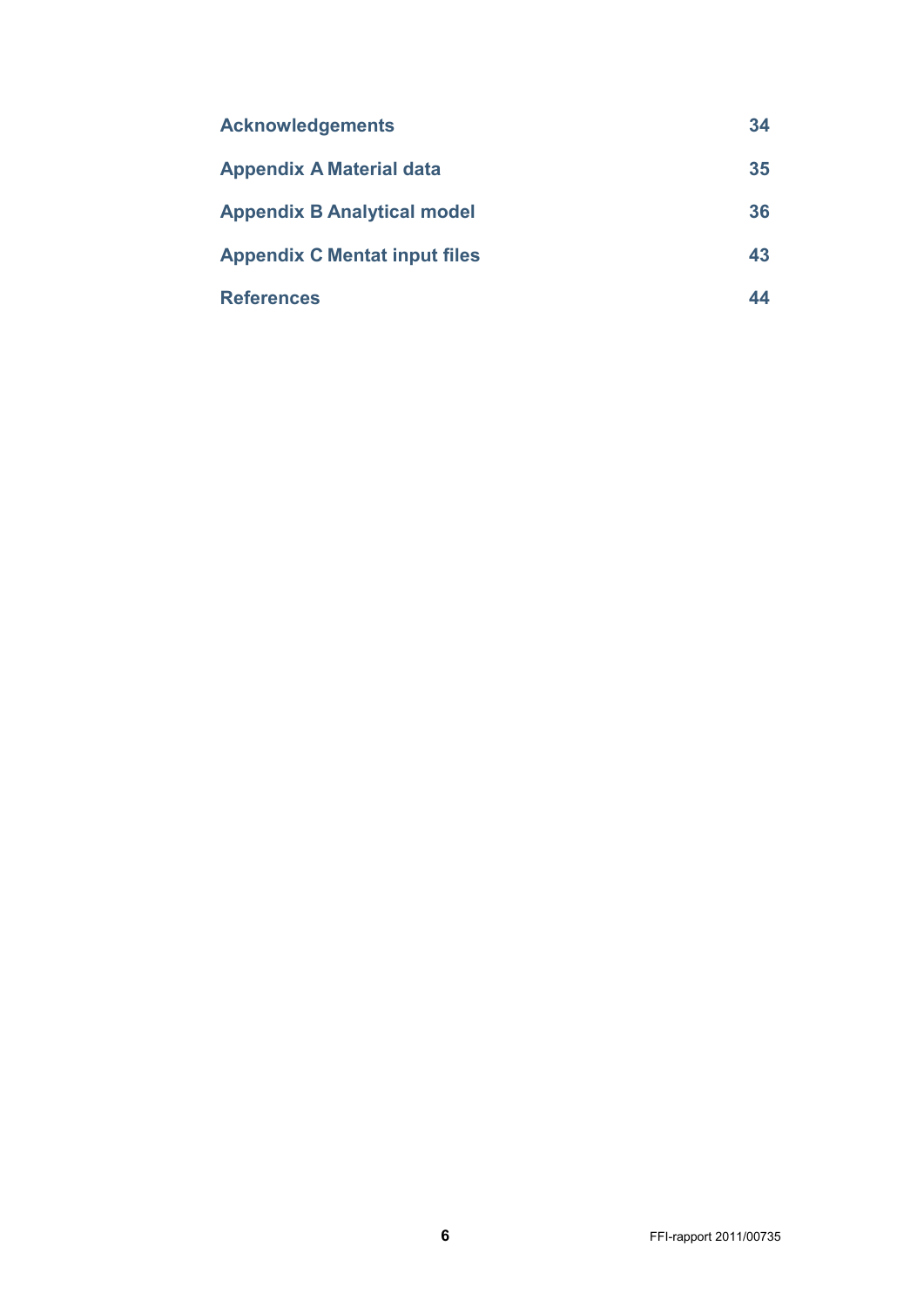## <span id="page-6-0"></span>**1 Introduction**

Performing finite element analyses (FEA) of a filament-wound composite structure is a challenging task. The model should represent the properties of the physical structure as correct and precise as possible. However, when employing the finite element method (FEM), some assumptions and approximations have to be made. One important part of the modelling that often must be taken into account is the thickness variation and the fibre angle variation for each layer, which is relevant for complex geometries, in particular. Moreover, the number of elements required for each physical layer, the element stiffness calculation for each element, and the overall representation of the material properties of the composite structure, should be considered. The most physically representative approach may not give accurate numerical results. Furthermore, the boundary conditions should be carefully set – especially when utilizing symmetry properties to reduce the complexity and overall size of the geometric model. Finally, the modelling of the applied loads, the choice of element type, and the solution method are all important parts of the analysis that will have influence on the final result.

Previous modelling of filament-wound composite structures performed at FFI, such as four-inch pressure vessels and rocket motor cases, has considered an axisymmetric model. However, the results obtained from the FEA are not always in accordance with Laminated Tube, which is an Excel-based modelling tool, developed at FFI in a former project, for calculating the in-plane stresses in layered cylindrical structures. Laminated Tube is often employed in the early development phase, for a quick calculation of the lay-up required to withstand the inner pressure load and other forces acting on the structure. This study has been conducted to obtain a thorough understanding of why the results differ. The outcome of the study is twofold: 1) to verify that Laminated Tube calculates correct stress values, and 2) to obtain a better understanding of how to model filament-wound composite pressure vessels and rocket motor structures using an axisymmetric finite element model approach.

A set of test cases for a thin-walled composite cylinder structure is run using the commercial software package MSC.Marc/Mentat 2008r1. The element stiffness calculation approach and the element type is varied for each test case. The numerical results for both an open and a closed cylinder are compared with analytical calculation results, as well as with results from Laminated Tube. By choosing a thin-walled cylinder, i.e. a composite cylinder where the total wall thickness is small compared to the radius of the cylinder, analytical expressions are available.

<span id="page-6-1"></span>The results from this study will be very important for future modelling of filament-wound structures.

## **2 Case study**

As indicated in the introduction, the model problem chosen is a thin-walled (hollow) filamentwound composite cylinder, as shown in [Figure 2.1.](#page-7-0) The inner radius is 200 mm, and the wall thickness is 2 mm. In this way, the thickness-to-radius ratio is very small, and hence analytical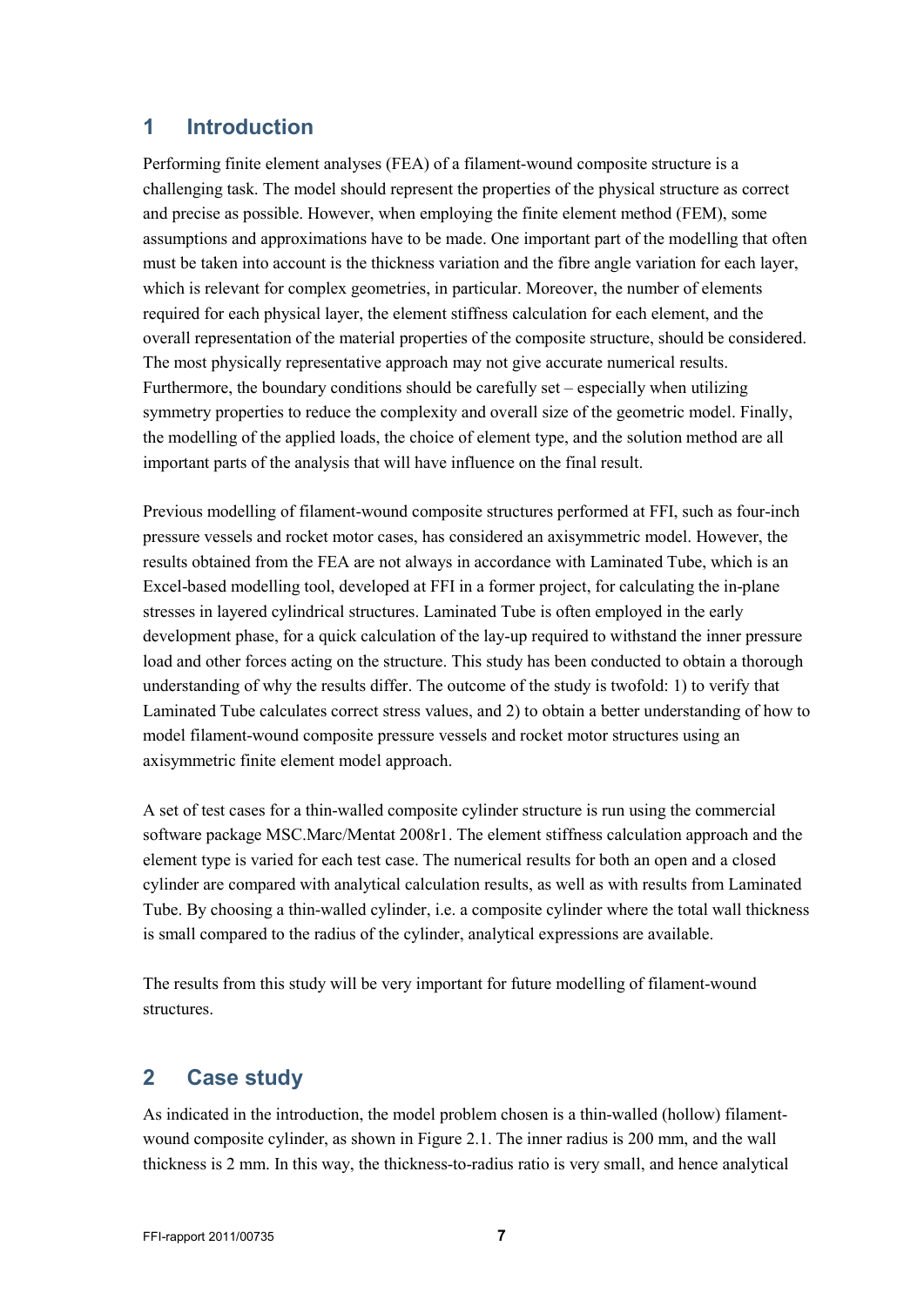expressions are available for comparison with the finite element model results. The length of the cylindrical tube is 20 mm.

Four physical layers are defined through the thickness of the cylinder, as indicated in [Figure 2.1.](#page-7-0) The thickness of each physical layer is 0.5 mm. Moreover, different fibre orientations are assumed for the layers, indicated by different colours in the figure.



<span id="page-7-0"></span>physical layers. Different colours indicate layers with different fibre orientation. *Figure 2.1 Geometric model of a thin-walled filament-wound composite cylinder with four*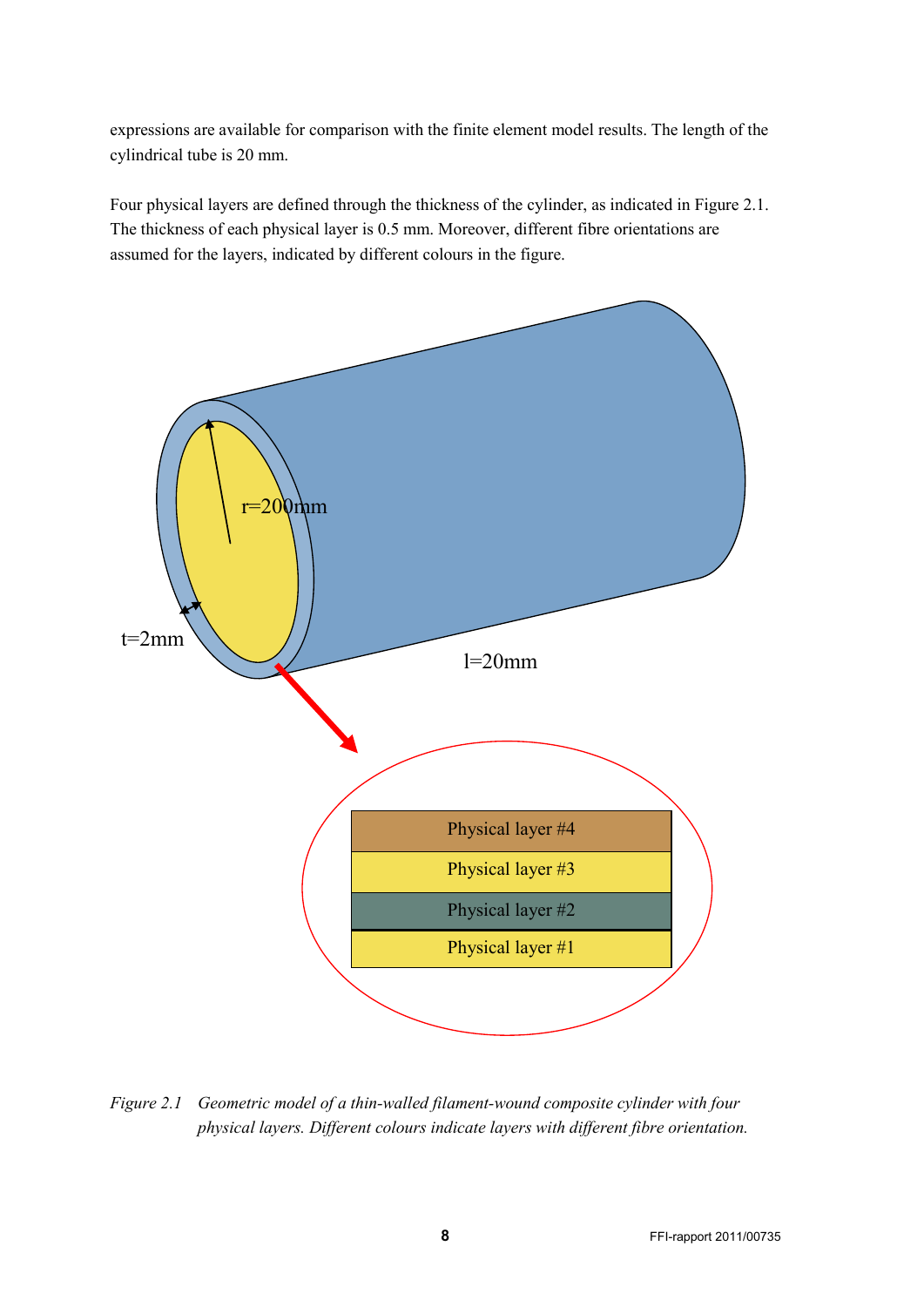Three test cases, i.e. three different lay-ups, are included in this study. These cases are considered as relevant and representative for comparison of the different modelling approaches:

- Case #1:  $[\pm 45/90/\pm 45/90]$
- Case #2:  $[0/90/0/90]$
- Case #3:  $[\pm 10/90/\pm 30/90]$

<span id="page-8-0"></span>More details and the modelling results are found in Section [6.](#page-18-0)

## **3 FEM model in MSC.Marc**

As described above, a thin-walled composite cylinder is our model problem. This geometry is relatively simple, but it is still relevant as a reference for more complex finite element geometries. One of the main advantages is that we can compare the FEA results with analytical expressions and Laminated Tube.

<span id="page-8-1"></span>The different parts of the FEA are described in the following.

## **3.1 Geometry**

The geometric finite element model applied is shown in [Figure 3.1.](#page-8-2) The axisymmetric cylinder model has a length  $l = 10$  mm and an inner radius  $r = 200$  mm. Only half of the cylinder is included in the model due to symmetry; boundary conditions at the artificial symmetry cut-plane are specified in Section [3.4.](#page-13-0)



<span id="page-8-2"></span>*Figure 3.1 Geometry of the axisymmetric model.*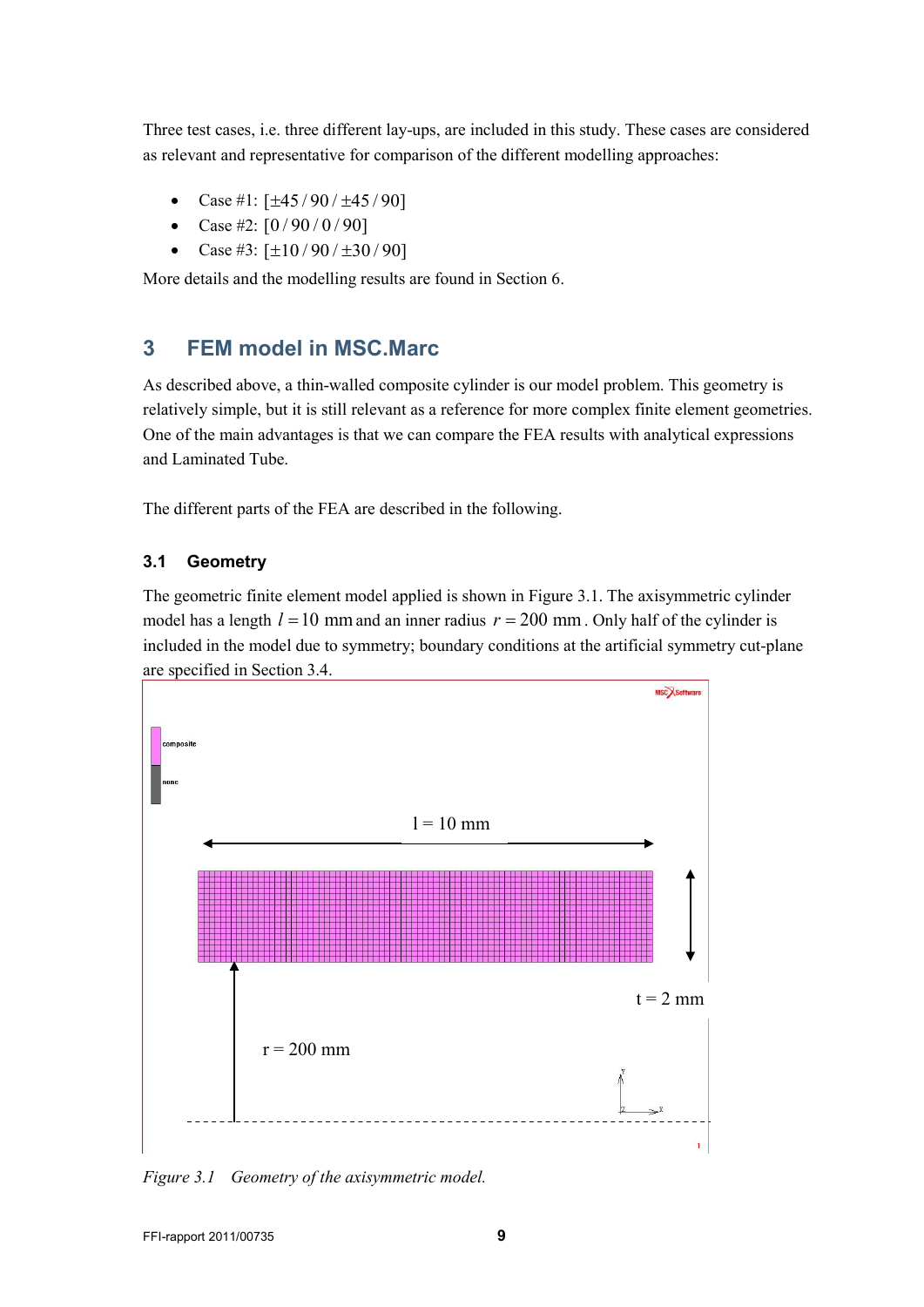## <span id="page-9-0"></span>**3.2 Element type and lay-up**

In all cases, four *physical layers* with different fibre orientations are defined. The fibre orientation of the four physical layers of the structure, i.e. the lay-up, is shown for each of the three test cases in Section [6.](#page-18-0) For all test cases included, the lay-up is a combination of *helical* layers and *hoop* layers. The helical layers make an angle  $0 \le \theta < 90^\circ$  with the global axial axis, whereas the hoop layers are oriented in the circumferential direction, i.e. perpendicular to the axial axis. For example, in the first test case (Sectio[n 6.1\)](#page-18-1) the lay-up is defined by  $[\pm 45/90/\pm 45/90]$ , that is, the first and the third layers are helical layers, whereas the second and fourth layers are hoop layers.

As can be seen from [Figure 3.1,](#page-8-2) a total of sixteen elements, in the thickness direction, are included in the model, which means that each physical layer is modelled by four elements (in the thickness direction). In this study, one of the key themes is the modelling of the stiffness properties of each physical layer. Hence, different lay-ups on element level for the physical layers are applied.

More details about the calculation of the stiffness properties in each of the modelling approaches are included in Section [3.3.](#page-10-0) We also refer to the MSC.Marc/Mentat documentation [1] for more details about the element types than provided in the following.

## <span id="page-9-1"></span>3.2.1 Continuum elements

For the continuum element cases, MSC.Marc element type 20 is employed, which is a four-node, isoparametric, arbitrary quadrilateral element for axisymmetric applications, including torsional strains.

Two different approaches for calculating the element stiffness properties are considered. For the case where merged stiffness values are applied, all elements in a single physical layer are given the same material properties. For the cases where non-merged stiffness values are applied, the material properties may vary for the elements within a physical layer.

## <span id="page-9-2"></span>3.2.2 Composite elements

For the composite element cases, MSC.Marc element type 152 is employed, which is a four-node, isoparametric composite element for axisymmetric applications. It is possible to define up to 1020 internal layers within the element, and the different layers can have different material properties.

Two different element material properties approaches are employed. For the case where merged stiffness properties are applied, the internal composite element layer properties vary through the element thickness, but all elements making up the physical layer are given the same properties. For the case where non-merged values are used, the internal composite element layer properties are the same through the element thickness, but in this case the elements making up the physical layer are given different properties.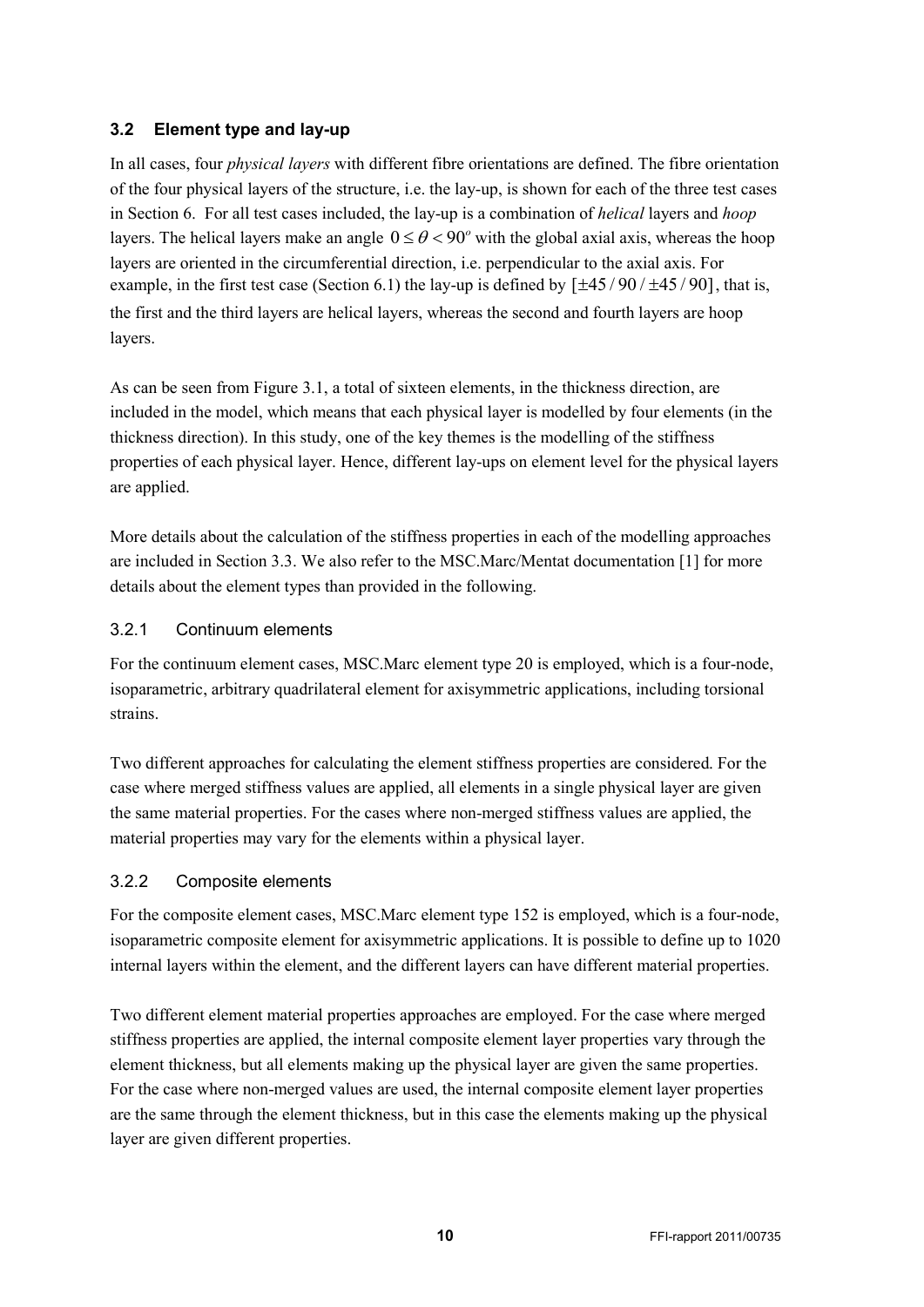## <span id="page-10-0"></span>**3.3 Material properties and stiffness relations**

The material data for all test cases are given in [Table A1](#page-34-1). The material parameter values refer to the fibre axes, where the first axis is directed along the fibre, and the other two axes are oriented normal to the fibre direction defined by the right-hand rule. For the continuum element cases, an anisotropic material description is applied, while an orthotropic material description is used for the composite element cases.

## <span id="page-10-1"></span>3.3.1 Continuum elements

For the test cases where continuum elements are employed, a transformation operator is applied for expressing the stiffness matrix and the stress vector referred to local element axes, which in the software are referred to as the *preferred axes*. The stiffness matrix, referred to preferred axes, is in each case given as input to Mentat. The transformation operator applied, is described in [2]. Note that another orientation of the coordinate systems is chosen in this report compared to what was employed in the cited report; this will have influence on the declaration of the angles between the axes in the two coordinate systems.

## <span id="page-10-2"></span>3.3.1.1 Orientation

The preferred axes for the continuum element  $(x, y, z)$  are defined as shown in [Figure 3.2.](#page-12-0) Using the ORIENTATIONS functionality, the direction of the first axis is set. From this, the second axis is (automatically) defined normal to the first axis in the element plane. The direction of the third axis is found from calculating the cross-product of the first and second axes, applying the righthand rule.

The relationship between the fibre axes  $(f, s, n)$  and the preferred axes for the continuum element is also displayed in [Figure 3.2.](#page-12-0) The fibre axis  $(f)$  is rotated an angle  $\theta$  about the second preferred axis  $(y)$ , which is identical to the third axis  $(n)$  of the fibre coordinate system.

Note that the positive fibre orientation angle for the continuum elements corresponds to a negative fibre orientation angle for the composite elements, see Section [3.3.2.1.](#page-11-1) This is taken into account when defining the material properties and comparing the different approaches in the test cases presented.

## <span id="page-10-3"></span>3.3.1.2 Stiffness calculation

Two different approaches are applied in defining the element stiffness properties:

- Merged stiffness values
- Non-merged stiffness values

In case of using *merged stiffness values*, the  $6 \times 6$  stiffness matrix for the element, referred to the preferred axes, are obtained by applying the transformation operator described above for both the  $+\theta$  and the  $-\theta$  orientations. The two resulting stiffness matrices are summed component-wise, and the components are then averaged, i.e. divided by two. This final stiffness matrix is then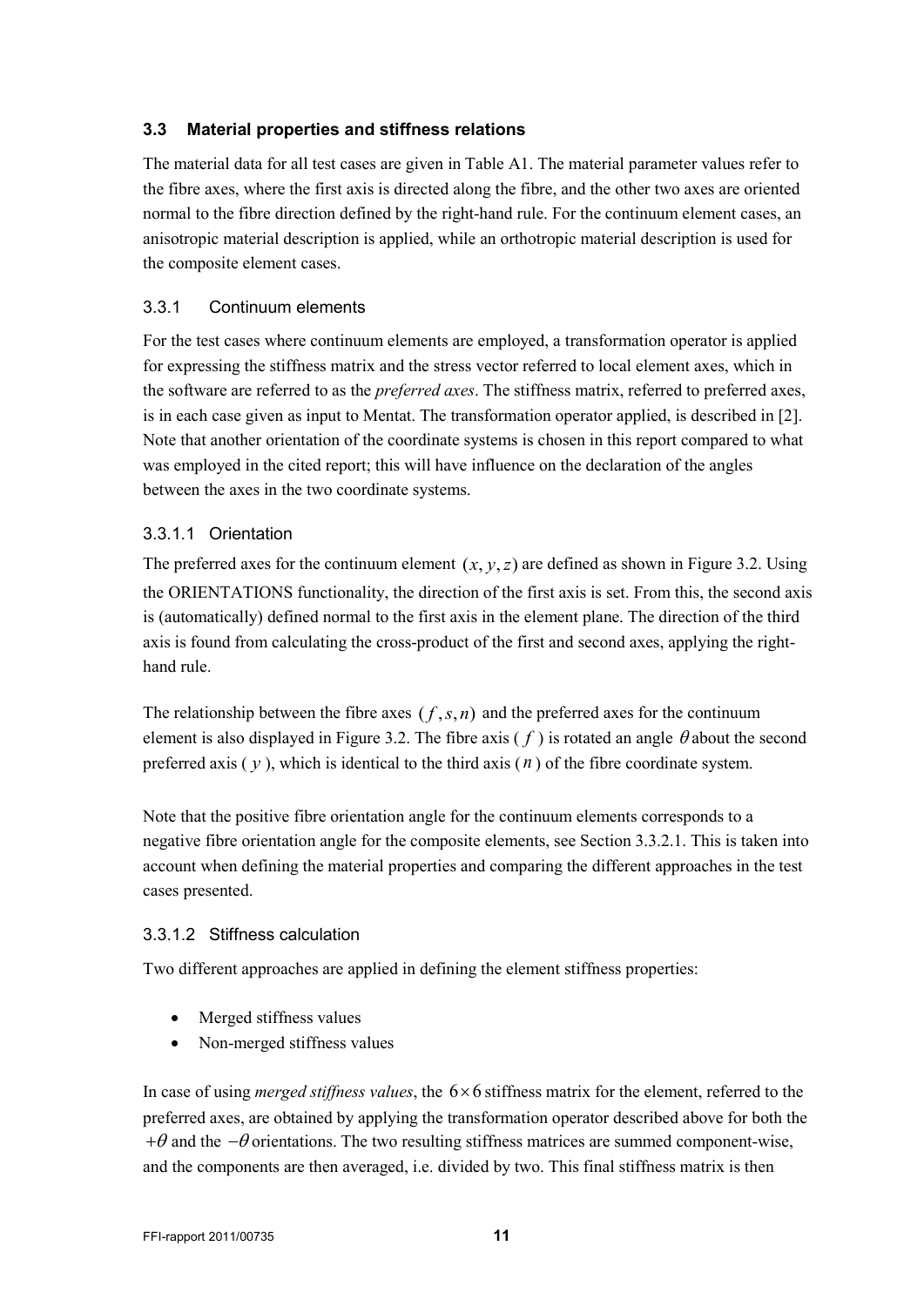given as input to all elements making up the physical layer with fibre orientation angle  $\pm \theta$ . By merging, or averaging, the stiffness values a new material is, in fact, introduced, where no fibre direction is defined. This is also considered as the most physically relevant approach. However, from introducing a new material it actually does not make sense to transform or express the stiffness properties, stresses or other quantities related to any of the two original  $+\theta$  or  $-\theta$  fibre orientations, for example in the post-processing part of the analysis. Nevertheless, "fibre stresses" obtained from the merged element stiffness cases are still included in this study and compared with the other approaches.

In the case of using *non-merged stiffness values*, the element stiffness matrices obtained by using the transformation operator for the  $+\theta$  and the  $-\theta$  orientations, are applied separately without any modifications. In this case, however, the four elements in the thickness direction that are making up the physical layer are given different stiffness properties. Two of the element layers are assumed to have a + $\theta$  orientation of the fibres, while the  $-\theta$  orientation is adapted for the remaining two layers of the elements. From using this approach, we preserve the fibre direction, and may later relate stresses or other quantities to the real fibre coordinate system.

## <span id="page-11-0"></span>3.3.2 Composite elements

## <span id="page-11-1"></span>3.3.2.1 Orientation of the thickness direction and element preferred axes

The definition of the thickness direction is important when applying composite elements. The thickness direction  $(e2)$  is shown in [Figure 3.2,](#page-12-0) and is the second axis of the additional element coordinate system defined for composite elements. The direction of the first axis ( *e*1) of this additional element coordinate system is oriented normal to the thickness direction, and is denoted the material direction. The third axis ( *e*3) of the additional coordinate system is defined from using the right-hand rule.

The preferred axes for the composite elements are obtained from rotating an angle  $\theta$  about the thickness direction axis. Hence, in this case the first preferred axis is congruent with the local fibre direction. Note that the third preferred axis in this case is defined in the fibre plane, and that the second preferred axis is directed normal to the (fibre) plane. Also note that the positive fibre rotation angle for the composite elements corresponds to the negative rotation angle for the continuum elements, see Section [3.3.1.1.](#page-10-2) This is taken into account when defining the material properties and comparing the different approaches in the test cases presented here.

### 3.3.2.2 Stiffness calculation

When applying the composite elements in MSC.Marc/Mentat, the material stiffness properties are given as input to Mentat by defining a reference material with orthotropic material properties. Additional input parameters are required for defining the rotation angle, and hence the orientation of the preferred axes, as well as the thickness of each internal element layer. For stability of the element, a minimum of two internal layers are required. Note that different input commands are employed in MSC.Marc/Mentat 2008r1 compared to later versions of the software.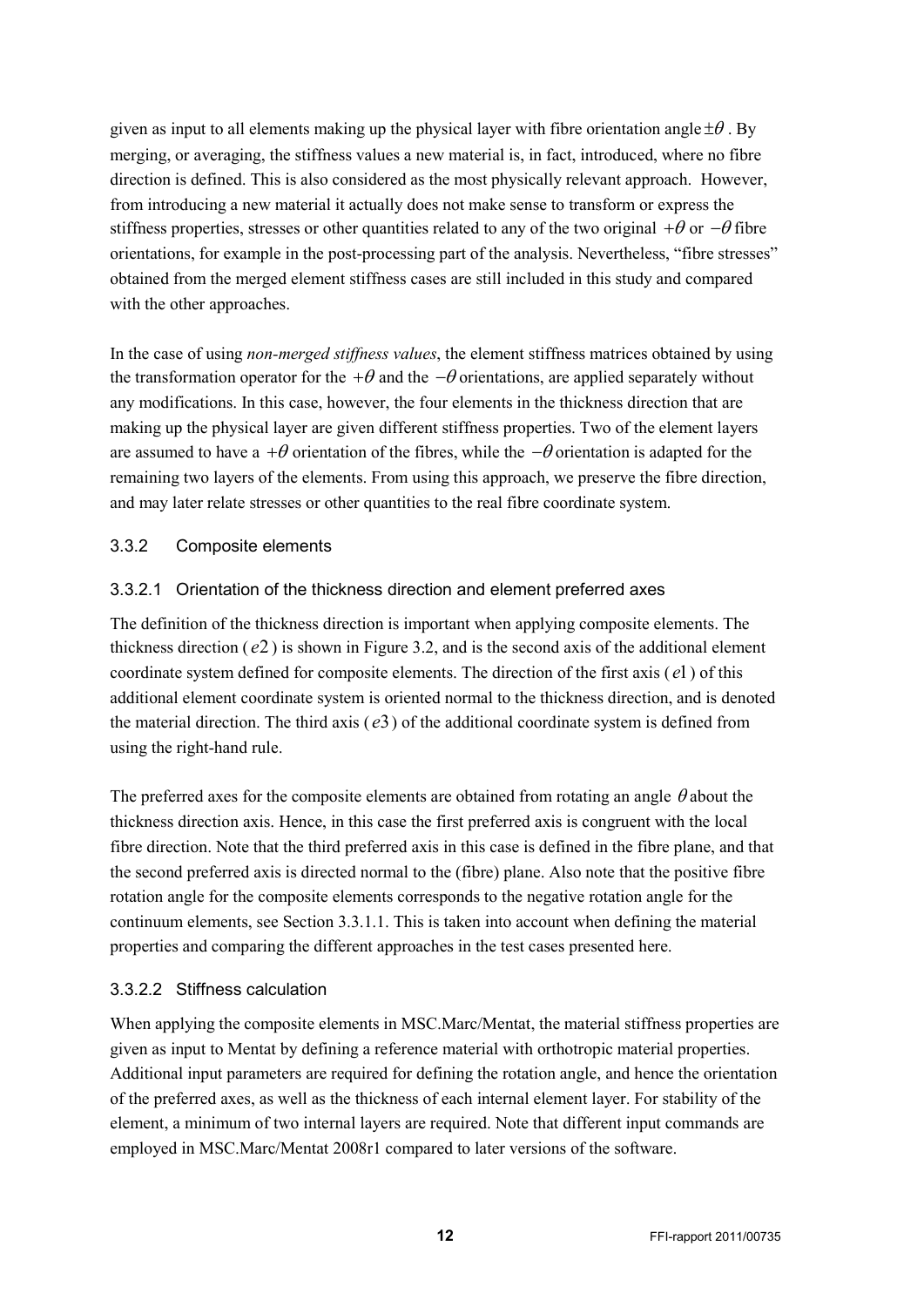

<span id="page-12-0"></span>*Figure 3.2 Axes (x,y,z): Preferred element axes for the element, given by the ORIENTATIONS functionality in MSC.Marc/Mentat. Axes (e1,e2,e3): Additional element axes for composite elements, where e1 is the so-called material direction, e2 is the thickness direction, and e3 is defined by the cross product of e1 and e2. Axes (p1,p2,p3): Preferred element axes for the composite element, obtained from rotation an angle*  θ *about e2. Axes (f, s ,n): Fibre axes used for the continuum elements. Points 1,2,3,4: element node numbers. The same colours are applied in the figure as applied in Mentat.* 

As for the continuum elements is Section [3.3.1.2,](#page-10-3) two different approaches are applied in defining the stiffness properties:

- Merged stiffness values
- Non-merged stiffness values

In all cases, four internal plies are defined within each element. In the case of using *merged stiffness values* for the helical layers, two internal plies are given a positive fibre orientation and two plies a given negative fibre orientation. This should be close to merging the material properties for the entire element, as was done for the continuum elements; see Sectio[n 3.3.1.2.](#page-10-3) All elements making up the physical layer are then given the same properties. In case of using *non-*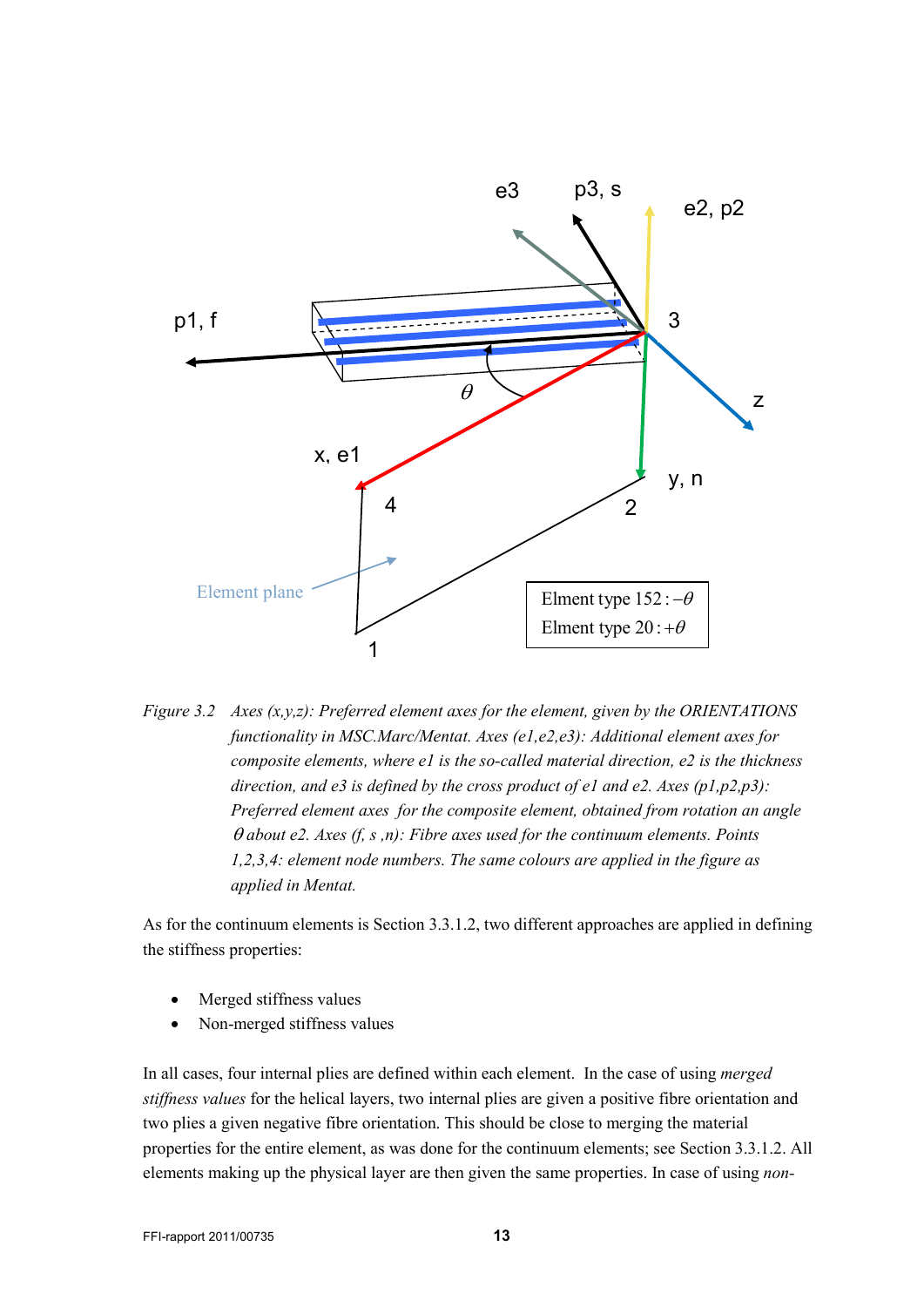*merged element stiffness values*, all internal plies are given the same fibre orientation. The composite elements making up the physical layer, representing the  $+\theta$  and  $-\theta$  orientation, are in this case given different properties, in the same way as for the continuum element non-merged stiffness properties approach.

## <span id="page-13-0"></span>**3.4 Boundary conditions**

Using the FEM, we must make sure that rigid body motions are avoided. In addition, symmetry boundary conditions must be applied at the symmetry plane at the right end; the length of the physical cylinder is 20 mm, whereas the length of the finite element geometric model is 10 mm. The same displacement boundary conditions are applied for both the continuum and composite element cases. Boundary conditions due to the applied loads will be described in Section [3.5.](#page-14-0)

The displacement boundary conditions for the axisymmetric model are shown in [Figure 3.3.](#page-13-1) At the symmetry plane, the nodes are restricted from movement in the axial (global  $x$ ) direction. As part of the axisymmetric formulation the nodes are also restricted from movement in the circumferential (global*z* ) direction. Hence, the nodes on this edge are only allowed to move in the radial (global  $y$ ) direction.



<span id="page-13-1"></span>*Figure 3.3 Displacement boundary conditions.*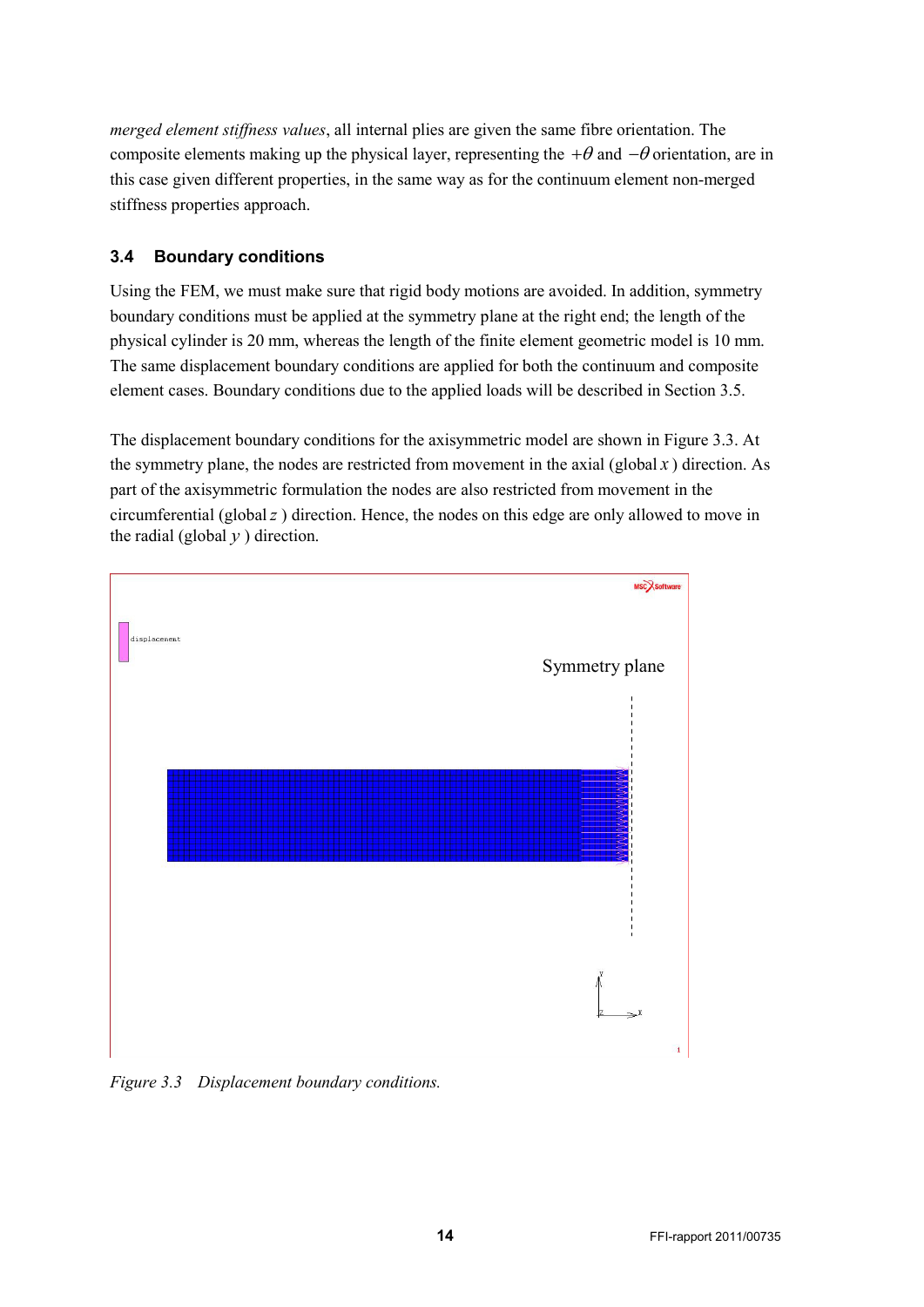## <span id="page-14-0"></span>**3.5 Applied loads**

Two different cases are run:

- Open cylinder
- Closed cylinder

<span id="page-14-1"></span>This requires different loads to be defined.

### 3.5.1 Open cylinder

For the open cylinder case, an inner pressure  $p = 10$  MPa is applied as shown in [Figure 3.4.](#page-14-3)



<span id="page-14-3"></span>*Figure 3.4 Applied loads, open cylinder.*

### <span id="page-14-2"></span>3.5.2 Closed cylinder

For the closed cylinder test case, the same pressure load is applied as for the open cylinder, see Section [3.5.1.](#page-14-1) In addition, to model an end cover at the left hand side of the finite element model, an additional load is applied, as shown in [Figure 3.5.](#page-15-1)

The cover pressure is modelled in the form of a point load at the innermost node on left hand side of the cylinder, and yields,

$$
F = Ap = \pi r^2 p \tag{3.1}
$$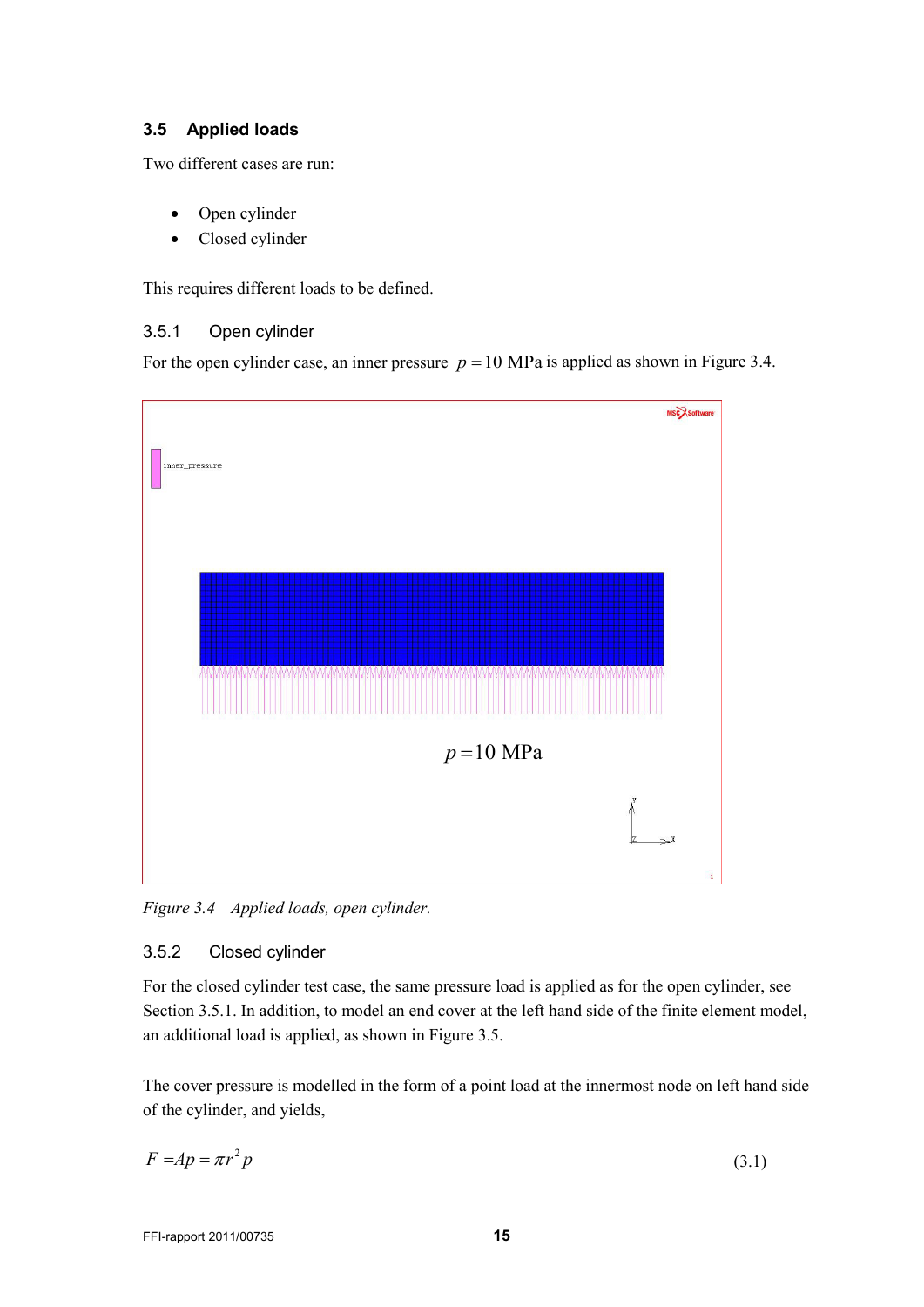which for an inner pressure of  $p = 10$  MPa and an inner radius of  $r = 200$  mm, becomes  $F = 200 \times 200 \times 10 \times \pi = 1.257 \times 10^6$  N. Moreover, the nodes along the left hand side are linked to the innermost node, so that all nodes get the same displacement.



<span id="page-15-1"></span><span id="page-15-0"></span>*Figure 3.5 Applied loads, closed cylinder.*

## **4 Analytical method**

As mentioned in Section [3.1,](#page-8-1) the geometry of the cylinder is defined, so that it is possible to compare the numerical results with analytical expressions for a thin-walled composite cylinder. As a consequence of the large radius compared to the thickness, the curvature of the cylinder is small. Hence, the cylinder case can be modelled as a flat plate, with uni-axial or bi-axial loading, for the open and closed cylinder cases, respectively.

From general composite laminate theory, the stress-strain relation for each layer of the composite can be expressed as,

$$
\begin{pmatrix}\n\sigma_{11} \\
\sigma_{22} \\
\sigma_{12}\n\end{pmatrix} = \begin{pmatrix}\n\overline{Q}_{11} & \overline{Q}_{12} & \overline{Q}_{16} \\
\overline{Q}_{12} & \overline{Q}_{22} & \overline{Q}_{26} \\
\overline{Q}_{16} & \overline{Q}_{26} & \overline{Q}_{66}\n\end{pmatrix} \begin{pmatrix}\n\varepsilon_{11} \\
\varepsilon_{22} \\
\varepsilon_{12}\n\end{pmatrix}
$$
\n(4.1)

where the components of the above matrix are defined by,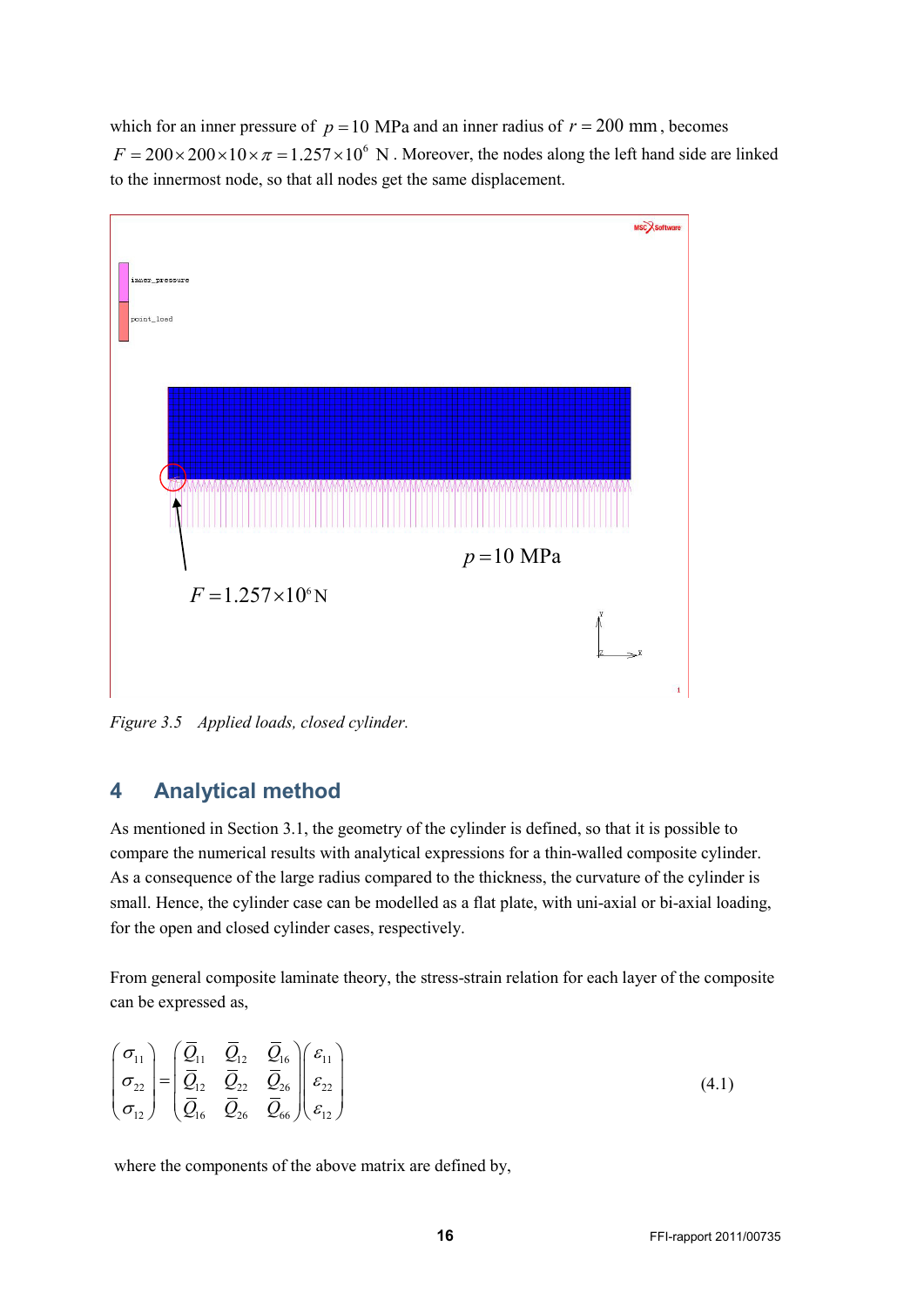$$
\overline{Q}_{11} = Q_{11} \cos^4 \theta + Q_{22} \sin^4 \theta + 2(Q_{12} + 2Q_{66}) \cos^2 \theta \sin^2 \theta
$$
\n
$$
\overline{Q}_{22} = Q_{11} \sin^4 \theta + Q_{22} \cos^4 \theta + 2(Q_{12} + 2Q_{66}) \cos^2 \theta \sin^2 \theta
$$
\n
$$
\overline{Q}_{12} = (Q_{11} + Q_{22} - 4Q_{66}) \cos^2 \theta \sin^2 \theta + Q_{12} (\cos^4 \theta + \sin^4 \theta)
$$
\n
$$
\overline{Q}_{66} = (Q_{11} + Q_{22} - 2Q_{12} - 2Q_{66}) \cos^2 \theta \sin^2 \theta + Q_{66} (\cos^4 \theta + \sin^4 \theta)
$$
\n
$$
\overline{Q}_{16} = (Q_{11} - Q_{12} - 2Q_{66}) \cos^3 \theta \sin \theta - (Q_{22} - Q_{12} - 2Q_{66}) \cos \theta \sin^3 \theta
$$
\n
$$
\overline{Q}_{26} = (Q_{11} - Q_{12} - 2Q_{66}) \cos \theta \sin^3 \theta - (Q_{22} - Q_{12} - 2Q_{66}) \cos^3 \theta \sin \theta
$$
\n(4.2)

where  $\theta$  is the rotation of the layer with respect to global axes, and

$$
Q_{11} = \frac{E_L}{1 - v_{LT}v_{TL}}
$$
  
\n
$$
Q_{22} = \frac{E_T}{1 - v_{LT}v_{TL}}
$$
  
\n
$$
Q_{12} = \frac{v_{LT}E_T}{1 - v_{LT}v_{TL}} = \frac{v_{TL}E_L}{1 - v_{LT}v_{TL}}
$$
  
\n
$$
Q_{66} = G_{LT}
$$
\n(4.3)

where  $E_L$  and  $E_T$  are the Young's moduli in the fibre direction and normal to the fibre direction, respectively,  $G_{LT}$  is the in-plane shear modulus, whereas  $V_{LT}$  and  $V_{TL}$  are the major and minor Poisson's ratio, respectively.

The total stiffness of the entire laminate is obtained from summing up the contribution from all plies,

$$
\begin{pmatrix}\nN_{11} \\
N_{22} \\
N_{12}\n\end{pmatrix} =\n\begin{pmatrix}\nA_{11} & A_{12} & A_{16} \\
A_{12} & A_{22} & A_{26} \\
A_{16} & A_{26} & A_{66}\n\end{pmatrix}\n\begin{pmatrix}\n\varepsilon_{11} \\
\varepsilon_{22} \\
\varepsilon_{12}\n\end{pmatrix}
$$
\n(4.4)

with

$$
A_{ij} = \sum_{k=1}^{n} (\overline{Q}_{ij})_k (h_k - h_{k-1}), \qquad n = \text{number of plies}
$$
 (4.5)

denoted the extensional stiffness matrix.

Our main concern is the in-plane deformation of a flat plate subjected to in-plane forces. Thus, the contribution from the plate curvature is not included in the above calculations. Moreover, no coupling stiffness matrix or bending stiffness matrix is defined for the interaction between the resultant forces and moments in the more general  $2 \times 2$  block matrix system that can be defined [3].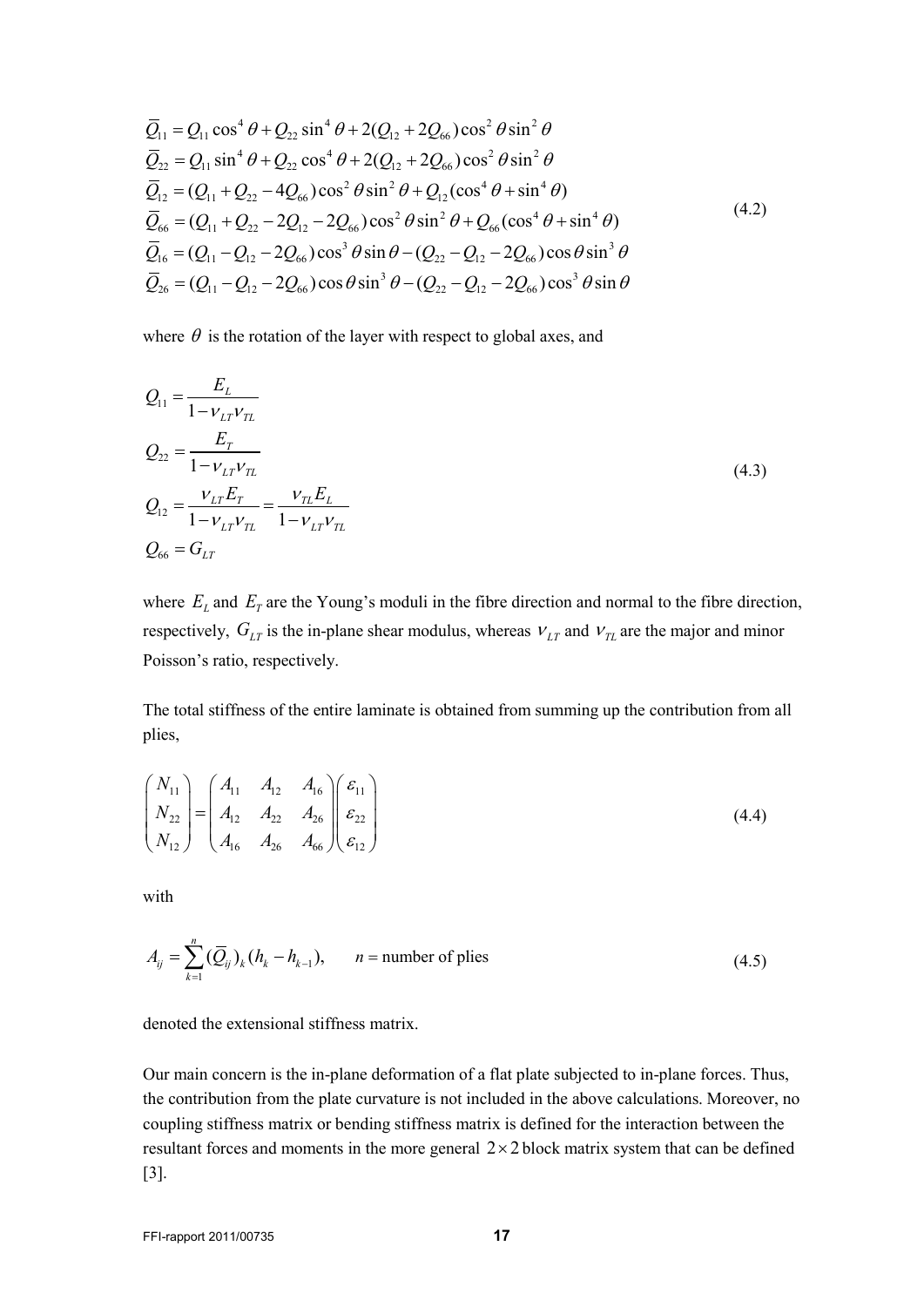A simulator has been implemented in the commercial software package Diffpack [4] for calculating the in-plane stresses for each ply, as well as the global displacements. The code lines (.cpp file) for running the simulator are found in [Appendix B.](#page-35-0)

## <span id="page-17-0"></span>**5 Laminated Tube**

Laminated Tube is an Excel-based application developed in an earlier project at FFI, based on general laminate theory [5] and applied for quick calculations of in-plane stresses in all plies of a cylindrically shaped composite structure subjected to loading. This tool is first of all employed in the first stage of the development of a new filament-wound structure, to get an estimate of the requirements for the thickness and lay-up. In the following, a short user's guide to Laminated Tube is provided.

## *Running the application on your local computer*

If copying the application to your computer, or moving it to a new folder on your computer, make sure that the drive and location (i.e. the path) is changed accordingly.

## *Geometry*

The geometry of the cylinder is defined by the inner radius.

## *Lay-up*

The composite lay-up is defined by the list of layers; layer orientation, layer thickness and material number.

### *Material properties*

The material parameters are given in a separate sheet called "MATERIALS". The material number in this sheet corresponds to the material number in the lay-up definition.

### *Open or closed tube*

It is possible to run both an open cylinder, or tube, case, as well as a partly or fully closed cylinder case. Tick off the "Closed tube" option in case of a closed cylinder test case.

### *Loads*

Different load cases are available: internal pressure, external pressure and torch. Note that the axial force, in case of a closed tube, is calculated automatically when ticking off the "Closed tube" option. Make sure that the axial load is manually set to zero (again) if an open cylinder case is run. Otherwise, the axial load is applied to the open cylinder.

### *Calculation*

The number of integration points is given by input. Calculations are run by pressing the "Run program" button.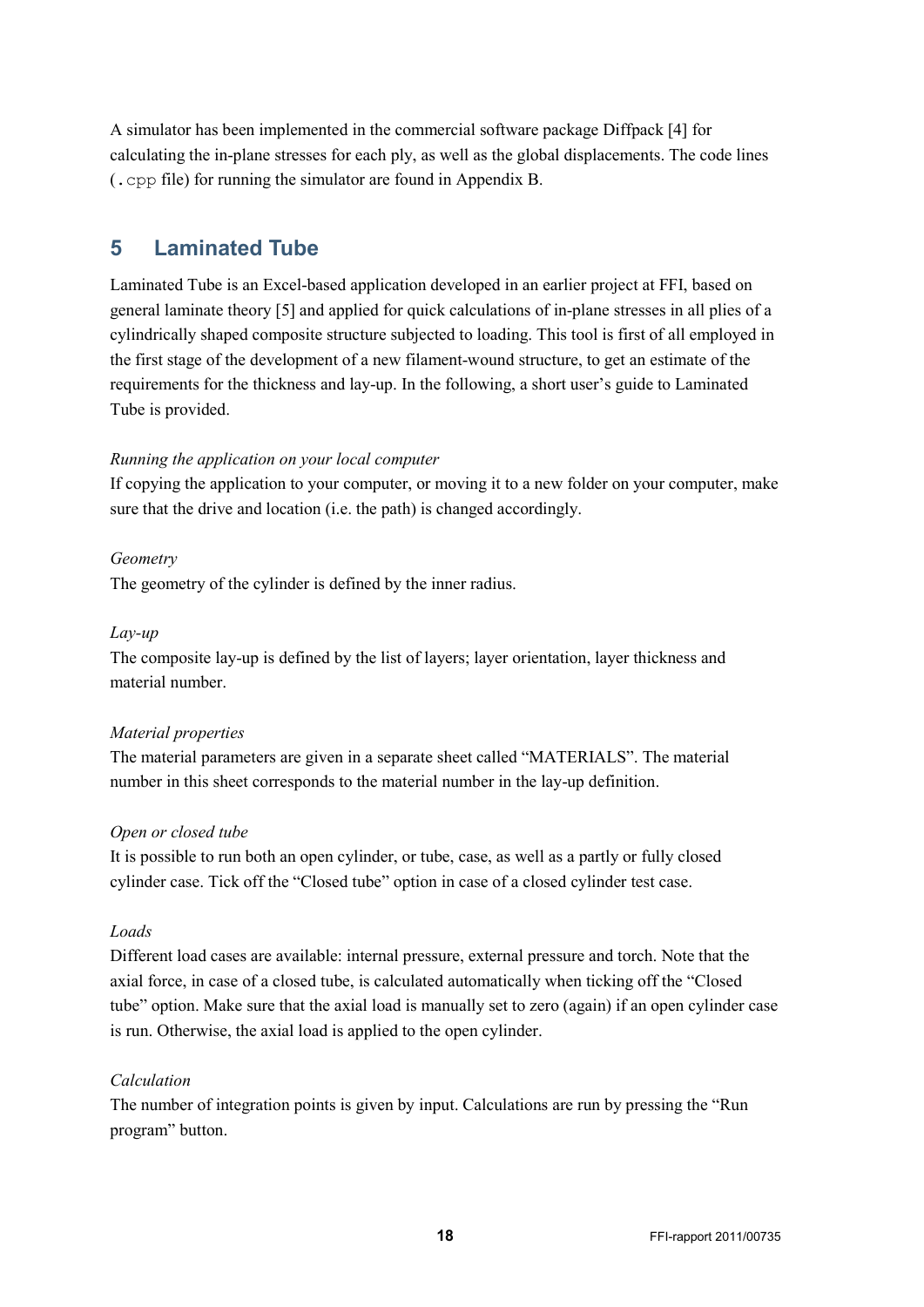#### *Stress results*

The in-plane stresses, both referred to global axes and local fibre axes, are calculated, where *x* and *y* refer to the global axes for the laminate, whereas 1 and 2 refer to the local fibre axes.

Stress values are calculated for all integration points, and are found in a separate sheet called "STRESS RESULTS".

#### *Plots*

Plots of the in-plane stress variation through the thickness are given on separate sheets.

#### *Additional documentation*

No additional documentation for the use of the tool has been written. Together with the above short description, the user interface should be self-explanatory and sufficient for using the program in the current study.

## <span id="page-18-0"></span>**6 Test cases**

Three test cases, or lay-ups, are run. For each lay-up, different simulations are performed for comparison of the above mentioned methodologies for calculating the element stiffness properties and the type of element. The FEA are compared with the analytical model results and the results from Laminated Tube.

Global displacements and in-plane stresses for each physical layer are reported in each case. The axial displacement is set to a positive value in case of elongation of the cylinder, and set to a negative value in case of contraction of the cylinder. The radial displacement is defined as positive for an increase in the cylinder radius. For the continuum element merged stiffness cases, the stress values refer to the direction of the material for a set of axes that are rotated an angle  $+\theta$ , i.e. corresponding to the fibre axes for the original  $+\theta$  layer. For the continuum element nonmerged stiffness cases, the fibre coordinate axes are defined, and reported referred to the fibre axes. For the composite element cases, the element preferred axes are congruent with the fibre axes, and hence no transformation is needed in the post-processing part of the analysis.

For each case the results from the finite element analysis is listed together with the results from the analytical model and Laminated Tube. Note that for the analytical model and for Laminated Tube, non-merged stiffness properties are applied, i.e. separate layers for the  $+\theta$  and the  $-\theta$ fibre orientations are employed, independent of the methodology used in the corresponding finite element analysis.

## <span id="page-18-1"></span>**6.1 Case #1: [45/90/45/90]**

This case is known to be a challenging case to model, and is seen as one of the "extreme" test cases for layered composite structures, when applying an axisymmetric model. Hence, it is a good case for testing the different modelling approaches and element types in MSC.Marc/Mentat.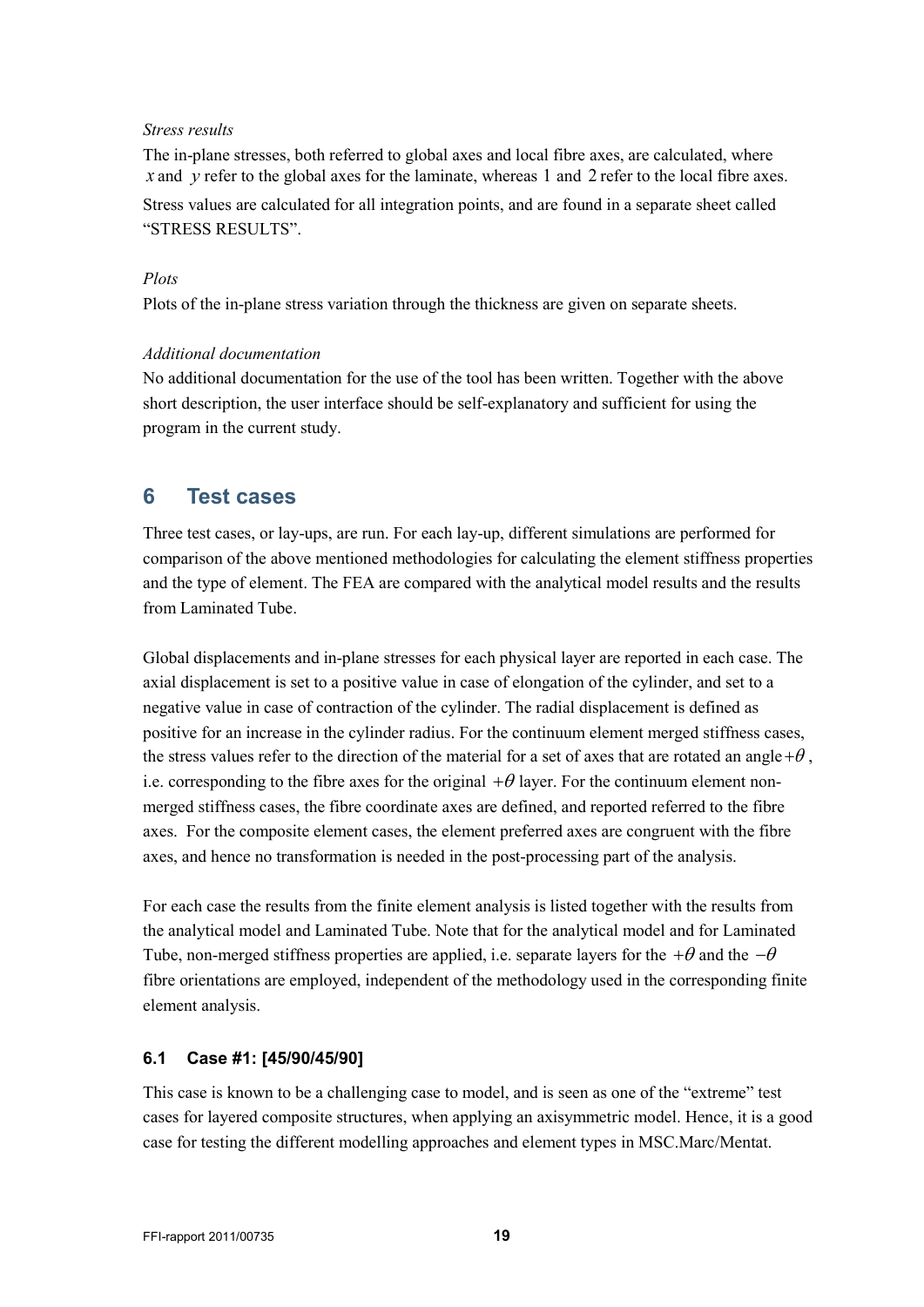The lay-up for this case is shown in [Figure 6.1.](#page-19-1) The results from the simulations are shown in the following subsections.



<span id="page-19-1"></span>*Figure 6.1 Case #1. Lay-up.*

## <span id="page-19-0"></span>6.1.1 Continuum elements

### 6.1.1.1 Merged stiffness values – open cylinder

*Table 6.1* [ $\pm$ 45 / 90 /  $\pm$ 45 / 90], open cylinder. In-plane stresses (in MPa).

| <b>Orientation</b> | <b>Marc</b> model |               |               | <b>Analytical model</b> |               |               | <b>Laminated tube</b> |               |               |
|--------------------|-------------------|---------------|---------------|-------------------------|---------------|---------------|-----------------------|---------------|---------------|
|                    | $\sigma_{11}$     | $\sigma_{22}$ | $\sigma_{12}$ | $\sigma_{11}$           | $\sigma_{22}$ | $\sigma_{12}$ | $\sigma_{11}$         | $\sigma_{22}$ | $\sigma_{12}$ |
| ±45                | 72                | 72            | 61            | 194                     | 12            | 59            | 200                   |               | 59            |
| 90                 | 1844              | $-46$         | 0             | 1848                    | $-44$         | $\theta$      | 1840                  | -46           |               |
| ±45                | 127               | 127           | 57            | 194                     | 12            | 59            | 196                   | 10            | 59            |
| 90                 | 1838              | $-35$         | $\theta$      | 1848                    | -44           | 0             | 1830                  | -44           |               |

*Table 6.2* [ $\pm$ 45 / 90 /  $\pm$ 45 / 90], open cylinder. Displacements (in mm).

|        | Marc model |        | <b>Analytical model</b> | <b>Laminated tube</b>    |                          |  |
|--------|------------|--------|-------------------------|--------------------------|--------------------------|--|
| Axial  | Radial     | Axial  | Radial                  | Axial                    | Radial                   |  |
| -0.096 | 2.19       | -0.087 | າ າ 1                   | $\overline{\phantom{0}}$ | $\overline{\phantom{0}}$ |  |

6.1.1.2 Variant #1: Non-merged stiffness values – open cylinder

*Table 6.3* [+45 / +45 / −45 / −45 / 90], open *cylinder. In-plane stresses (in MPa).* 

| <b>Orientation</b> | <b>Marc</b> model |               |               | <b>Analytical model</b> |               |               | <b>Laminated tube</b> |               |               |
|--------------------|-------------------|---------------|---------------|-------------------------|---------------|---------------|-----------------------|---------------|---------------|
|                    | $\sigma_{11}$     | $\sigma_{22}$ | $\sigma_{12}$ | $\sigma_{11}$           | $\sigma_{22}$ | $\sigma_{12}$ | $\sigma_{11}$         | $\sigma_{22}$ | $\sigma_{12}$ |
| ±45                | 138               |               | 61            | 194                     | 12            | 59            | <b>200</b>            | 8             | 59            |
| 90                 | 1845              | -46           | $\theta$      | 1848                    | -44           | $\theta$      | 1840                  | -46           | $\theta$      |
| ±45                | 241               | 13            | 57            | 194                     | 12            | 59            | 196                   | 10            | 59            |
| 90                 | 1839              | -35           | 0             | 1848                    | -44           | $\Omega$      | 1830                  | -44           |               |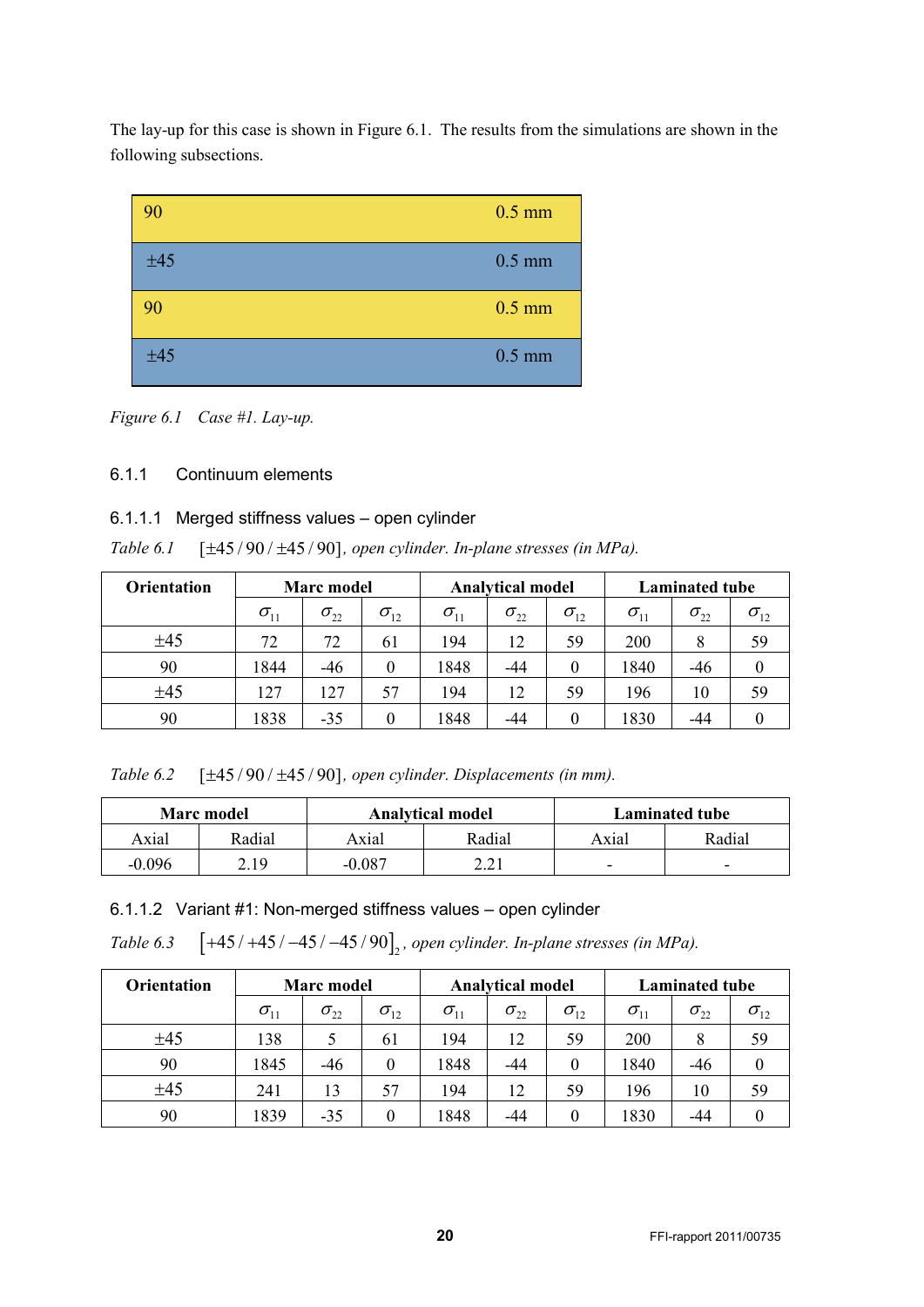|        | <b>Marc</b> model |       | <b>Analytical model</b> | <b>Laminated tube</b> |                          |  |
|--------|-------------------|-------|-------------------------|-----------------------|--------------------------|--|
| Axial  | Radial            | Axial | Radial                  | Axial                 | Radial                   |  |
| -0 095 | 2.19              | , 087 | າ າ 1                   | -                     | $\overline{\phantom{0}}$ |  |

*Table 6.4* [+45 / +45 / −45 / −45 / 90]<sub>2</sub>, open cylinder. Displacements (in mm).

### 6.1.1.3 Variant #2: Non-merged stiffness values – open cylinder

*Table* 6.5 [+45 / -45 / -45 / +45 / 90]<sub>2</sub>, open *cylinder. In-plane stresses (in MPa).* 

| <b>Orientation</b> | <b>Marc</b> model                   |               | <b>Analytical model</b> |                                     |               | <b>Laminated tube</b> |                                     |               |               |
|--------------------|-------------------------------------|---------------|-------------------------|-------------------------------------|---------------|-----------------------|-------------------------------------|---------------|---------------|
|                    | $\sigma_{\scriptscriptstyle 11}^{}$ | $\sigma_{22}$ | $\sigma_{12}$           | $\sigma_{\scriptscriptstyle 11}^{}$ | $\sigma_{22}$ | $\sigma_{12}$         | $\sigma_{\scriptscriptstyle 11}^{}$ | $\sigma_{22}$ | $\sigma_{12}$ |
| ±45                | 144                                 |               | 61                      | 194                                 | 12            | 59                    | 200                                 |               | 59            |
| 90                 | 1844                                | -46           |                         | 1848                                | -44           |                       | 1840                                | -46           |               |
| ±45                | 240                                 | 12            | 57                      | 194                                 | 12            | 59                    | 196                                 | 10            | 59            |
| 90                 | 1838                                | -34           |                         | 1848                                | -44           |                       | 1830                                | -44           |               |

*Table 6.6* [+45 / −45 / −45 / +45 / 90]<sub>2</sub>, open cylinder. Displacements (in mm).

|          | <b>Marc</b> model |          | <b>Analytical model</b> | <b>Laminated tube</b> |                          |  |
|----------|-------------------|----------|-------------------------|-----------------------|--------------------------|--|
| Axial    | Radial            | Axial    | Radial                  | Axial                 | Radial                   |  |
| $-0.095$ | 2.19              | $-0.087$ | 221<br>4.4I             | -                     | $\overline{\phantom{0}}$ |  |

## 6.1.1.4 Merged stiffness values – closed cylinder

*Table 6.7*  $[\pm 45/90/\pm 45/90]$ , closed *cylinder. In-plane stresses (in MPa).* 

| <b>Orientation</b> | <b>Marc</b> model |               |               |                                  | <b>Analytical model</b> |               |               | <b>Laminated tube</b> |               |  |
|--------------------|-------------------|---------------|---------------|----------------------------------|-------------------------|---------------|---------------|-----------------------|---------------|--|
|                    | $\sigma_{11}$     | $\sigma_{22}$ | $\sigma_{12}$ | $\sigma_{\scriptscriptstyle 11}$ | $\sigma_{22}$           | $\sigma_{12}$ | $\sigma_{11}$ | $\sigma_{22}$         | $\sigma_{12}$ |  |
| ±45                | 859               | 859           | 15            | 1645                             | 99                      | 17            | 1640          | 96                    | 17            |  |
| 90                 | 1186              | 110           | 0             | 1155                             | 116                     | $\Omega$      | 1160          | 112                   |               |  |
| ±45                | 857               | 857           | 15            | 1645                             | 99                      | 17            | 1630          | 97                    | 17            |  |
| 90                 | 1175              | 112           | 0             | 1155                             | 116                     | $\Omega$      | 1150          | 114                   |               |  |

*Table 6.8*  $[\pm 45/90/\pm 45/90]$ , closed cylinder. Displacements (in mm).

|       | <b>Marc</b> model |       | <b>Analytical model</b> | <b>Laminated tube</b> |        |  |
|-------|-------------------|-------|-------------------------|-----------------------|--------|--|
| Axial | Radial            | Axial | Radial                  | Axial                 | Radial |  |
| 0.12  | 27                | ገ 1 ገ | $\mathbf{c}$            | -                     | -      |  |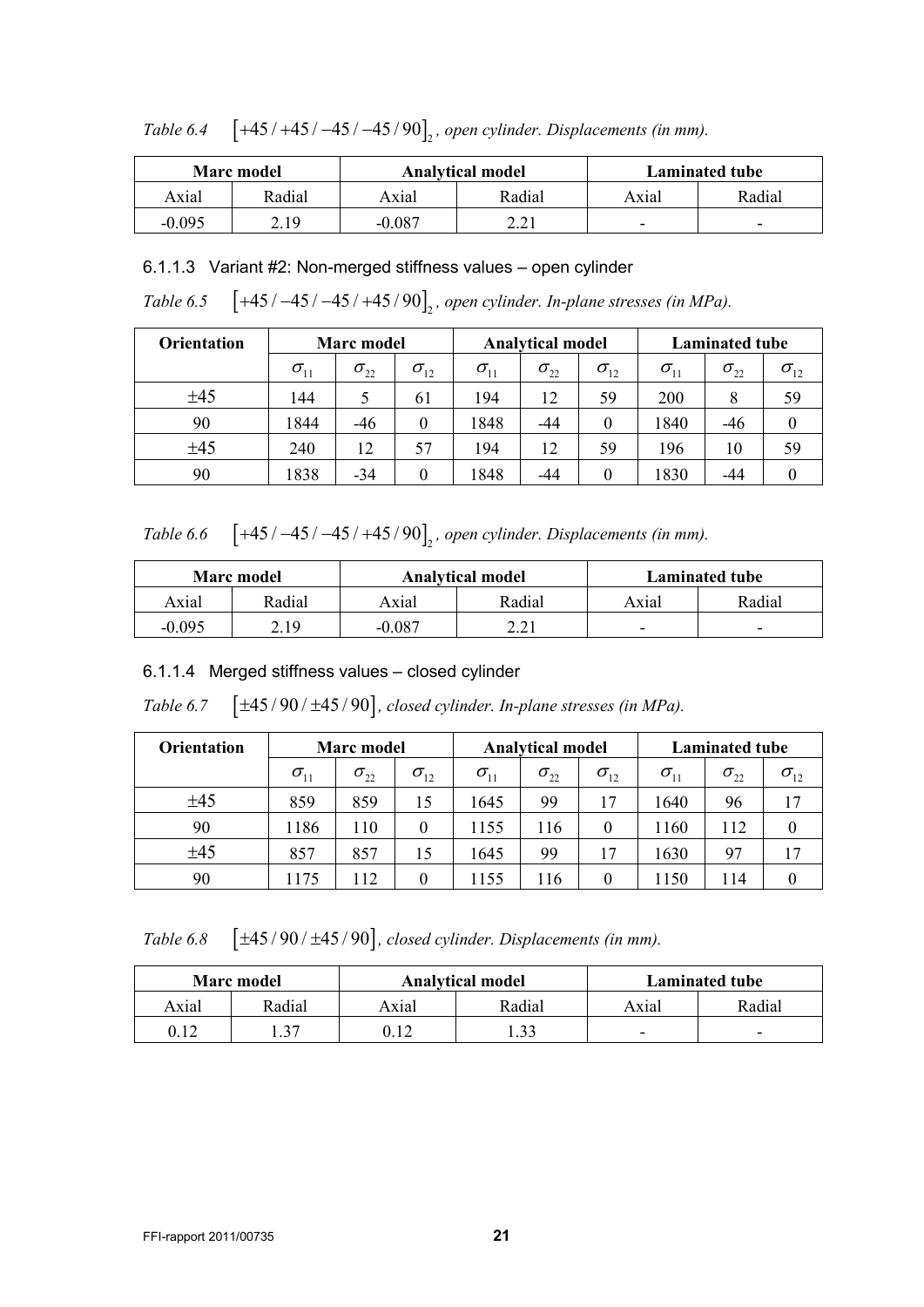## 6.1.1.5 Variant#1: Non-merged stiffness values – closed cylinder

| <b>Orientation</b> | <b>Marc</b> model |               |               | <b>Analytical model</b>          |               |               | <b>Laminated tube</b>            |               |               |
|--------------------|-------------------|---------------|---------------|----------------------------------|---------------|---------------|----------------------------------|---------------|---------------|
|                    | $\sigma_{11}$     | $\sigma_{22}$ | $\sigma_{12}$ | $\sigma_{\scriptscriptstyle 11}$ | $\sigma_{22}$ | $\sigma_{12}$ | $\sigma_{\scriptscriptstyle 11}$ | $\sigma_{22}$ | $\sigma_{12}$ |
| ±45                | 1618              | 94            | 15            | 1645                             | 99            | 17            | 1640                             | 96            | 17            |
| 90                 | 1199              | 110           | $\theta$      | 1155                             | 116           | $\theta$      | 1160                             | 112           |               |
| ±45                | 1624              | 96            | 15            | 1645                             | 99            | 17            | 1630                             | 97            | 17            |
| 90                 | 1188              | 112           | $\Omega$      | 1155                             | 116           | $\Omega$      | 1150                             | 114           |               |

*Table 6.9* [+45 / +45 / −45 / −45 / 90]<sub>2</sub>, closed *cylinder. In-plane stresses (in MPa).* 

*Table 6.10* [+45 / +45 / −45 / −45 / 90], *closed cylinder. Displacements (in mm)*.

|       | <b>Marc</b> model |       | <b>Analytical model</b> | Laminated tube |                          |  |
|-------|-------------------|-------|-------------------------|----------------|--------------------------|--|
| Axial | Radial            | Axial | Radial                  | Axial          | Radial                   |  |
| 0.13  | .38               |       | 22                      | -              | $\overline{\phantom{0}}$ |  |

6.1.1.6 Variant#2: Non-merged stiffness values – closed cylinder

|  | Table 6.11 $\left[+45/-45/-45/+45/90\right]_{2}$ , closed cylinder. In-plane stresses (in MPa). |  |  |  |
|--|-------------------------------------------------------------------------------------------------|--|--|--|
|--|-------------------------------------------------------------------------------------------------|--|--|--|

| <b>Orientation</b> | <b>Marc</b> model |               |               |                                  | <b>Analytical model</b> |               |               | <b>Laminated tube</b> |               |  |
|--------------------|-------------------|---------------|---------------|----------------------------------|-------------------------|---------------|---------------|-----------------------|---------------|--|
|                    | $\sigma_{11}$     | $\sigma_{22}$ | $\sigma_{12}$ | $\sigma_{\scriptscriptstyle 11}$ | $\sigma_{22}$           | $\sigma_{12}$ | $\sigma_{11}$ | $\sigma_{22}$         | $\sigma_{12}$ |  |
| ±45                | 1621              | 94            | 15            | 1645                             | 99                      | 17            | 1640          | 96                    | 17            |  |
| 90                 | 1191              | 110           | $\theta$      | 1155                             | 116                     | 0             | 1160          | 112                   |               |  |
| ±45                | 1621              | 96            | 16            | 1645                             | 99                      | 17            | 1630          | 97                    | 17            |  |
| 90                 | 1180              | 112           | 0             | 1155                             | 116                     |               | 1150          | 114                   |               |  |

*Table 6.12* [+45 / -45 / -45 / +45 / 90], *closed cylinder. Displacements (in mm)*.

|       | <b>Marc</b> model |       | <b>Analytical model</b> | <b>Laminated tube</b> |                          |  |  |
|-------|-------------------|-------|-------------------------|-----------------------|--------------------------|--|--|
| Axial | Radial            | Axial | Radial                  | Axial                 | Radial                   |  |  |
| 0.12  | -37               |       | 33                      | -                     | $\overline{\phantom{0}}$ |  |  |

#### <span id="page-21-0"></span>6.1.2 Composite elements

### 6.1.2.1 Merged stiffness values – open cylinder

The case is run with the non-positive definite option "on".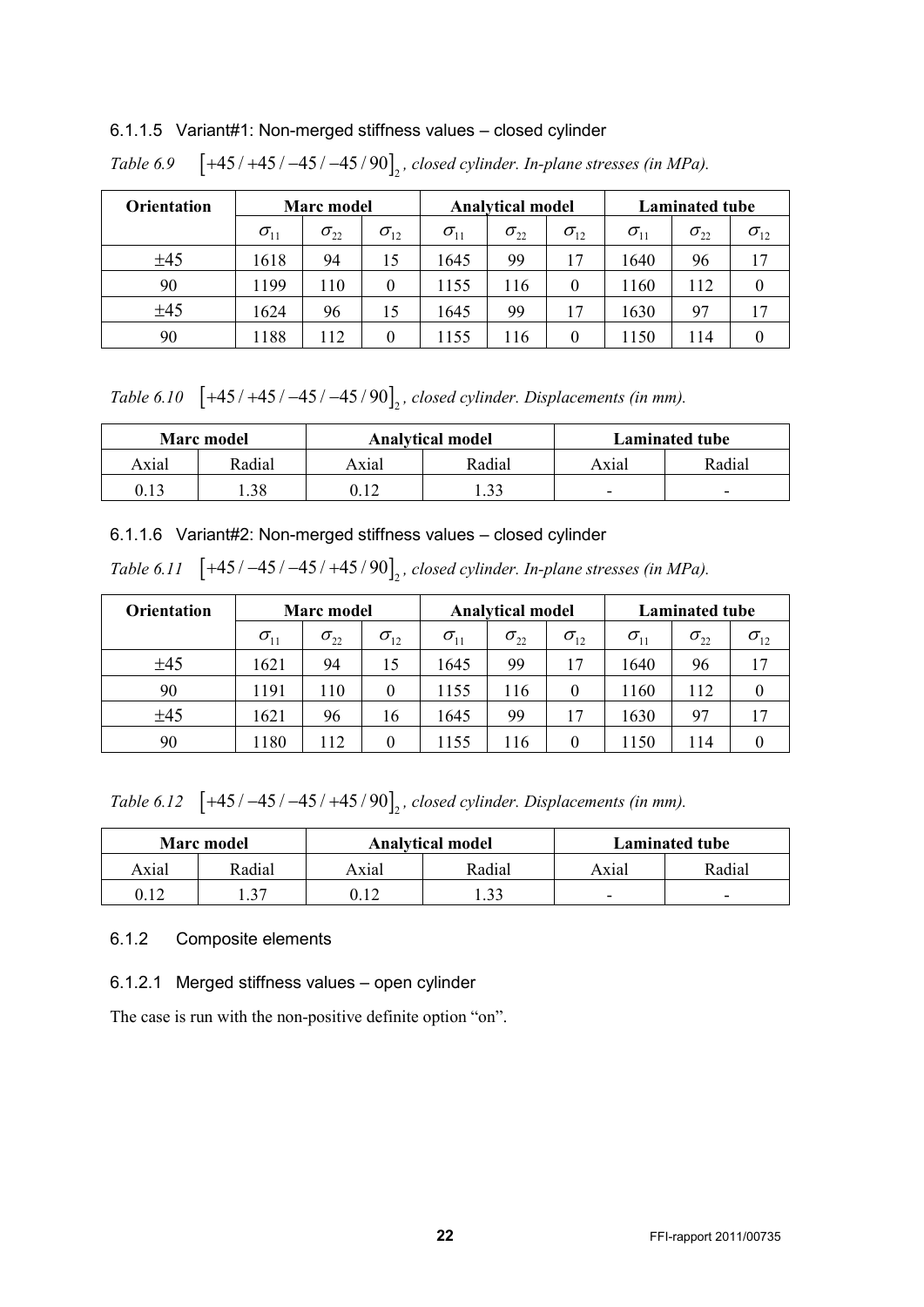| <b>Orientation</b> | <b>Marc</b> model |               |               |               | <b>Analytical model</b> |               |               | <b>Laminated tube</b> |               |  |
|--------------------|-------------------|---------------|---------------|---------------|-------------------------|---------------|---------------|-----------------------|---------------|--|
|                    | $\sigma_{11}$     | $\sigma_{33}$ | $\sigma_{31}$ | $\sigma_{11}$ | $\sigma_{22}$           | $\sigma_{12}$ | $\sigma_{11}$ | $\sigma_{22}$         | $\sigma_{12}$ |  |
| ±45                | 24                | 22            | 0             | 194           | 12                      | 59            | 200           | 8                     | 59            |  |
| 90                 | 2004              | $-58$         | $\theta$      | 1848          | -44                     | 0             | 1840          | $-46$                 |               |  |
| ±45                | 71                | 66            | 0             | 194           | 12                      | 59            | 196           | 10                    | 59            |  |
| 90                 | 1972              | $-26$         | 0             | 1848          | -44                     | 0             | 1830          | -44                   |               |  |

*Table 6.13*  $[\pm 45/90/\pm 45/90]$ , open cylinder. In-plane stresses (in MPa).

*Table 6.14* [ $\pm$ 45/90/ $\pm$ 45/90], open cylinder. Displacements (in mm).

|                     | Marc model |        | <b>Analytical model</b> | <b>Laminated tube</b> |                          |  |  |
|---------------------|------------|--------|-------------------------|-----------------------|--------------------------|--|--|
| Axial               | Radial     | Axial  | Radial                  | Axial                 | Radial                   |  |  |
| $-0.1$ <sup>2</sup> | 2.41       | -0.087 | າ າາ                    | -                     | $\overline{\phantom{0}}$ |  |  |

#### 6.1.2.2 Non-merged stiffness values – open cylinder

The test case is run with the non-positive definite option "on".

*Table 6.15* [+45 / +45 / −45 / −45 / 90]<sub>2</sub>, open *cylinder. In-plane stresses (in MPa).* 

| <b>Orientation</b> | <b>Marc</b> model                |               |                  |                                     | <b>Analytical model</b> |               |               | <b>Laminated tube</b> |                                   |  |
|--------------------|----------------------------------|---------------|------------------|-------------------------------------|-------------------------|---------------|---------------|-----------------------|-----------------------------------|--|
|                    | $\sigma_{\scriptscriptstyle 11}$ | $\sigma_{33}$ | $\sigma_{_{31}}$ | $\sigma_{\scriptscriptstyle 11}^{}$ | $\sigma_{22}$           | $\sigma_{12}$ | $\sigma_{11}$ | $\sigma_{_{22}}$      | $\sigma_{\scriptscriptstyle{12}}$ |  |
| ±45                | 26                               | 24            |                  | 194                                 | 12                      | 59            | 200           |                       | 59                                |  |
| 90                 | 2004                             | $-57$         |                  | 1848                                | -44                     | $\theta$      | 1840          | -46                   |                                   |  |
| ±45                | 70                               | 65            |                  | 194                                 | 12                      | 59            | 196           | 10                    | 59                                |  |
| 90                 | 1970                             | $-26$         |                  | 1848                                | -44                     | 0             | 1830          | -44                   |                                   |  |

*Table 6.16*  $[+45/+45/ -45/ -45/90]$ <sub>2</sub>, open cylinder. Displacements (in mm).

|         | <b>Marc</b> model |        | <b>Analytical model</b> | <b>Laminated tube</b> |                          |  |  |
|---------|-------------------|--------|-------------------------|-----------------------|--------------------------|--|--|
| Axial   | Radial            | Axial  | Radial                  | Axial                 | Radial                   |  |  |
| $-0.12$ | 2.41              | -0.087 | າ າ 1                   | -                     | $\overline{\phantom{0}}$ |  |  |

### 6.1.2.3 Merged stiffness values – closed cylinder

The test case is run with the non-positive definite option "on".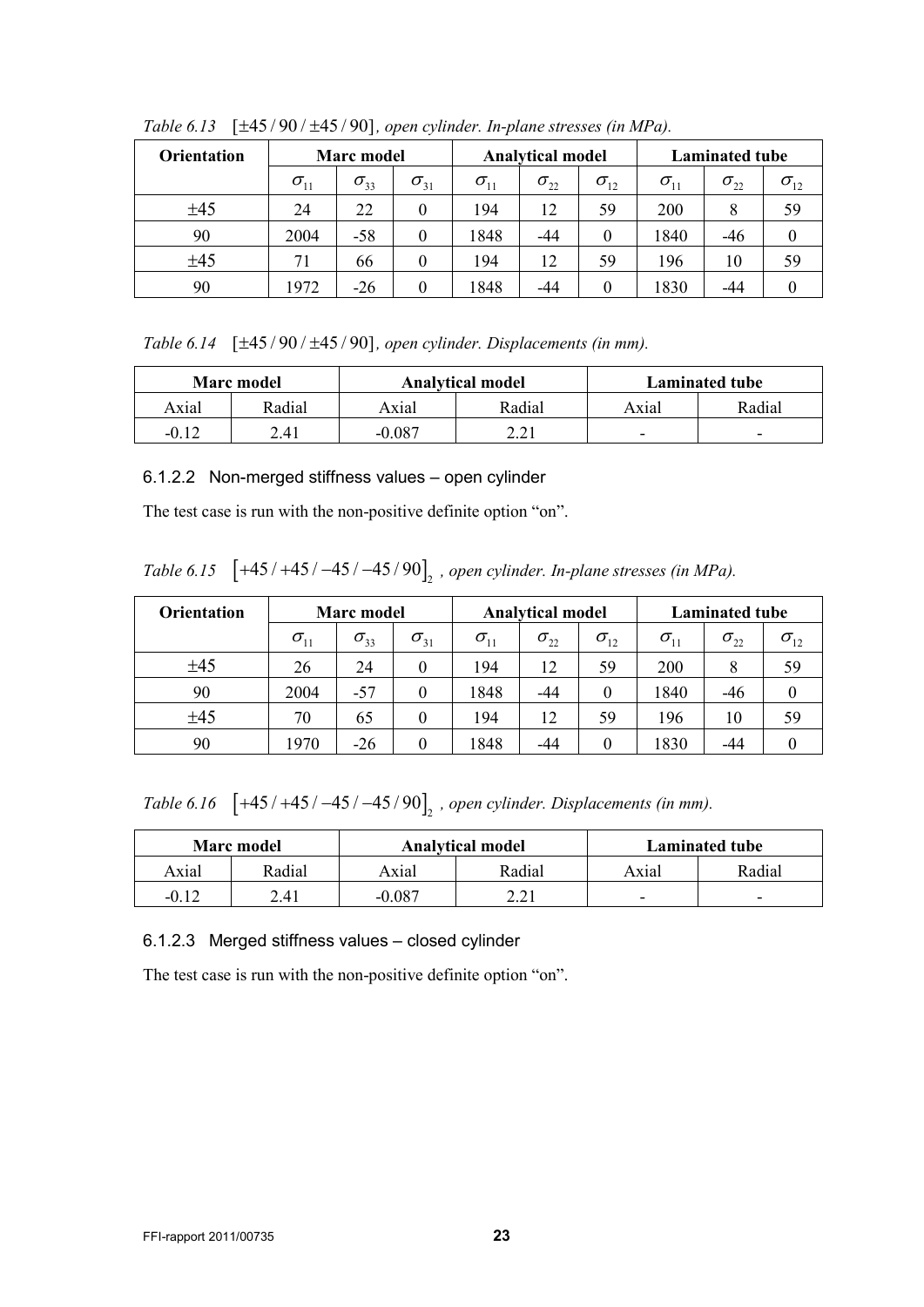| <b>Orientation</b> | <b>Marc</b> model |               |               |                                  | <b>Analytical model</b> |               |               | <b>Laminated tube</b> |               |  |
|--------------------|-------------------|---------------|---------------|----------------------------------|-------------------------|---------------|---------------|-----------------------|---------------|--|
|                    | $\sigma_{11}$     | $\sigma_{22}$ | $\sigma_{12}$ | $\sigma_{\scriptscriptstyle 11}$ | $\sigma_{22}$           | $\sigma_{12}$ | $\sigma_{11}$ | $\sigma_{22}$         | $\sigma_{12}$ |  |
| ±45                | 909               | 857           | $\theta$      | 1645                             | 99                      | 17            | 1640          | 96                    | 17            |  |
| 90                 | 1152              | 115           | $\theta$      | 1155                             | 116                     | $\theta$      | 1160          | 112                   |               |  |
| ±45                | 907               | 855           | $\theta$      | 1645                             | 99                      | 17            | 1630          | 97                    |               |  |
| 90                 | 1141              | l 17          | 0             | 1155                             | 116                     | $\theta$      | 1150          | 114                   |               |  |

*Table 6.17*  $[\pm 45/90/\pm 45/90]$ , closed cylinder. In-plane stresses (in MPa).

*Table 6.18*  $[\pm 45/90/\pm 45/90]$ , closed cylinder. Displacements (in mm).

|       | <b>Marc</b> model |       | <b>Analytical model</b> | <b>Laminated tube</b> |                          |  |  |
|-------|-------------------|-------|-------------------------|-----------------------|--------------------------|--|--|
| Axial | Radial            | Axial | Radial                  | Axial                 | Radial                   |  |  |
| 0.13  | 22                |       | 22                      | -                     | $\overline{\phantom{a}}$ |  |  |

#### 6.1.2.4 Non-merged stiffness values – closed cylinder

The test case is run with the non-positive definite option "on".

*Table 6.19*  $[+45/+45/−45/−45/90]$ , *closed cylinder. In-plane stresses (in MPa).* 

| <b>Orientation</b> | <b>Marc</b> model |               |                  |               | <b>Analytical model</b> |               |                                  | <b>Laminated tube</b> |               |  |
|--------------------|-------------------|---------------|------------------|---------------|-------------------------|---------------|----------------------------------|-----------------------|---------------|--|
|                    | $\sigma_{11}$     | $\sigma_{33}$ | $\sigma_{31}$    | $\sigma_{11}$ | $\sigma_{22}$           | $\sigma_{12}$ | $\sigma_{\scriptscriptstyle 11}$ | $\sigma_{22}$         | $\sigma_{12}$ |  |
| ±45                | 909               | 856           | $\boldsymbol{0}$ | 645           | 99                      | 17            | 1640                             | 96                    | 17            |  |
| 90                 | 1153              | 115           | 0                | 1155          | 116                     | 0             | 1160                             | 112                   | $\theta$      |  |
| ±45                | 907               | 855           | 0                | 645           | 99                      | 17            | 1630                             | 97                    | 17            |  |
| 90                 | 1142              | 117           | 0                | l 155         | 116                     | $\theta$      | 1150                             | 114                   |               |  |

*Table 6.20*  $[+45 / +45 / -45 / -45 / 90]$ , closed cylinder. Displacements (in mm).

|       | <b>Marc</b> model |       | <b>Analytical model</b> | <b>Laminated tube</b> |                          |  |  |
|-------|-------------------|-------|-------------------------|-----------------------|--------------------------|--|--|
| Axial | Radial            | Axıal | Radial                  | Axial                 | Radial                   |  |  |
| 0.13  | 22                |       | 22                      | -                     | $\overline{\phantom{0}}$ |  |  |

### <span id="page-23-0"></span>6.1.3 Discussion

One first observation is that the stress values calculated using the analytical model and Laminated Tube are in accordance with each other. This verifies that both tools calculate in-plane stresses correctly. No simplifications for, or any assumptions about, a thin-walled cylinder are made in the implementation of Laminated Tube. Hence, it should also be applicable to composite cylinders with a lower thickness-to-radius ratio. In the following we therefore compare the FEM results with the analytical model, but implicitly also with Laminated Tube. Displacements are, however, only available for the analytical model.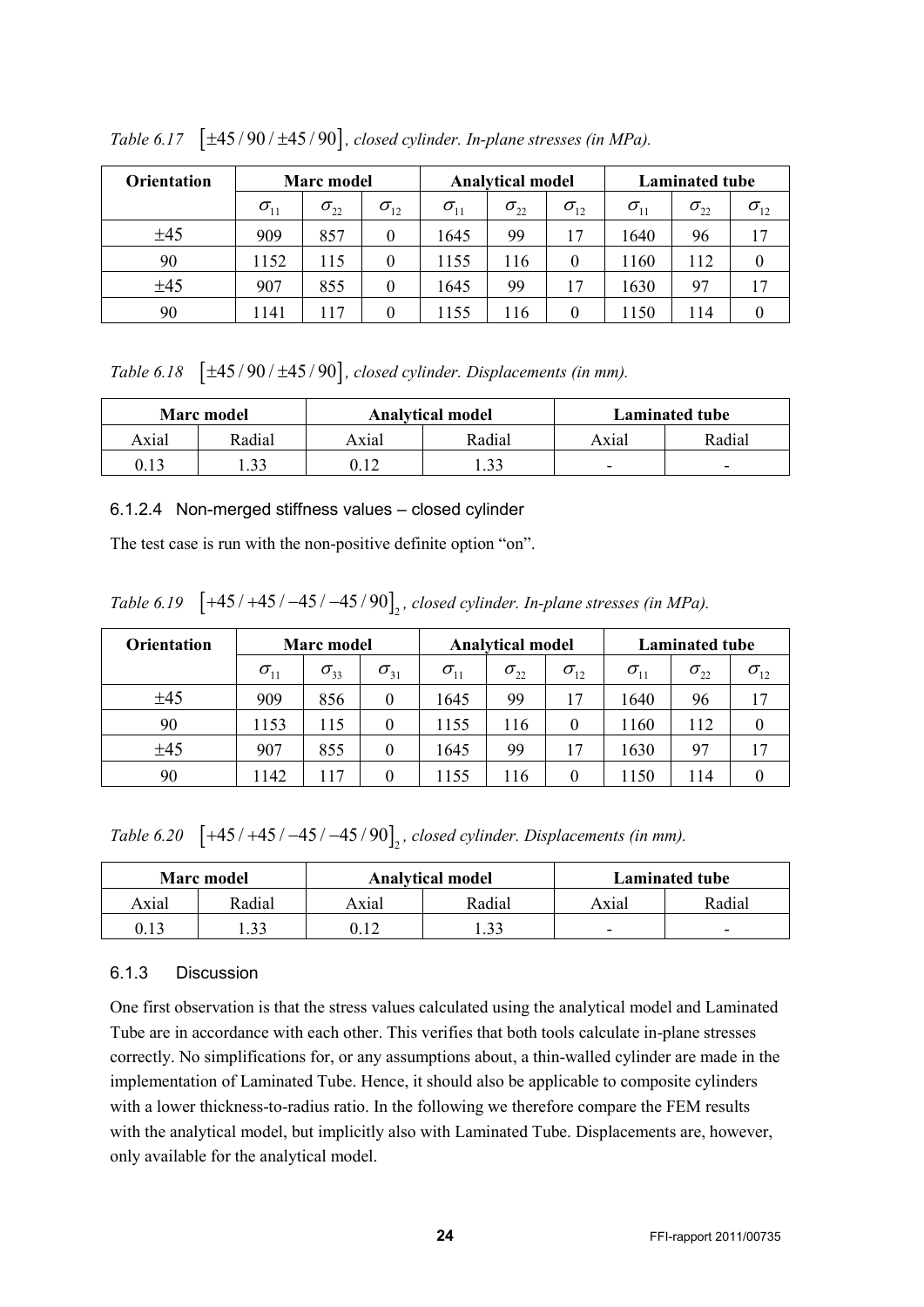Employing the continuum element type for the open cylinder test runs, we observe that the axial and radial displacements are the same when using merged and non-merged element stiffness values. The displacement values are also in accordance with the analytical calculations. Moreover, the two different non-merged variants, i.e. the cases with different stacking sequence of the +45 and −45 layers, do not seem to significantly alter the overall deformation of the structure. For the in-plane stresses, we observe that all the hoop layer values predicted by the FEA are in accordance with the analytical results. However, this is not the case for the helical layers, where, in particular, the normal stress values differ. When applying merged element stiffness values, the two in-plane normal stresses become equal. This is as expected from the material definition, but is far from what is obtained when using the analytical model, where each plus and minus fibre orientation is defined separately. Thus, using a merged element stiffness representation is not an appropriate approach if in-plane normal stresses for each physical layer are required. For the non-merged element stiffness value cases, the normal stresses for the helical layers are more in accordance with the analytical values. Note that a difference is obtained for the inner and outer helical layers, where the stresses in the innermost helical layer become too low, whereas the stresses in the outer helical layer become too high. For the shear stresses the values are in accordance with analytical results.

Applying composite elements for the open cylinder test runs, we observe that the axial displacement, in particular, becomes too high compared to the analytical calculations. The displacement values are the same for the merged and non-merged element stiffness representation. As for the continuum element cases, the normal stresses in the hoop layers are almost in accordance with the analytical calculations, but significantly higher. For the helical layers, the stress values differ considerably. Moreover, for the composite elements, the in-plane shear stress is zero in all layers, which is not correct for the helical layers.

Employing continuum elements for the closed cylinder test runs, we observe that the axial displacement is in accordance with analytical results. The radial displacement is a bit too large, but very close to the analytical value. In the same way as for the open cylinder case, the merged element stiffness approach results in normal stress values that are in accordance with analytical values for the hoop layers, though a bit higher. For the helical layers the two in-plane normal stress values become equal, and are not in accordance with the analytical values. On the other hand, for the non-merged element stiffness approach, the in-plane normal stresses in all physical layers are in accordance with the analytical results. The in-plane shear stresses are in accordance with the analytical values for all test runs.

Applying the composite elements for the closed cylinder test runs, the displacements are found to be in accordance with the analytical calculations both when employing merged element stiffness values and non-merged element stiffness values. The normal stresses in the hoop layers are in accordance with analytical values in both approaches. This is, however, not the case for the helical layers, where the two in-plane normal stresses are almost equal in value. This is what we also observe for the merged stiffness approach employing continuum elements. As for the open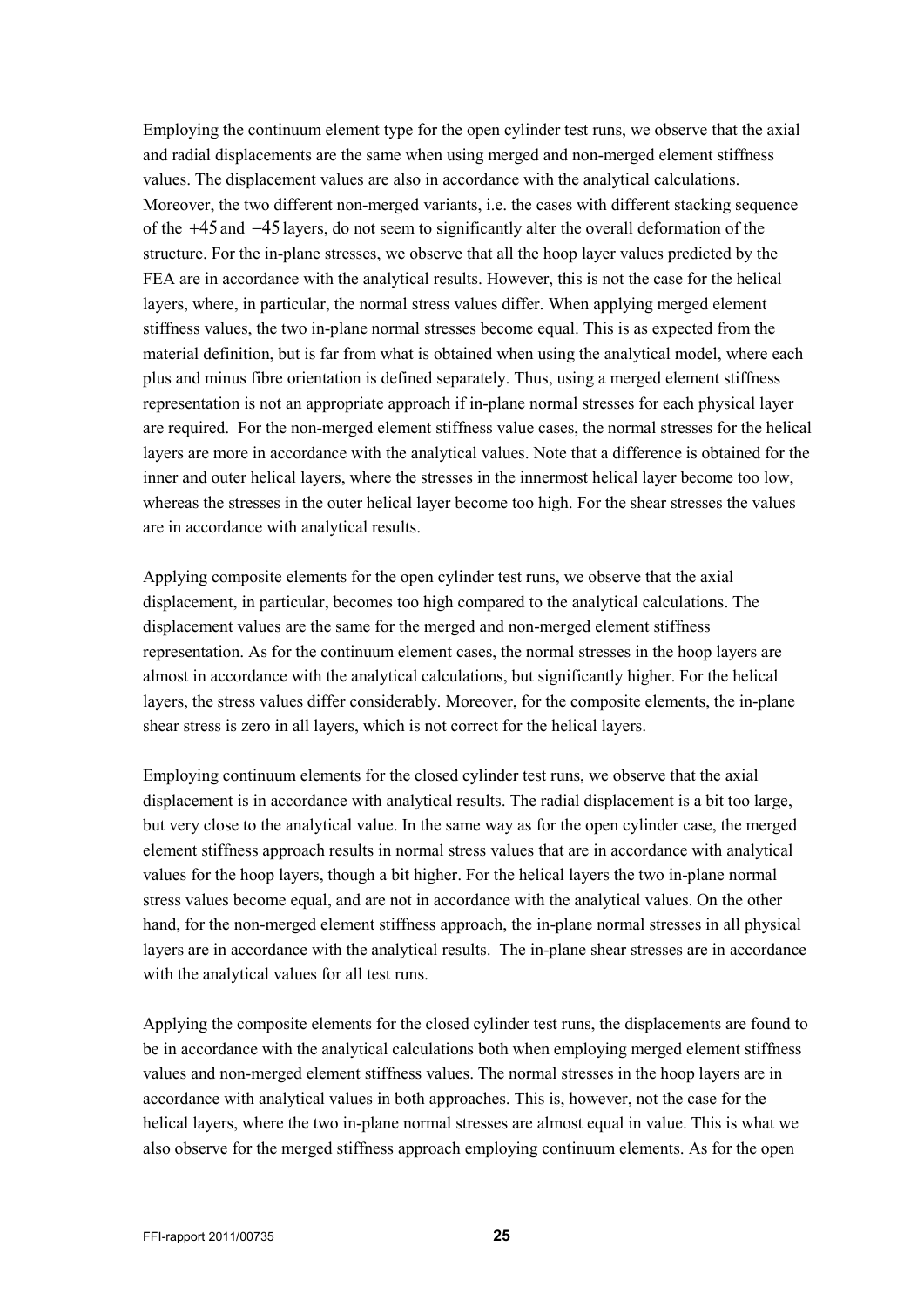cylinder cases, the in-plane shear stress becomes zero in all layers, which is not correct for the helical layers.

## <span id="page-25-0"></span>**6.2 Case #2: [0/90/0/90]**

This case is known to be one of the least challenging test cases when modelling a layered composite structure using an axisymmetric model. Hence, this case is also essential to examine for the different approaches and element types. Due to the layer orientation, only one test run is required for each combination of stiffness calculation approach and element type.

The physical layers of the test case are shown in [Figure 6.2.](#page-25-2) The test run results are shown in the following subsections.



<span id="page-25-2"></span>*Figure 6.2: Case #2. Lay-up.*

## <span id="page-25-1"></span>6.2.1 Continuum elements – open cylinder

*Table 6.21*  $\left[0/90\right]_2$ , open cylinder. In-plane stresses (in MPa).

| <b>Orientation</b> | Marc model    |               |               |                                  | <b>Analytical model</b> |               |               | <b>Laminated tube</b> |               |  |
|--------------------|---------------|---------------|---------------|----------------------------------|-------------------------|---------------|---------------|-----------------------|---------------|--|
|                    | $\sigma_{11}$ | $\sigma_{22}$ | $\sigma_{12}$ | $\sigma_{\scriptscriptstyle 11}$ | $\sigma_{22}$           | $\sigma_{12}$ | $\sigma_{11}$ | $\sigma_{22}$         | $\sigma_{12}$ |  |
|                    |               | 86            |               | $-25$                            | 90                      | 0             | -24           | 86                    |               |  |
| 90                 | 1915          | 22            |               | 1920                             | 25                      | 0             | 1920          | 22                    |               |  |
|                    | $-42$         | 87            |               | $-25$                            | 90                      |               | $-22$         | 88                    |               |  |
| 90                 | 1902          |               |               | 1920                             | 25                      | 0             | 1910          | 24                    |               |  |

*Table 6.22*  $\left[0/90\right]_2$ , open cylinder. Displacements (in mm).

|          | <b>Marc</b> model |          | <b>Analytical model</b> | <b>Laminated tube</b> |                          |  |  |
|----------|-------------------|----------|-------------------------|-----------------------|--------------------------|--|--|
| Axial    | Radial            | Axial    | Radial                  | Axial                 | Radial                   |  |  |
| $-0.009$ | 2.26              | $-0.003$ | 2.26                    | -                     | $\overline{\phantom{0}}$ |  |  |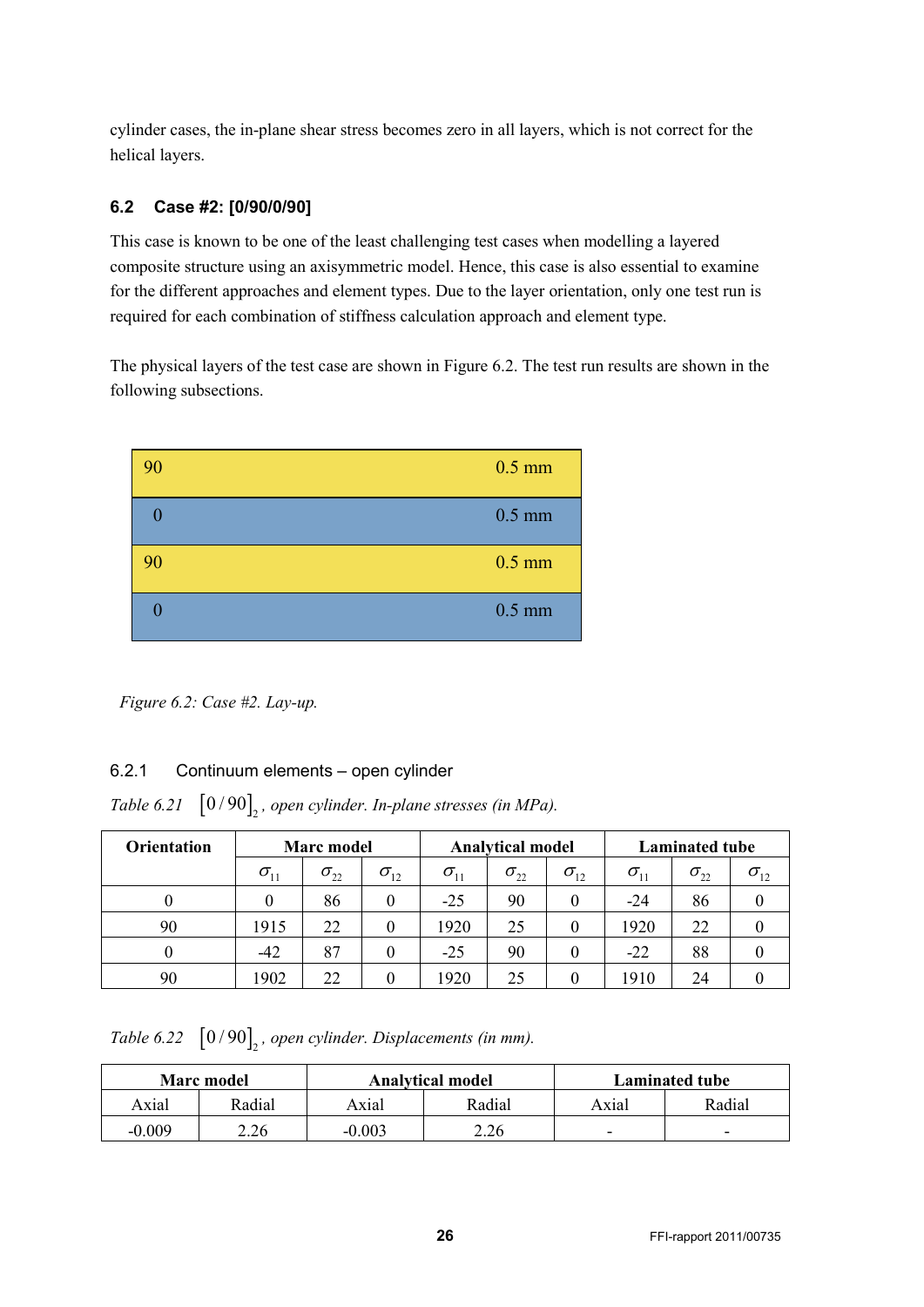#### <span id="page-26-0"></span>6.2.2 Continuum elements – closed cylinder

| <b>Orientation</b> | <b>Marc</b> model |               |               |                                  | <b>Analytical model</b> |               |               | <b>Laminated tube</b>               |               |  |
|--------------------|-------------------|---------------|---------------|----------------------------------|-------------------------|---------------|---------------|-------------------------------------|---------------|--|
|                    | $\sigma_{11}$     | $\sigma_{22}$ | $\sigma_{12}$ | $\sigma_{\scriptscriptstyle 11}$ | $\sigma_{22}$           | $\sigma_{12}$ | $\sigma_{11}$ | $\sigma_{\scriptscriptstyle 22}^{}$ | $\sigma_{12}$ |  |
|                    | 923               | 99            |               | 936                              | 102                     | 0             | 928           | 98                                  |               |  |
| 90                 | 1917              | 66            | 0             | 1908                             | 70                      | 0             | 1910          | 66                                  |               |  |
|                    | 925               | 100           |               | 936                              | 102                     | 0             | 930           | 100                                 |               |  |
| 90                 | 1902              | 68            |               | 1908                             | 70                      | 0             | 1890          | 68                                  |               |  |

*Table 6.23*  $\left[ 0/90 \right]_2$ , closed cylinder. In-plane stresses (in MPa).

*Table 6.24*  $\left[0/90\right]_2$ , closed cylinder. Displacements (in mm).

|       | <b>Marc</b> model |       | <b>Analytical model</b> | <b>Laminated tube</b>    |                          |  |  |
|-------|-------------------|-------|-------------------------|--------------------------|--------------------------|--|--|
| Axial | Radial            | Axial | Radial                  | Axial                    | Radial                   |  |  |
| 0.053 | 2.24              | 0.053 | າາາ<br>ر ے .            | $\overline{\phantom{0}}$ | $\overline{\phantom{0}}$ |  |  |

### <span id="page-26-1"></span>6.2.3 Composite elements – open cylinder

The test is run with the non-positive definite option "off". Turning the option "on" does, however, not change the results.

*Table 6.25*  $\left[0/90\right]_2$ , open cylinder. In-plane stresses (in MPa).

| <b>Orientation</b> | <b>Marc</b> model |               |               |               | <b>Analytical model</b> |               |               | <b>Laminated tube</b> |               |  |
|--------------------|-------------------|---------------|---------------|---------------|-------------------------|---------------|---------------|-----------------------|---------------|--|
|                    | $\sigma_{11}$     | $\sigma_{33}$ | $\sigma_{31}$ | $\sigma_{11}$ | $\sigma_{22}$           | $\sigma_{12}$ | $\sigma_{11}$ | $\sigma_{22}$         | $\sigma_{12}$ |  |
|                    | 4                 | 89            |               | $-25$         | 90                      | $\theta$      | $-24$         | 86                    |               |  |
| 90                 | 1954              | $-2$          |               | 1920          | 25                      | $\theta$      | 1920          | 22                    |               |  |
|                    |                   | 90            |               | $-25$         | 90                      | 0             | $-22$         | 88                    |               |  |
| 90                 | 1948              | $-2$          |               | 1920          | 25                      |               | 1910          | 24                    |               |  |

*Table 6.26*  $\left[0/90\right]_2$ , open cylinder. Displacements (in mm).

|         | <b>Marc</b> model |          | <b>Analytical model</b> | <b>Laminated tube</b>    |                          |  |  |
|---------|-------------------|----------|-------------------------|--------------------------|--------------------------|--|--|
| Axial   | Radial            | Axial    | Radial                  | Axial                    | Radial                   |  |  |
| $-0.03$ | 2.33              | $-0.003$ | 2.26                    | $\overline{\phantom{0}}$ | $\overline{\phantom{0}}$ |  |  |

## <span id="page-26-2"></span>6.2.4 Composite elements – closed cylinder

The test is run with the non-positive definite option "on".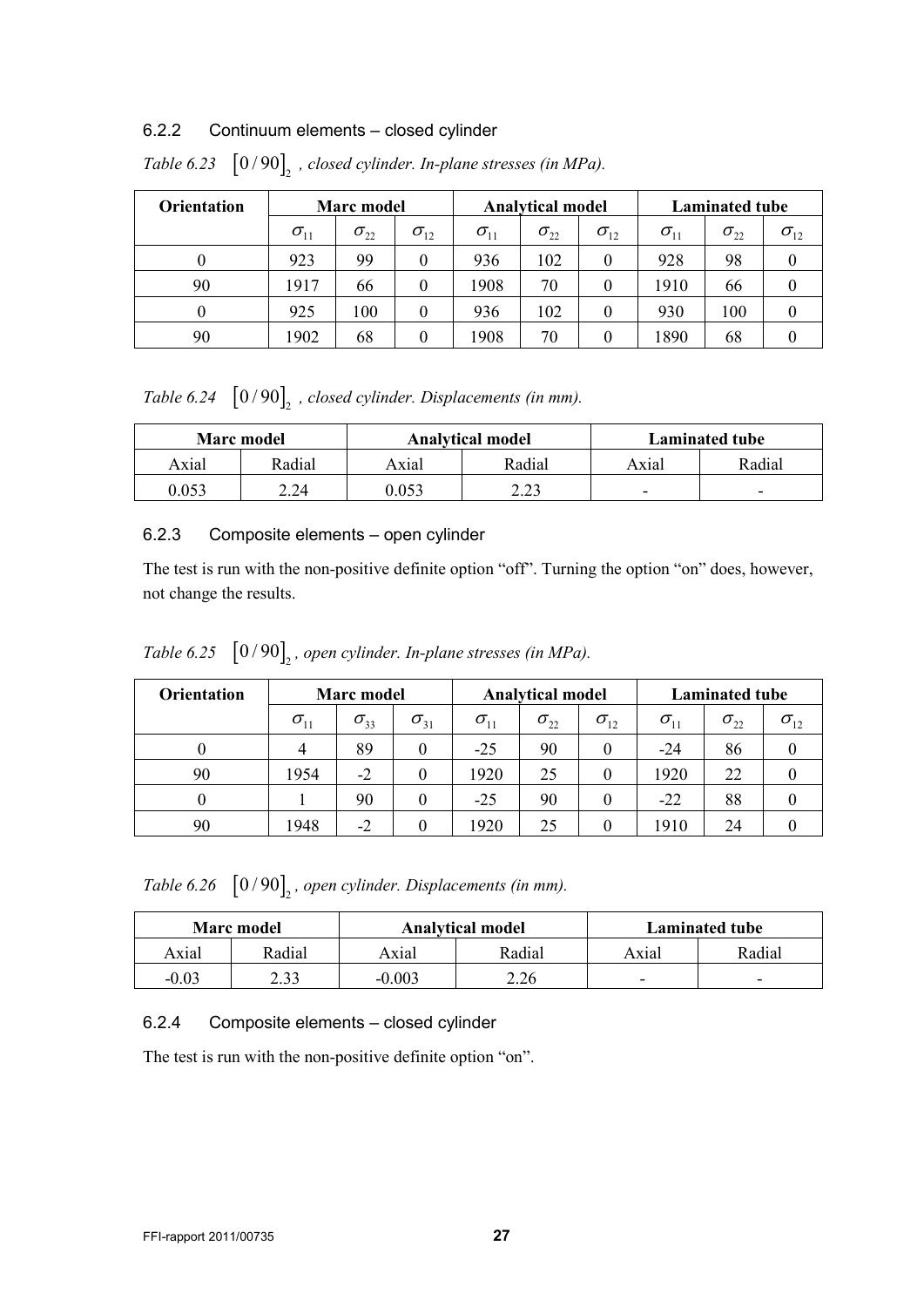| <b>Orientation</b> | Marc model    |               |               |               | <b>Analytical model</b> |               |               | <b>Laminated tube</b> |               |  |
|--------------------|---------------|---------------|---------------|---------------|-------------------------|---------------|---------------|-----------------------|---------------|--|
|                    | $\sigma_{11}$ | $\sigma_{33}$ | $\sigma_{31}$ | $\sigma_{11}$ | $\sigma_{22}$           | $\sigma_{12}$ | $\sigma_{11}$ | $\sigma_{22}$         | $\sigma_{12}$ |  |
|                    | 924           | 100           | 0             | 936           | 102                     | $\theta$      | 928           | 98                    |               |  |
| 90                 | 1944          | 67            | $\theta$      | 1908          | 70                      | $\theta$      | 1910          | 66                    |               |  |
|                    | 926           | 101           |               | 936           | 102                     | $\theta$      | 930           | 100                   |               |  |
| 90                 | 1929          | 69            |               | 1908          | 70                      |               | 1890          | 68                    |               |  |

*Table 6.27*  $\left[0/90\right]$ , closed cylinder. In-plane stresses (in MPa).

## *Table 6.28*  $\left[0/90\right]$ , closed cylinder. Displacements (in mm).

|       | <b>Marc</b> model |       | <b>Analytical model</b> | <b>Laminated tube</b>    |                          |  |  |
|-------|-------------------|-------|-------------------------|--------------------------|--------------------------|--|--|
| Axial | Radial            | Axial | Radial                  | Axial                    | Radial                   |  |  |
| 0.053 | າ າດ              | .053  | າ າາ                    | $\overline{\phantom{0}}$ | $\overline{\phantom{0}}$ |  |  |

## <span id="page-27-0"></span>6.2.5 Discussion

In the same way as for the first test case, the analytical model and Laminated Tube calculate the same in-plane stress values. The analytical model results are employed in the following comparison with the FEA.

Employing continuum elements for the open cylinder test run, the axial displacement is found to be larger than the analytical value. The radial displacement is, however, in accordance with the analytical value. For the in-plane stresses, all values are in accordance with the analytical results, except for the normal stress in the fibre direction of the helical layers. The largest difference is found in the innermost helical layer.

Applying composite elements for the open cylinder test run, we observe that both the axial and radial displacement become larger than the analytical results. Moreover, the in-plane stress values are in accordance with the analytical results, except for the normal fibre stress in the helical layers and for the normal stress perpendicular to the fibre direction of the hoop layers. The in-plane shear stress is calculated correctly in this particular case.

Using continuum elements for the closed cylinder test run, one observes that both the displacements and the in-plane stresses are in accordance with analytical values.

Employing composite elements for the closed cylinder test run, one finds that the radial displacement becomes a bit too large, but the in-plane stresses are in accordance with the analytical results.

## <span id="page-27-1"></span>**6.3 Case #3: [10/90/30/90]**

This third test case represents a more realistic lay-up, which may be relevant for a real pressure vessel or a rocket motor case. The fibre orientation in the innermost and outermost helical layer differs in this case. The stacking of the element layers does not seem to affect the overall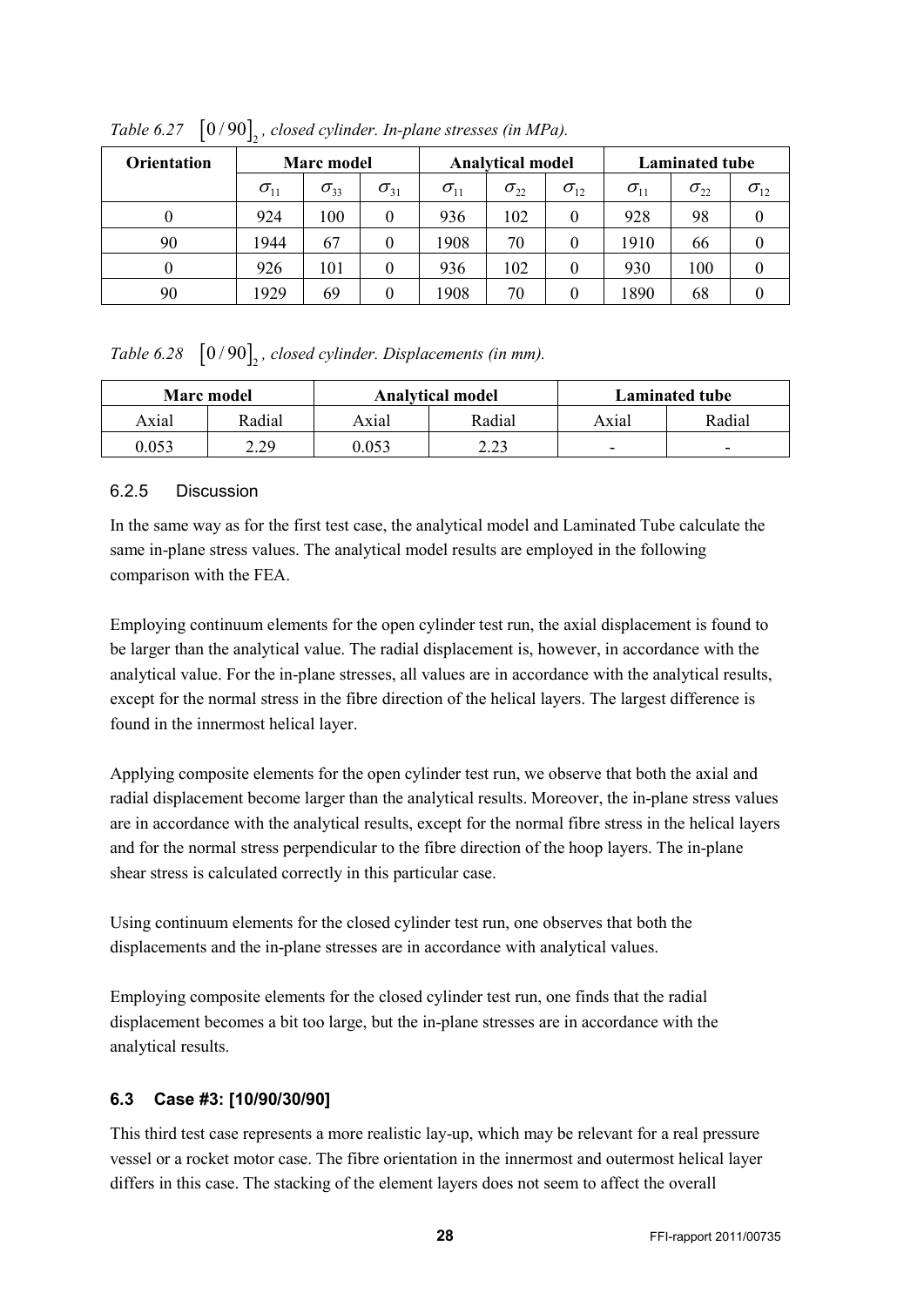deformation or the stresses, see Section [6.1.](#page-18-1) Thus, only one variant of the combination of using continuum elements and non-merged stiffness properties are included.

The lay-up is shown i[n Figure 6.3,](#page-28-1) and the simulation test results are shown in the following subsections.



### <span id="page-28-1"></span>*Figure 6.3 Case #3. Lay-up.*

### <span id="page-28-0"></span>6.3.1 Continuum elements

### 6.3.1.1 Merged stiffness values – open cylinder

*Table 6.29*  $[\pm 10/90/\pm 30/90]$ , open cylinder. In-plane stresses (in MPa).

| <b>Orientation</b> | <b>Marc</b> model | <b>Analytical model</b> |               |               | Laminated tube |               |                                  |               |               |
|--------------------|-------------------|-------------------------|---------------|---------------|----------------|---------------|----------------------------------|---------------|---------------|
|                    | $\sigma_{11}$     | $\sigma_{22}$           | $\sigma_{12}$ | $\sigma_{11}$ | $\sigma_{22}$  | $\sigma_{12}$ | $\sigma_{\scriptscriptstyle 11}$ | $\sigma_{22}$ | $\sigma_{12}$ |
| ±10                | $-80 - +60$       | 81                      | 17            | $-215$        | 83             | 13            | $-213$                           | 80            | 13            |
| 90                 | 1882              | 8                       |               | 1898          | 12             |               | 1900                             | 10            |               |
| $\pm 30$           | 49                | 79                      | 26            | 264           | 67             | 34            | 265                              | 65            | 34            |
| 90                 | 1864              | $-11$                   |               | 1898          |                |               | 1890                             |               |               |

*Table 6.30*  $[\pm 10/90/\pm 30/90]$ , open cylinder. Displacements (in mm).

|          | Marc model |          | <b>Analytical model</b> | <b>Laminated tube</b>    |                          |  |  |
|----------|------------|----------|-------------------------|--------------------------|--------------------------|--|--|
| Axial    | Radial     | Axial    | Radial                  | Axial                    | Radial                   |  |  |
| $-0.052$ | 2.34       | $-0.018$ | 2.24                    | $\overline{\phantom{0}}$ | $\overline{\phantom{0}}$ |  |  |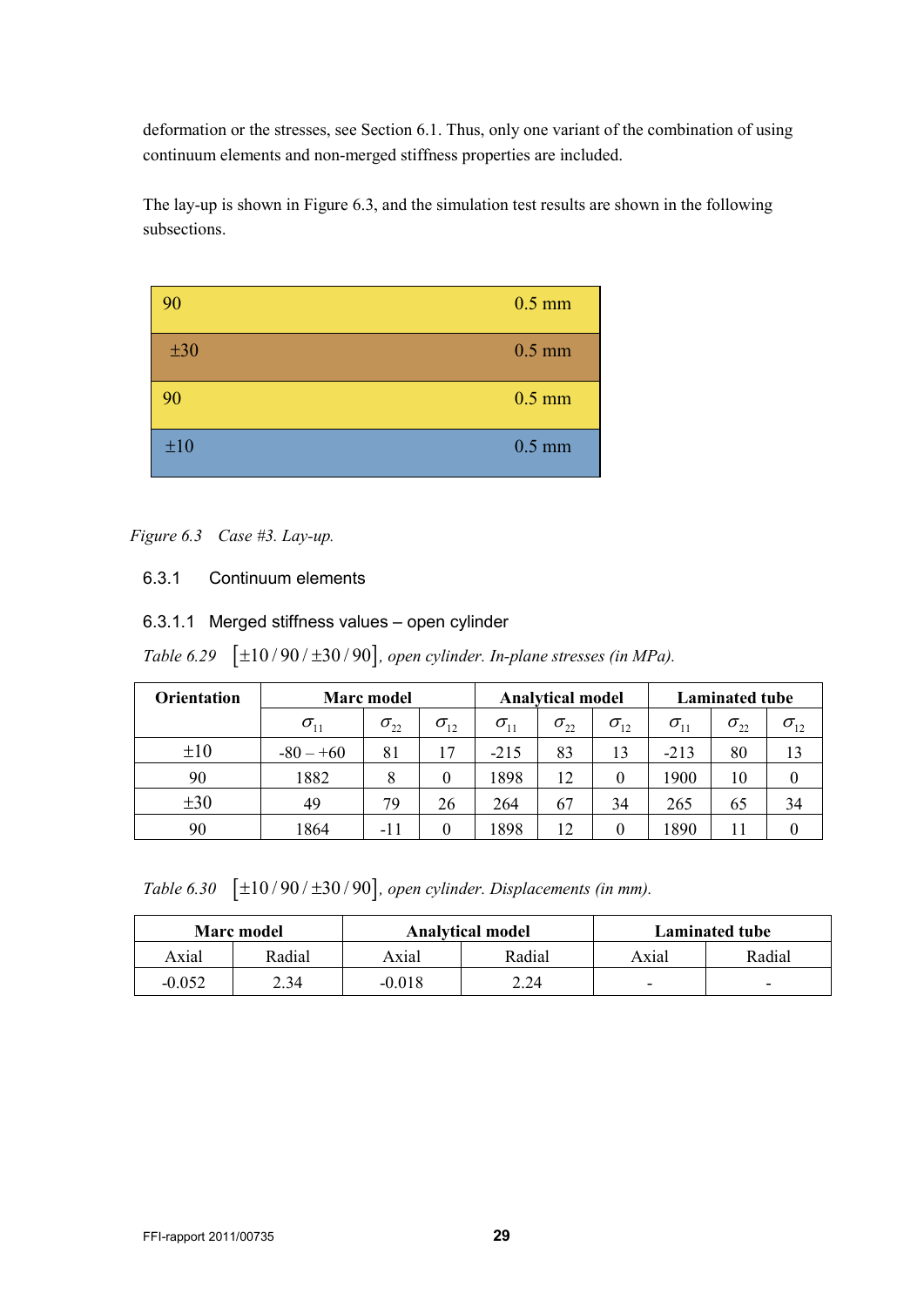#### 6.3.1.2 Non-merged stiffness values – open cylinder

| <b>Orientation</b> | Marc model                       | <b>Analytical model</b> |               |               | <b>Laminated tube</b> |               |               |               |               |
|--------------------|----------------------------------|-------------------------|---------------|---------------|-----------------------|---------------|---------------|---------------|---------------|
|                    | $\sigma_{\scriptscriptstyle 11}$ | $\sigma_{22}$           | $\sigma_{12}$ | $\sigma_{11}$ | $\sigma_{22}$         | $\sigma_{12}$ | $\sigma_{11}$ | $\sigma_{22}$ | $\sigma_{12}$ |
| $\pm 10$           | $-67 - +58$                      | 82                      | 12            | $-215$        | 83                    | 13            | $-213$        | 80            | 13            |
| 90                 | 1882                             | 8                       | 2             | 1898          | 12                    | 0             | 1900          | 10            |               |
| $\pm 30$           | 64                               | 59                      | 36            | 264           | 67                    | 34            | 265           | 65            | 34            |
| 90                 | 1864                             | $-13$                   | 2             | 1898          |                       | 0             | 1890          | 11            |               |

*Table 6.31* [+10 / -10 / 90 / +30 / -30 / 90], open cylinder. In-plane stresses (in MPa).

*Table 6.32* [+10 / −10 / 90 / +30 / −30 / 90], open cylinder. Displacements (in mm).

|          | Marc model |          | <b>Analytical model</b> | Laminated tube           |                          |  |  |
|----------|------------|----------|-------------------------|--------------------------|--------------------------|--|--|
| Axial    | Radial     | Axial    | Radial                  | Axial                    | Radial                   |  |  |
| $-0.053$ | 2.35       | $-0.018$ | 2.24                    | $\overline{\phantom{0}}$ | $\overline{\phantom{0}}$ |  |  |

#### 6.3.1.3 Merged stiffness values – closed cylinder

*Table 6.33*  $[\pm 10/90/\pm 30/90]$ , *closed cylinder. In-plane stresses (in MPa).* 

| <b>Orientation</b> | Marc model    |               |               | <b>Analytical model</b> |               |               | <b>Laminated tube</b> |               |                                   |
|--------------------|---------------|---------------|---------------|-------------------------|---------------|---------------|-----------------------|---------------|-----------------------------------|
|                    | $\sigma_{11}$ | $\sigma_{22}$ | $\sigma_{12}$ | $\sigma_{11}$           | $\sigma_{22}$ | $\sigma_{12}$ | $\sigma_{11}$         | $\sigma_{22}$ | $\sigma_{\scriptscriptstyle{12}}$ |
| $\pm 10$           | 935           | 146           | 144           | 1005                    | 95            |               | 998                   | 92            |                                   |
| 90                 | 1772          | 66            | $\Omega$      | 1762                    | 70            | $\theta$      | 1760                  | 67            |                                   |
| $\pm 30$           | 757           | 497           | 224           | 1177                    | 89            | 12            | 1170                  | 87            | 12                                |
| 90                 | 1759          | 69            | $\Omega$      | 1762                    | 70            | $\theta$      | 1750                  | 69            |                                   |

*Table 6.34*  $[\pm 10/90/\pm 30/90]$ , closed cylinder. Displacements (in mm).

|       | <b>Marc</b> model |       | <b>Analytical model</b> | Laminated tube |                          |  |
|-------|-------------------|-------|-------------------------|----------------|--------------------------|--|
| Axial | Radial            | Axial | Radial                  | Axial          | Radial                   |  |
| 0.06  | 2.07              | 0.056 | 2.06                    | -              | $\overline{\phantom{a}}$ |  |

### 6.3.1.4 Non-merged stiffness values – closed cylinder

*Table 6.35* [+10 / -10 / 90 / +30 / -30 / 90], closed cylinder. In-plane stresses (in MPa).

| Orientation | Marc model    |               |               | <b>Analytical model</b>          |               |               | <b>Laminated tube</b>               |               |               |
|-------------|---------------|---------------|---------------|----------------------------------|---------------|---------------|-------------------------------------|---------------|---------------|
|             | $\sigma_{11}$ | $\sigma_{22}$ | $\sigma_{12}$ | $\sigma_{\scriptscriptstyle 11}$ | $\sigma_{22}$ | $\sigma_{12}$ | $\sigma_{\scriptscriptstyle 11}^{}$ | $\sigma_{22}$ | $\sigma_{12}$ |
| $\pm 10$    | 1005          | 92            |               | 1005                             | 95            |               | 998                                 | 92            |               |
| 90          | 1774          | 66            | $\theta$      | 1762                             | 70            | 0             | 1760                                | 67            |               |
| $\pm 30$    | 1152          | 87            | 13            | 1177                             | 89            | 12            | 1170                                | 87            | 12            |
| 90          | 1760          | 67            | 0             | 1762                             | 70            | $\theta$      | 1750                                | 69            |               |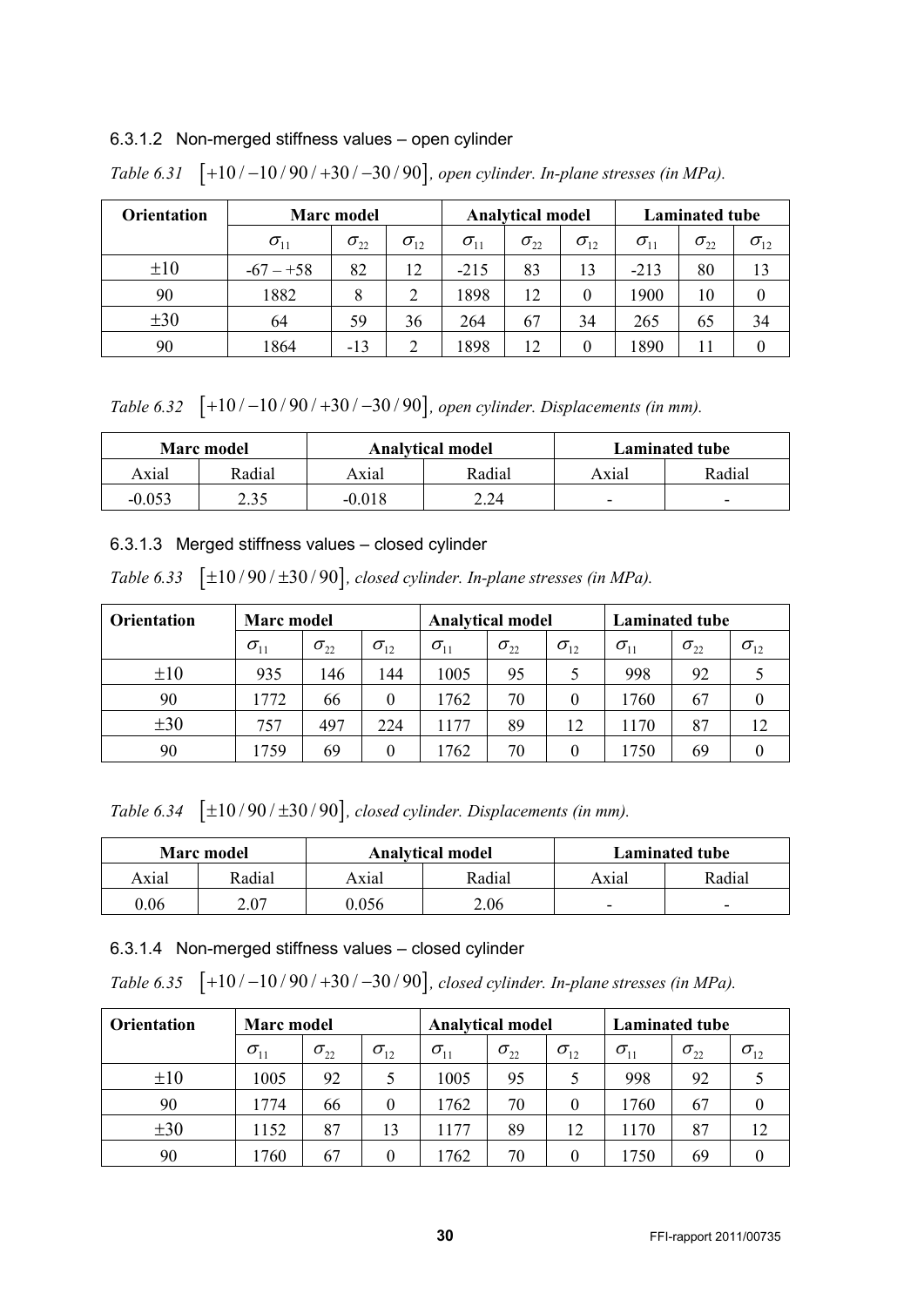|       | <b>Marc</b> model |       | <b>Analytical model</b> | <b>Laminated tube</b>    |                          |  |
|-------|-------------------|-------|-------------------------|--------------------------|--------------------------|--|
| Axial | Radial            | Axial | Radial                  | Axial                    | Radial                   |  |
| 0.06  | 2.08              | ი ი56 | 2.06                    | $\overline{\phantom{0}}$ | $\overline{\phantom{0}}$ |  |

*Table 6.36* [+10 / -10 / 90 / +30 / -30 / 90], closed cylinder. In-plane stresses (in MPa).

### <span id="page-30-0"></span>6.3.2 Composite elements

### 6.3.2.1 Merged stiffness values – open cylinder

The test case is run with the non-positive definite option "on".

*Table 6.37*  $[\pm 10/90/\pm 30/90]$ *, open cylinder. In-plane stresses (in MPa).* 

| <b>Orientation</b> | <b>Marc</b> model                |                     |               |               | <b>Analytical model</b> |               |                                   | <b>Laminated tube</b> |                                   |  |
|--------------------|----------------------------------|---------------------|---------------|---------------|-------------------------|---------------|-----------------------------------|-----------------------|-----------------------------------|--|
|                    | $\sigma_{\scriptscriptstyle 11}$ | $\sigma_{33}$       | $\sigma_{31}$ | $\sigma_{11}$ | $\sigma_{22}$           | $\sigma_{12}$ | $\sigma_{\scriptscriptstyle (1)}$ | $\sigma_{22}$         | $\sigma_{\scriptscriptstyle{12}}$ |  |
| $\pm 10$           | $-2$                             | 42                  |               | $-215$        | 83                      | 13            | $-213$                            | 80                    | 13                                |  |
| 90                 | 2033                             | $\overline{\Delta}$ |               | 1898          | 12                      |               | 1900                              | 10                    |                                   |  |
| $\pm 30$           |                                  |                     |               | 264           | 67                      | 34            | 265                               | 65                    | 34                                |  |
| 90                 | 1996                             | - 1                 |               | 1898          |                         |               | 1890                              |                       |                                   |  |

*Table 6.38*  $[\pm 10/90/\pm 30/90]$ , *open cylinder. Displacements (in MPa).* 

|         | <b>Marc</b> model |          | <b>Analytical model</b> | <b>Laminated tube</b>    |                          |  |
|---------|-------------------|----------|-------------------------|--------------------------|--------------------------|--|
| Axial   | Radial            | Axial    | Radial                  | Axial                    | Radial                   |  |
| $-0.05$ | 2.42              | $-0.018$ | 2.24                    | $\overline{\phantom{0}}$ | $\overline{\phantom{0}}$ |  |

## 6.3.2.2 Non-merged stiffness values – open cylinder

*Table 6.39* [+10 / -10 / 90 / +30 / -30 / 90], open cylinder. In-plane stresses (in MPa).

| <b>Orientation</b> | <b>Marc</b> model                |               |               |               | <b>Analytical model</b> |               |               | <b>Laminated tube</b> |               |  |
|--------------------|----------------------------------|---------------|---------------|---------------|-------------------------|---------------|---------------|-----------------------|---------------|--|
|                    | $\sigma_{\scriptscriptstyle 11}$ | $\sigma_{33}$ | $\sigma_{31}$ | $\sigma_{11}$ | $\sigma_{22}$           | $\sigma_{12}$ | $\sigma_{11}$ | $\sigma_{22}$         | $\sigma_{12}$ |  |
| $\pm 10$           | $-10 - +7$                       | 43            |               | $-215$        | 83                      | 13            | $-213$        | 80                    | 13            |  |
| 90                 | 2033                             | $-5$          |               | 1898          | 12                      | 0             | 1900          | 10                    |               |  |
| $\pm 30$           |                                  | Q             |               | 264           | 67                      | 34            | 265           | 65                    | 34            |  |
| 90                 | 1996                             | $-3$          |               | 1898          | 12                      | 0             | 1890          | 11                    |               |  |

*Table 6.40* [+10 / -10 / 90 / +30 / -30 / 90], open cylinder. Displacements (in mm).

|         | <b>Marc</b> model |          | <b>Analytical model</b> | <b>Laminated tube</b> |                          |  |
|---------|-------------------|----------|-------------------------|-----------------------|--------------------------|--|
| Axial   | Radial            | Axial    | Radial                  | Axial                 | Radial                   |  |
| $-0.05$ | 2.42              | $-0.018$ | 2.24                    | -                     | $\overline{\phantom{a}}$ |  |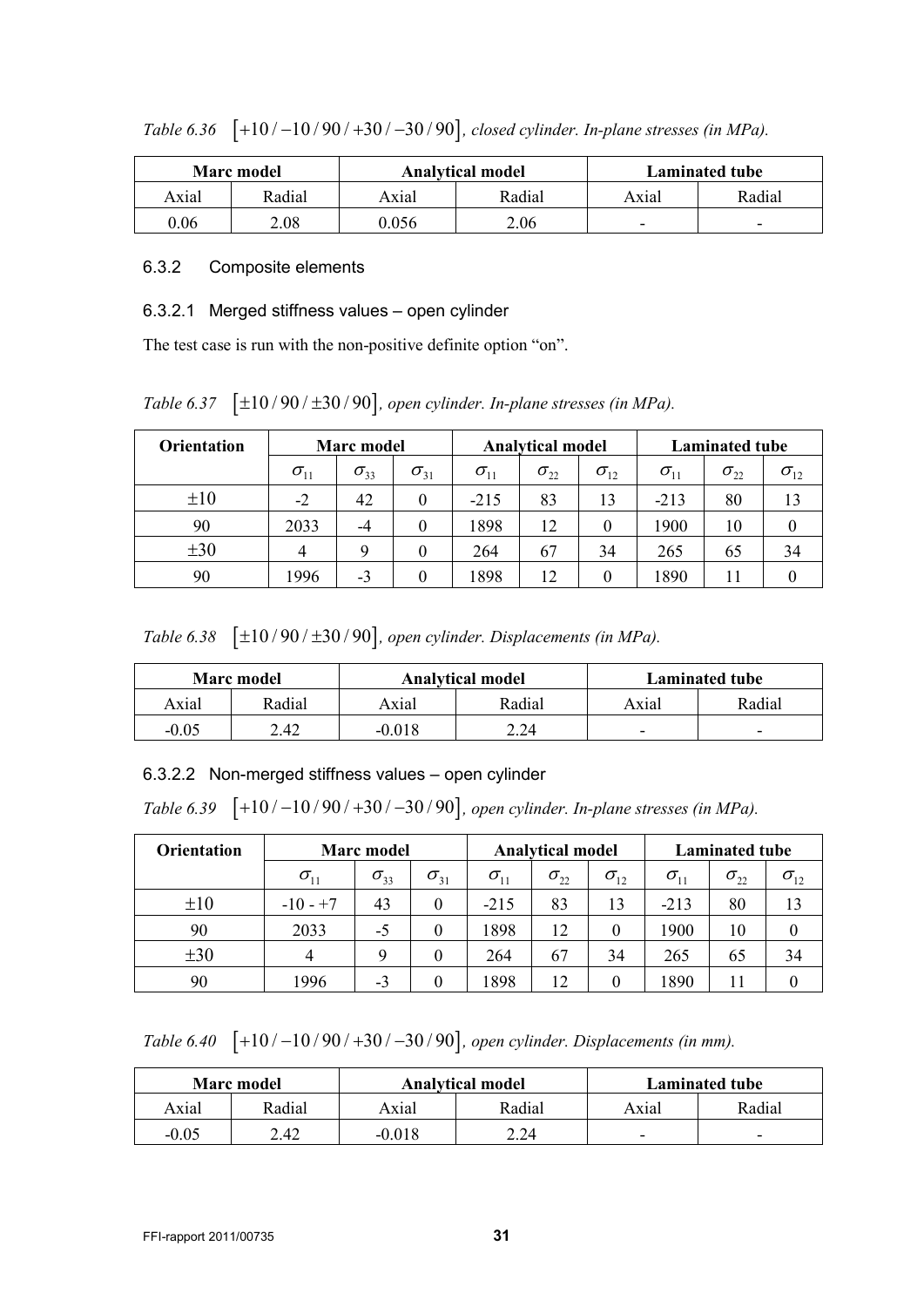#### 6.3.2.3 Merged stiffness values – closed cylinder

The test case is run with the non-positive definite option "on".

| <b>Orientation</b> | <b>Marc</b> model |               |               | <b>Analytical model</b> |               |               | <b>Laminated tube</b> |               |               |
|--------------------|-------------------|---------------|---------------|-------------------------|---------------|---------------|-----------------------|---------------|---------------|
|                    | $\sigma_{11}$     | $\sigma_{33}$ | $\sigma_{31}$ | $\sigma_{11}$           | $\sigma_{22}$ | $\sigma_{12}$ | $\sigma_{11}$         | $\sigma_{22}$ | $\sigma_{12}$ |
| $\pm 10$           | 1025              | 586           | $\theta$      | 1005                    | 95            |               | 998                   | 92            |               |
| 90                 | 1351              | 88            | $\theta$      | 1762                    | 70            | 0             | 1760                  | 67            |               |
| $\pm 30$           | 820               | 753           | $\theta$      | 1177                    | 89            | 12            | 1170                  | 87            | 12            |
| 90                 | 1340              | 90            | 0             | 1762                    | 70            | 0             | 1750                  | 69            |               |

*Table 6.41*  $[\pm 10/90/\pm 30/90]$ , closed cylinder. In-plane stresses (in MPa).

*Table 6.42*  $[\pm 10/90/\pm 30/90]$ , closed cylinder. Displacements (in MPa).

|       | <b>Marc</b> model |       | <b>Analytical model</b> | Laminated tube |                          |  |
|-------|-------------------|-------|-------------------------|----------------|--------------------------|--|
| Axial | Radial            | Axial | Radial                  | Axial          | Radial                   |  |
| 0.09  | .58               | 0.056 | 2.06                    | -              | $\overline{\phantom{0}}$ |  |

#### 6.3.2.4 Non-merged stiffness values – closed cylinder

*Table 6.43* [+10 / -10 / 90 / +30 / -30 / 90], closed cylinder. In-plane stresses (in MPa).

| Orientation | Marc model    |               |               | <b>Analytical model</b>          |               |               | <b>Laminated tube</b> |               |               |
|-------------|---------------|---------------|---------------|----------------------------------|---------------|---------------|-----------------------|---------------|---------------|
|             | $\sigma_{11}$ | $\sigma_{33}$ | $\sigma_{31}$ | $\sigma_{\scriptscriptstyle 11}$ | $\sigma_{22}$ | $\sigma_{12}$ | $\sigma_{11}$         | $\sigma_{22}$ | $\sigma_{12}$ |
| ±10         | 1025          | 586           | 0             | 1005                             | 95            |               | 998                   | 92            |               |
| 90          | 1351          | 88            | $\theta$      | 1762                             | 70            |               | 1760                  | 67            |               |
| $\pm 30$    | 820           | 753           | $\theta$      | 177                              | 89            | 12            | 1170                  | 87            | 12            |
| 90          | 1340          | 90            |               | 762                              | 70            |               | 1750                  | 69            |               |

*Table 6.44* [+10 / -10 / 90 / +30 / -30 / 90], closed cylinder. Displacements (in mm).

|       | <b>Marc</b> model |       | <b>Analytical model</b> | <b>Laminated tube</b> |                          |  |
|-------|-------------------|-------|-------------------------|-----------------------|--------------------------|--|
| Axial | Radial            | Axıal | Radial                  | Axıal                 | Radial                   |  |
| .) 09 | .58               | ) 056 | 2.06                    | -                     | $\overline{\phantom{0}}$ |  |

#### <span id="page-31-0"></span>6.3.3 Discussion

As for the two previous test cases, the analytical model and Laminated Tube predict the same level of stresses. The FEA results are compared with the analytical model results in the following.

Employing the continuum elements for the open cylinder test run, one observes that the axial and radial displacements become larger than what is calculated by the analytical model. For the inplane stresses the values are in accordance with the analytical values, except for the normal stress in the fibre direction for the helical layers and the normal stress value perpendicular to the fibre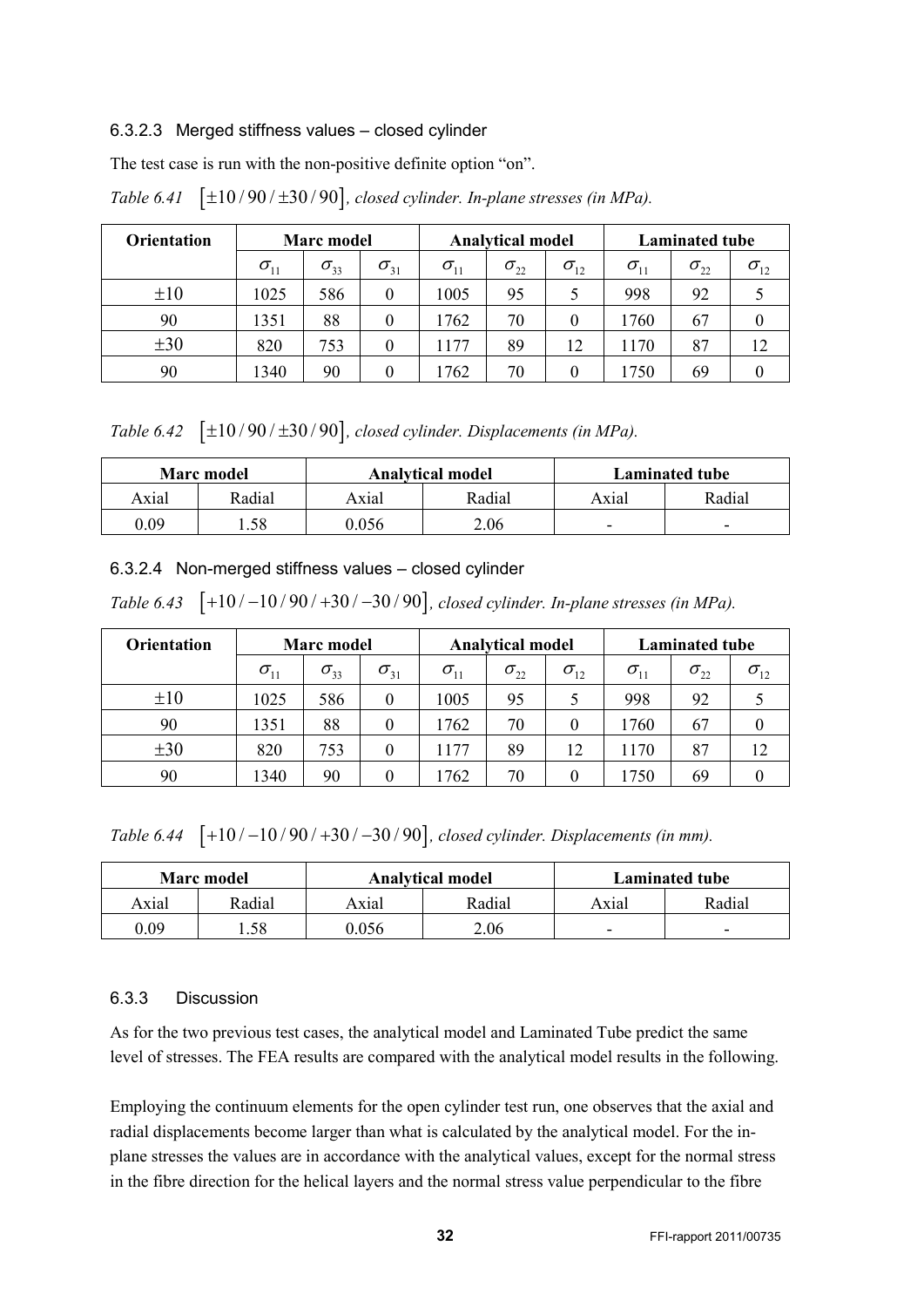direction in the outermost hoop layer. The normal stress value in the fibre direction of the helical layers varies over the physical layer thickness and differs from the analytical value. For the normal stress in the hoop layers, the absolute value of the normal stress is the same, but the sign is opposite. The same differences are in this case found for both the merged and non-merged stiffness cases.

Applying the composite elements for the open cylinder test run, one observes that the axial and radial displacements are larger than calculated by the analytical model. Moreover, the in-plane stresses in the helical layers are different from the analytical results. This is also the case for the normal stress perpendicular to the fibre direction for the hoop layers. The shear stress value is zero in all layers, which is incorrect for the helical layers.

Using continuum elements for the closed cylinder test runs, the axial and radial displacement are in accordance with the analytical results. For the merged element stiffness case, the normal stresses for the helical layers are different from analytical predictions, but for the hoop layers the normal stresses are in agreement with the analytical results. Thus, the main trend is similar to the observations for Case #1 in Section [6.1.](#page-18-1) For the non-merged stiffness approach, all normal stress values are in accordance with the analytical results. The in-plane shear stresses agree well with the analytical calculations for both approaches.

Using composite elements for the closed cylinder case, the axial and radial displacement become smaller compared to the analytical results. This is also the case for the normal stresses. The inplane shear stress is again zero for all layers, and this is not correct for the helical layers.

## <span id="page-32-0"></span>**7 Summary and conclusions**

In this study, different tools are developed and applied for calculating the deformation and layer stresses for a thin-walled filament-wound composite cylinder. FEA are performed, including different approaches for calculating the stiffness properties for each physical layer and different element types. Both an open cylinder case and a closed cylinder case are run. The results from the FEA are compared with analytical results and Laminated Tube. Theory for a thin-walled pressure tank is applied for the analytical model.

One main conclusion from the study is that Laminated Tube calculates correct stress values. In all test cases, the values are in accordance with the analytical model results. No assumptions or simplifications for a thin-walled tube are made in the implementation. Hence, this tool should also be applied for other geometries and lay-ups, and is an important tool for quick estimation of the lay-up of a cylindrical shaped structure exposed to an inner pressure load.

For the FEA, it is first of all concluded that continuum axisymmetric elements may be used for calculating the overall deformation of a layered cylindrical structure. The FEA results are in accordance with the analytical model results and the results from Laminated Tube. Note, however, that special care should be taken for the open cylinder case. If only the global axial and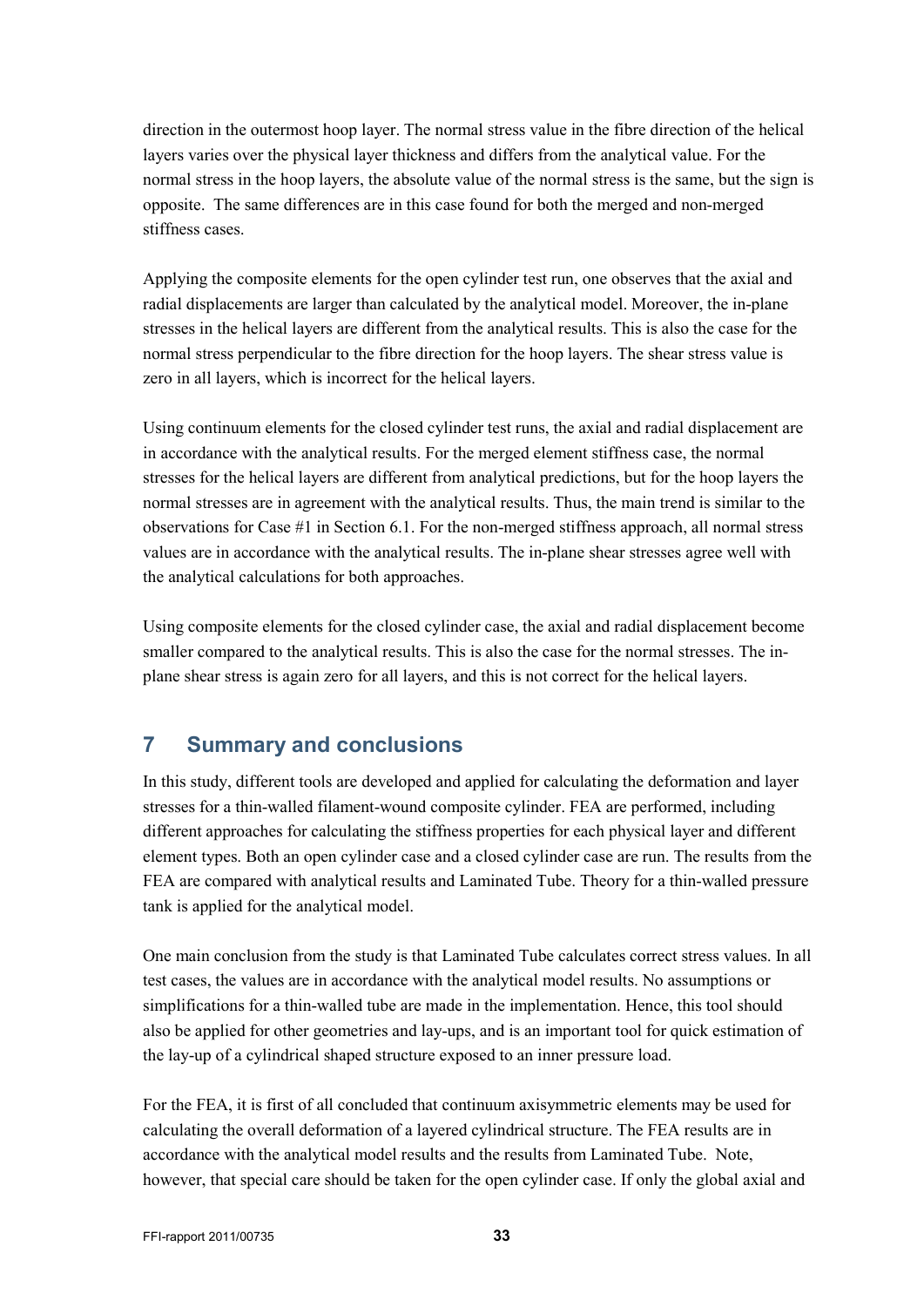radial displacements are required, the merged element stiffness approach may be applied. If inplane normal stresses for each layer of the structure are required in addition, the non-merged stiffness value approach must be employed. This latter conclusion is as expected, because by merging the stiffness values for different fibre orientations a new material is introduced, and the fibre direction is no longer defined.

The axisymmetric composite element type tested in this study is found not to be satisfactory. First of all, the in-plane shear stress becomes zero; the shear stress is only calculated correctly for the  $[0/90]$ , case. Moreover, the deformations and in-plane normal stresses are not in accordance with analytical values. As a conclusion, composite element type 152 in MSC.Marc/Mentat 2008r1 should not be used for this kind of calculations. It should be remarked that the errors observed when using the composite element type may have been corrected in later versions of the software.

<span id="page-33-0"></span>The results and the knowledge obtained from this study will be important in future development of new rocket motor cases and other filament-wound structures.

# **Acknowledgements**

The authors would like to thank Stein Tenden (Nammo) for useful discussions and input, and Bernt B. Johnsen for reading and giving useful comments to the final version of this report.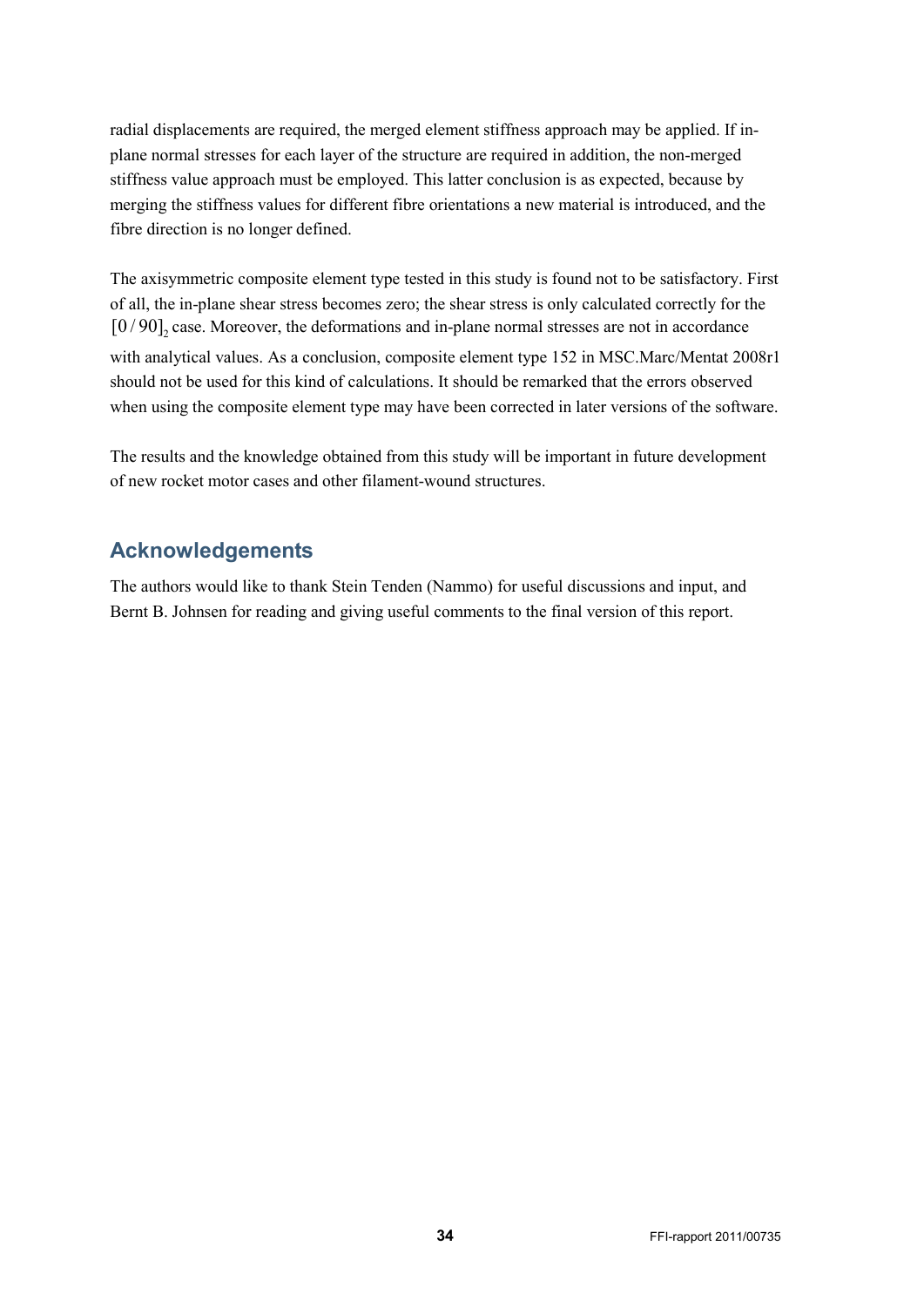# <span id="page-34-0"></span>**Appendix A Material data**

<span id="page-34-1"></span>*Table A1 Material properties for the composite referred to local fibre axes.*

| Material property (fibre in epoxy) | Unit | Value  |
|------------------------------------|------|--------|
|                                    |      |        |
| Fiber volume                       |      |        |
| $E_{11}$                           | MPa  | 170000 |
| $E_{22}$                           | MPa  | 8000   |
| $E_{33}$                           | MPa  | 8000   |
| $G_{12}$                           | MPa  | 3000   |
| $G_{23}$                           | MPa  | 2564   |
| $G_{13}$                           | MPa  | 3000   |
| $V_{12}$                           |      | 0.3    |
| $V_{13}$                           |      | 0.3    |
| $V_{23}$                           |      | 0.4    |
| $V_{21}$                           |      | 0.0141 |
| $V_{32}$                           |      | 0.4    |
| $V_{31}$                           |      | 0.0141 |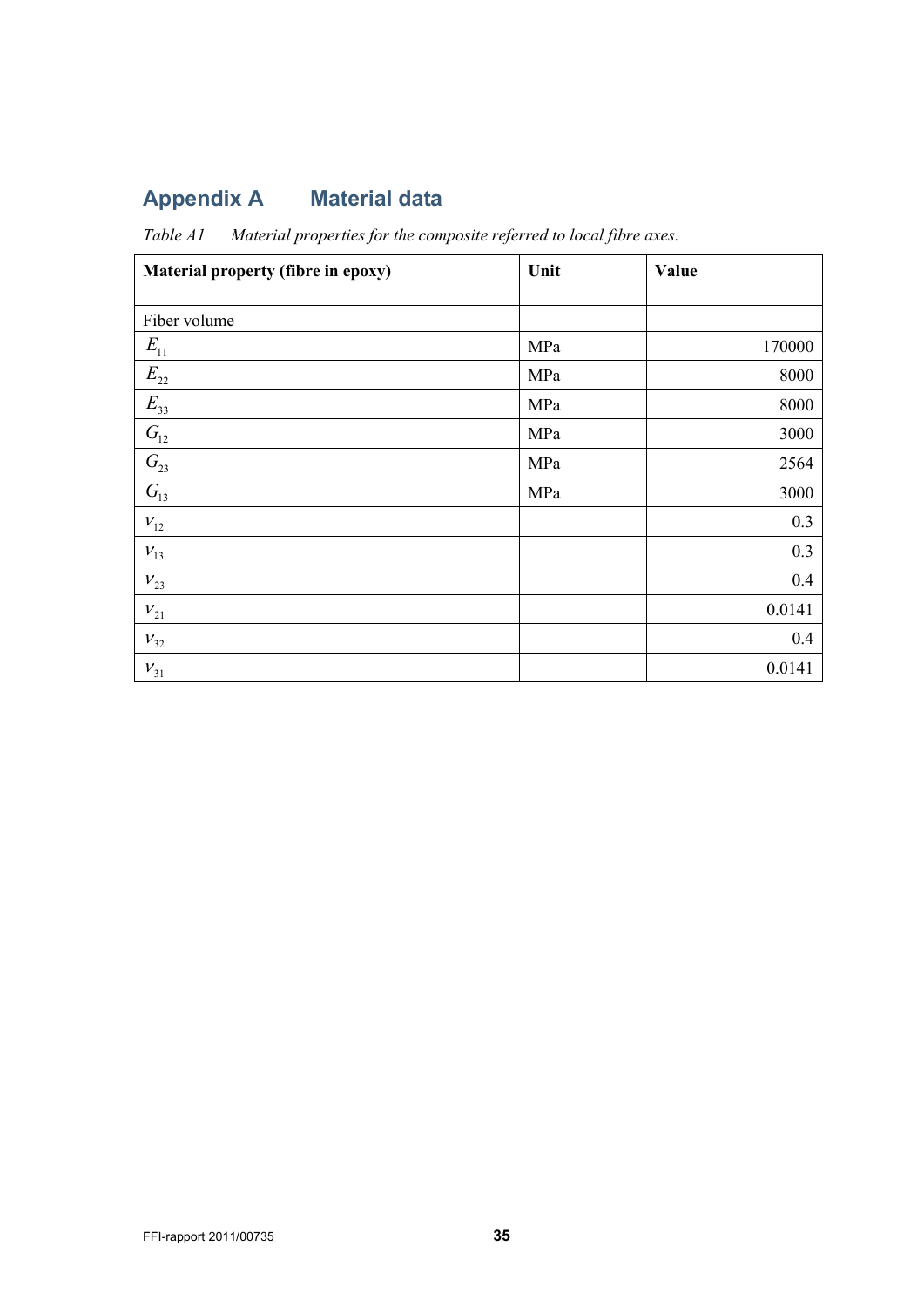## <span id="page-35-0"></span>**Appendix B Analytical model**

The Diffpack code for running the uni-axial and bi-axial test cases is given below.

```
#include <ArraysSimple.h>
int main (int nargs, const char** args)
{
   // General initialization of the simulator
   initDiffpack (nargs, args);
  global menu.init ("Stresses and deformations of thin-walled,
   cylindrical structures made of composites", "Analysis of thin- 
   walled structures");
   // Specification of input parameters
   // We start by specifying the number of layers, the thickness 
   // of each layer and the lay-up
   int no_layers;
  Vec(real) layer thickness, layer orientation;
  no layers = 8;layer thickness.redim (no layers);
  layer orientation.redim (no layers);
  // Here we assume the thickness of all the (single) layers to 
  // be 0.25 mm
  layer thickness.fill (0.25);
   // Case I
  layer orientation(1) = 90.0;layer orientation(2) = 90.0;layer orientation(3) = 45.0;layer orientation(4) = -45.0;layer orientation(5) = 90.0;layer orientation(6) = 90.0;layer orientation(7) = 45.0;layer orientation(8) = -45.0;
   // Case II 
   /*
  layer orientation(1) = 90.0;layer orientation(2) = 90.0;layer orientation(3) = 0.0;layer orientation(4) = 0.0;
```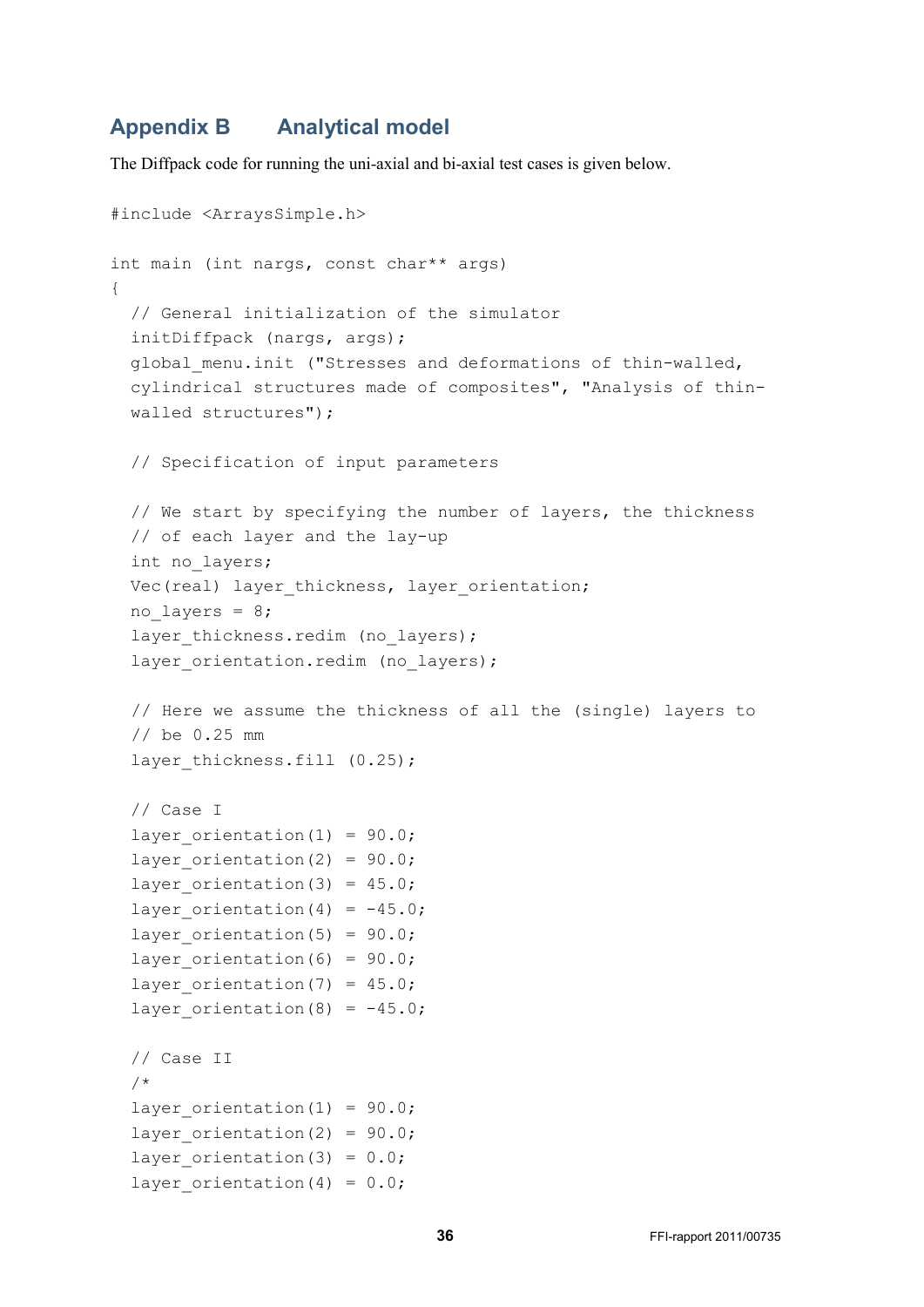```
layer orientation(5) = 90.0;layer orientation(6) = 90.0;layer orientation(7) = 0.0;layer orientation(8) = 0.0;
 */
 // Case III
/*
layer orientation(1) = 90.0;layer orientation(2) = 90.0;layer orientation(3) = 30.0;layer orientation(4) = -30.0;layer orientation(5) = 90.0;layer orientation(6) = 90.0;layer orientation(7) = 10.0;layer orientation(8) = -10.0;
 */
// Specification of material input parameters required in the 
// laminate analysis method adopted
real E L, E T, nu LT, nu TL, G LT;
E L = 170000.0; // MPa
E T = 8000.0; // MPa
G LT = 3000.0; // MPa
nu LT = 0.3;nu TL = nu LT*E T/E L;
 // Specification of geometric parameters
 real radius, length;
radius = 201.0; // mm
length = 10.0; // mm
 // Specification of indicator for type of vessel/pipe
 // Open pipe/vessel => vessel_indicator = 0.0
// Closed pipe/vessel => vessel indicator = 1.0 real vessel_indicator;
 // Open pipe/vessel
vessel indicator = 0.0;
 // Closed pipe/vessel
// vessel indicator = 1.0;
```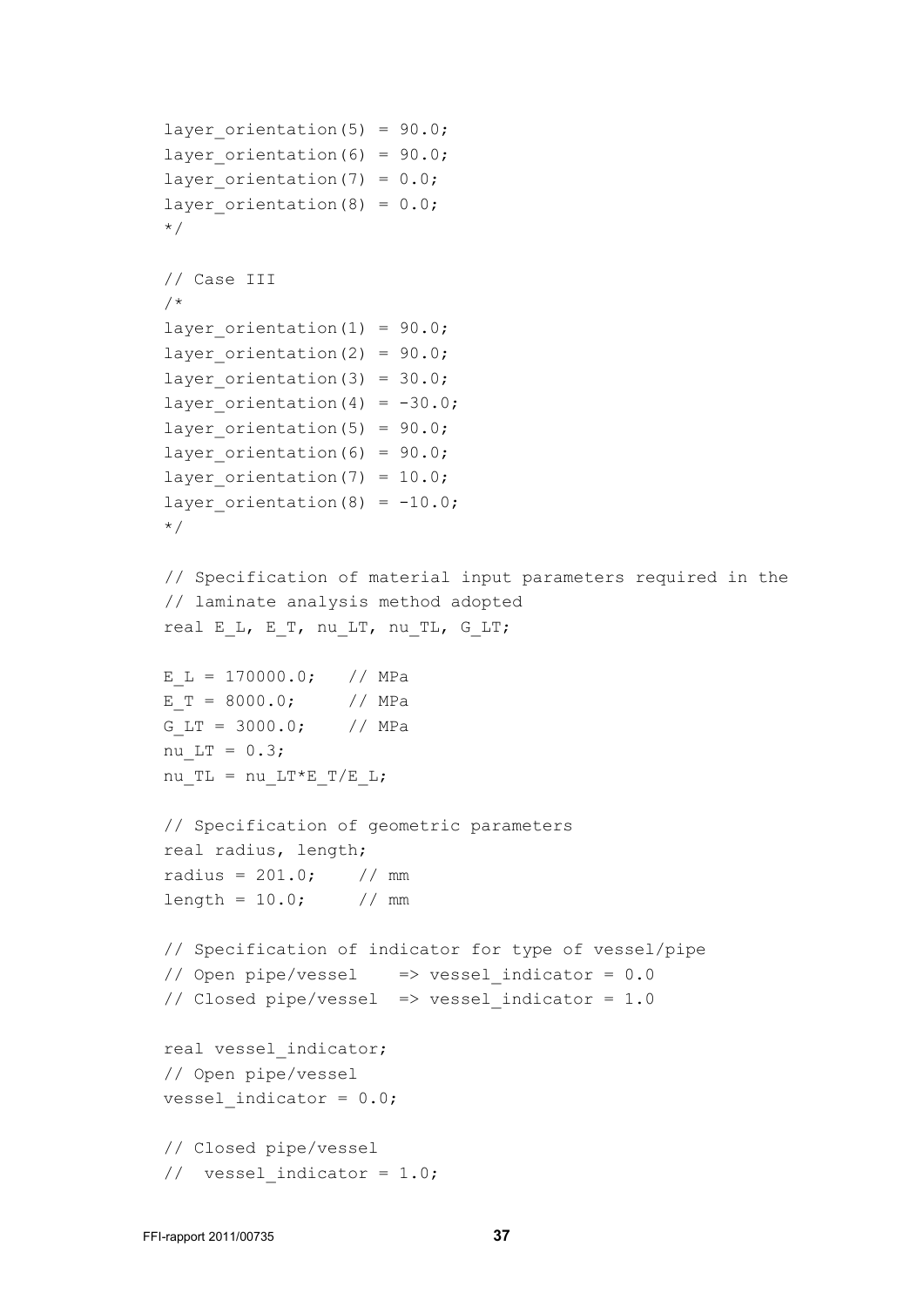```
 // Specification of loading - inner pressure
 real pressure;
pressure = 10.0; // MPa
 // Introduction of parameters and quantities that are needed
 // in the analysis and can be calculated from the input 
 // parameters included above.
 // Parameters for the stiffness properties of a layer
real Q 11, Q 22, Q 12, Q 66;
Q 11 = E L/(1.0 - nu LT*nu TL);
Q 22 = E T/(1.0 - nu LT*nu TL);
Q 12 = nu TL*E L/(1.0 - nu LT*nu TL);
Q 66 = G LT;
// Q loc - stiffness matrix for a lamina related to local fibre
// axes and engineering strains
// Q loc mod - stiffness matrix for a lamina related to local
// fibre axes and tensor strains - this one may easily be
// transformed to represent the lamina stiffness related to a 
// set of global axes/arbitrary coordinate system
Mat(real) Q loc, Q loc mod;
 Q_loc.redim (3); 
Q loc.fill (0.0);
 Q_loc_mod.redim (3); 
Q loc mod.fill (0.0);Q \text{loc}(1,1) = Q 11;Q \text{loc}(1,2) = Q \text{12};Q \text{loc}(2,1) = Q_12;Q \text{loc}(2,2) = Q \text{22};Q \text{loc}(3,3) = Q \text{66};Q loc mod = Q loc;
Q loc mod(3,3) = 2.0*Q 66;
 // Declaration of variables/parameters needed in the 
 // program/analysis
 int i;
real phi; \frac{1}{2} // orientation of current layer
real total thickness; \frac{1}{100} total thickness - to be updated
```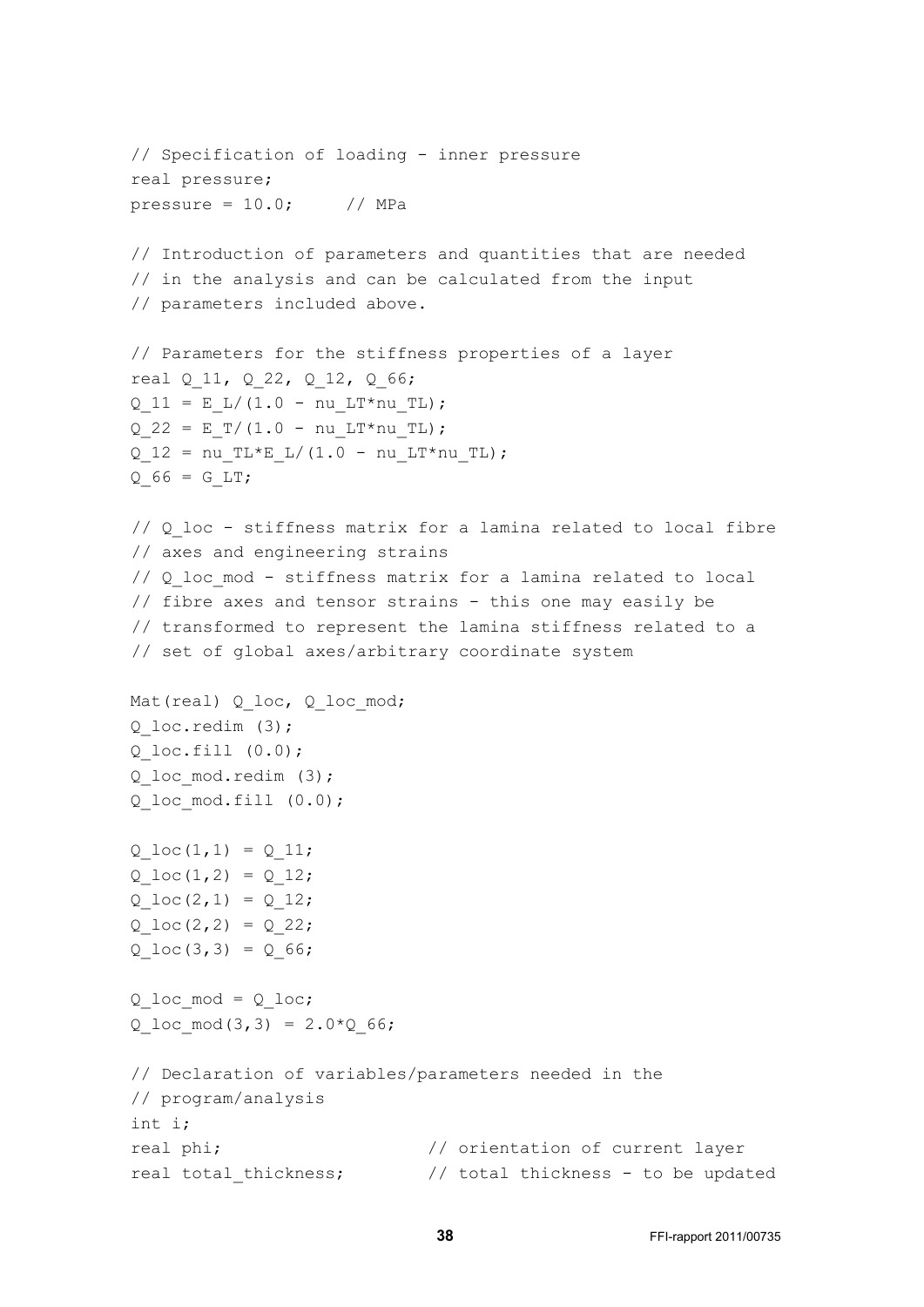```
total thickness = 0.0; // initialization
 // Stiffness matrices for a lamina related to a set of
 // global (or arbitrary) axes.
 // Q_glob - stiffness matrix for a lamina related to 
 // engineering strains
// Q glob mod - stiffness matrix for a lamina related to tensor
 // strains,
Mat(real) Q glob, Q glob mod;
 Q_glob.redim (3);
 Q_glob.fill (0.0);
 Q_glob_mod.redim (3); 
 Q_glob_mod.fill (0.0);
 // Transformation tensors - for the transition between fibre 
 // axes and global axes.
Mat(real) T, T inv;
 T.redim (3);
T inv.redim (3);
 // Stiffness matrix for the entire laminate.
// Only the A matrix from the laminate theory presented in 
 // Agarwal and Broutman is included in the present analysis.
Mat(real) A mat, A mat inv;
A mat.redim (3); A mat.fill (0.0);A mat inv.redim (3); A mat inv.fill (0.0); // Vectors containing the load per unit width and the in-plane 
 // strains are declared here.
Vec(real) N vec, eps vec;
N_vec.redim (3); N_vec.fill (0.0);eps vec.redim (3); eps vec.fill (0.0);
 // Matrix needed in some preliminary calculations
 Mat(real) help;
 help.redim(3);
```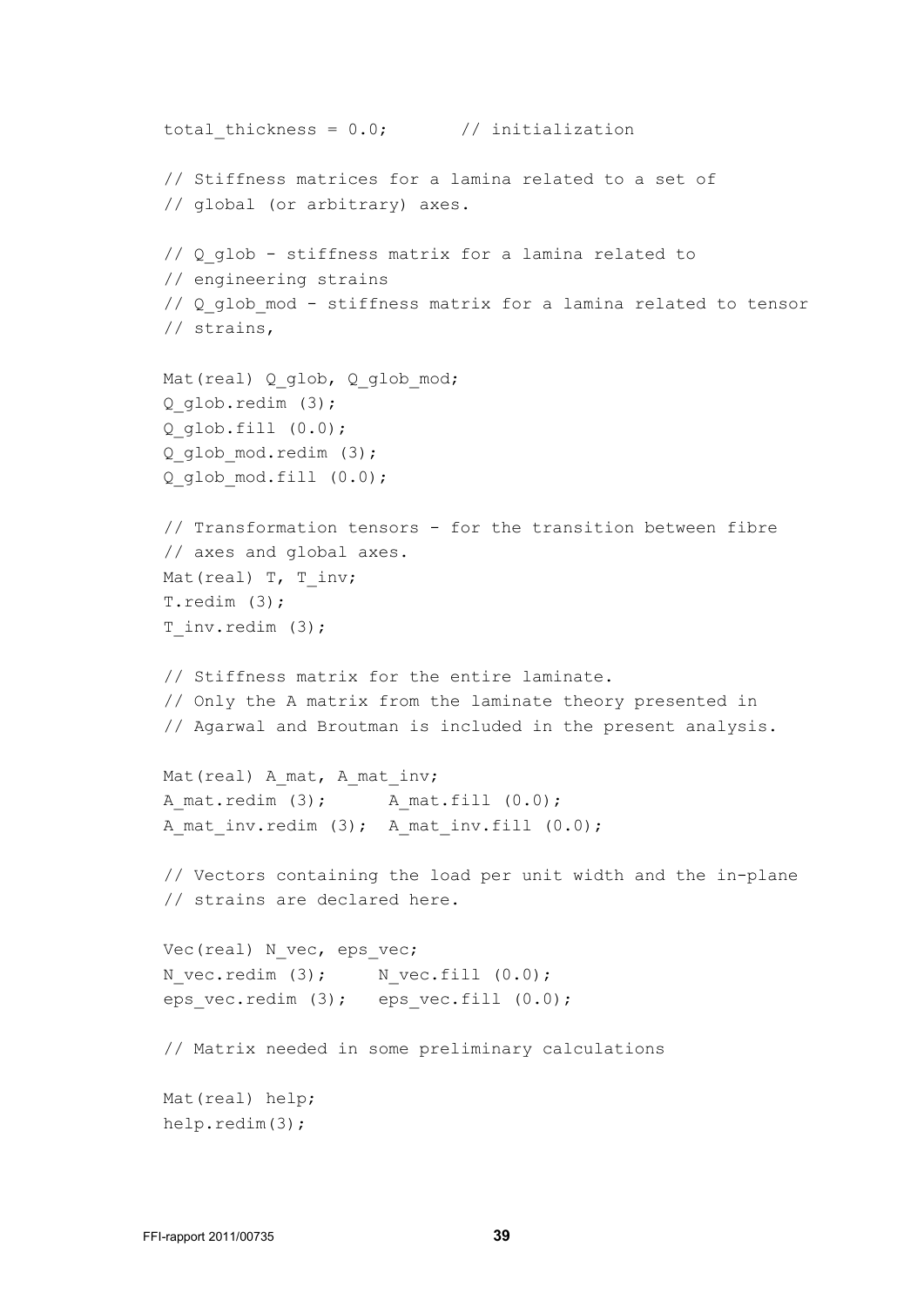```
 // Loop over all the layers in order to calculate the
// laminate stiffness matrix A mat.
for (i=1; i<=no layers; i++) {
  total thickness += layer thickness(i);
  // M PI = 3.14159265...phi = 2.0*M PI*layer orientation(i)/360.0;
  Q glob.fill (0.0); Q_glob_mod.fill (0.0);
   help.fill (0.0);
  T(1, 1) = \text{sqrt}(\cos(\phi h i));T(1, 2) = \sqrt{\text{sqrt}(\sin(\pi h i))};T(1,3) = 2.0*sin(phi)*cos(phi);T(2, 1) = \sqrt{\text{sqrt}(\sin(\pi h i))};T(2, 2) = \sqrt{\text{sgr}(\cos(\pi h i))};T(2,3) = -2.0*sin(phi)*cos(phi);T(3,1) = -\sin(\pi h i) * \cos(\pi h i);T(3,2) = \sin(\phi h i) * \cos(\phi h i);T(3,3) = \text{sqrt}(\cos(\phi h i)) - \text{sqrt}(\sin(\phi h i)); T.inverse (T_inv);
  help.prod (T_inv, Q loc mod);
   Q_glob_mod.prod (help, T);
  Q glob = Q glob mod;
  Q glob(1,3) = 0.5*Q glob mod(1,3);
  Q glob(2,3) = 0.5*Q glob mod(2,3);
  Q glob(3,3) = 0.5*Q glob mod(3,3);
  Q_glob.mult (layer_thickness(i));
  A mat.add (Q_qlob, 1.0); }
 // The loading of the laminate is determined through the
 // inner pressure.
 // sigma_x is only needed in case of a closed vessel/pipe.
 // This is accounted for through the parameter 
 // 'vessel_indicator'
```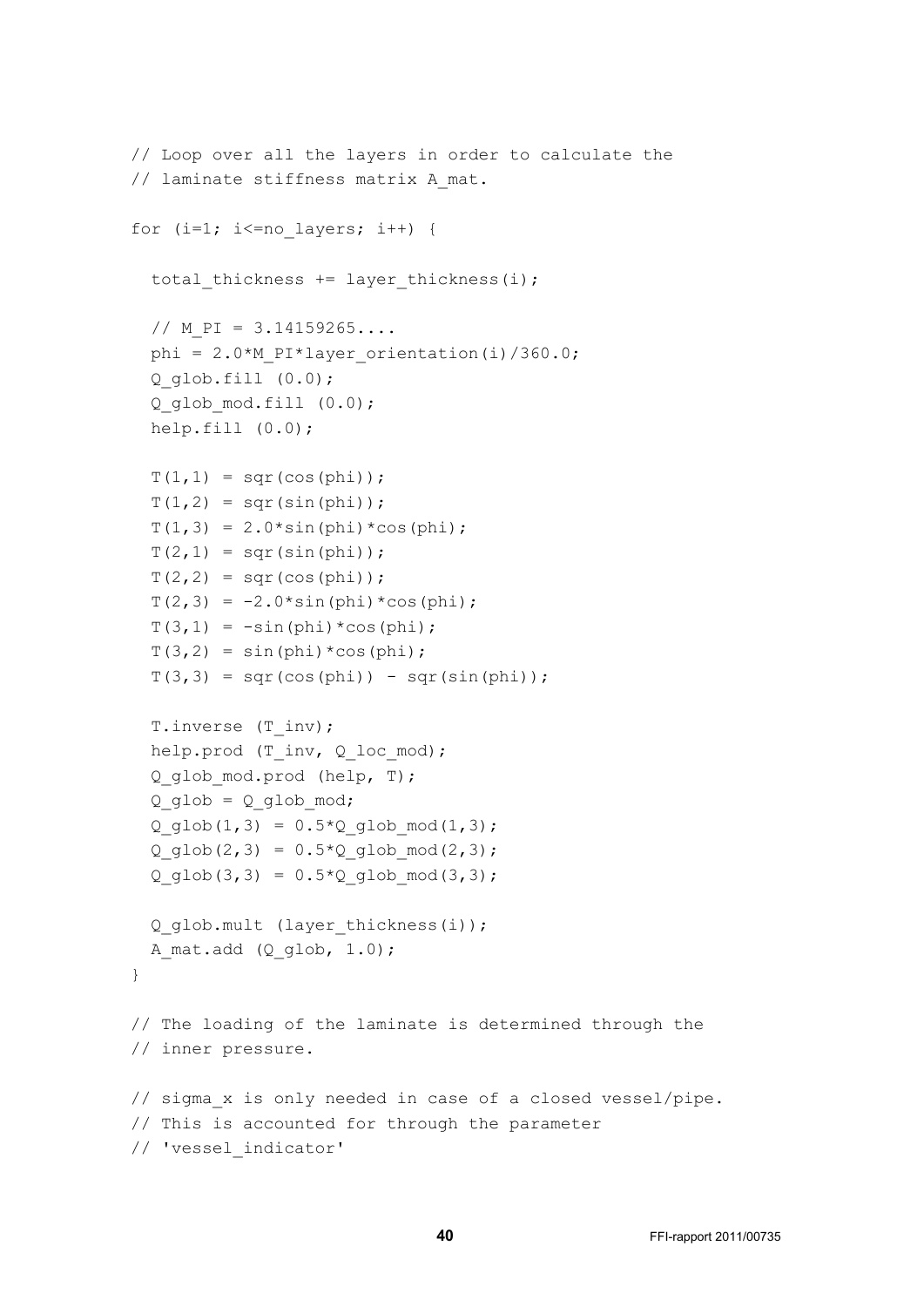```
 real sigma_x, sigma_y;
 sigma x = pressure*radius/(2.0*total thickness);sigma y = pressure * radius/total thickness;
  // Actual loading (per unit width/length) for the laminate
 N vec(1) = vessel indicator*sigma x*total thickness;
 N vec(2) = sigma y^*total thickness;
  // Solution procedure, i.e. calculation of in-plane strains
  // with respect to the global set of axes
 A mat.inverse (A mat inv);
 A mat inv.prod (N vec, eps vec);
  // Dump statements for axial and radial displacements
 s o << "\n Axial displacement = " << eps vec(1)*length << '\n';
 s o << "\n Radial displacement = " << eps vec(2)*radius <<
'\n';
  // We want to derive stress values with repsect to the fiber 
  // axes for each lamina. At the moment, global engineering 
  // strains for the laminate have been obtained. The procedure 
  // is as follows:
  // 1. Modify the global engineering strains to global tensor 
  // strains
  // 2. Loop over the layers of the laminate - for each layer do
  // 3. Transform global tensor strains to local (fiber) tensor 
  // strains
  // 4. Modify local tensor strains to local engineering strains
  // 5. Calculate (and dump) local (fiber) stresses (for each 
  // lamina)
 Vec(real) eps vec mod, eps vec loc, eps vec loc mod;
 eps vec mod.redim (3);
 eps vec mod.fill (0.0);
 eps vec loc.redim (3);
 eps vec loc.fill (0.0);
 eps vec loc mod.redim (3);
 eps vec loc mod.fill (0.0);
 eps vec mod = eps vec;
```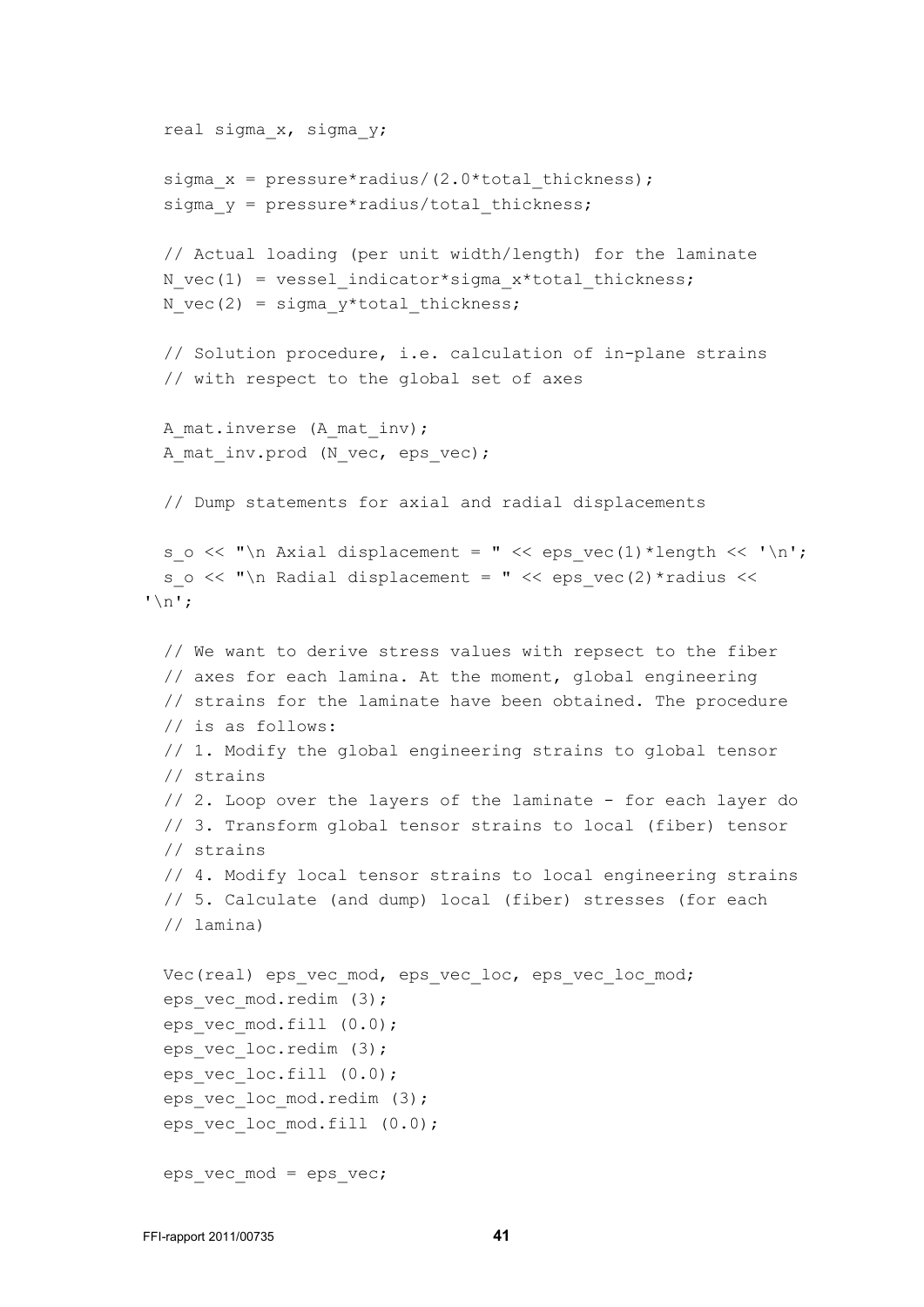```
eps vec mod(3) = 0.5*eps vec(3);
 Vec(real) sigma_loc;
sigma loc.redim (3);
sigma loc.fill (0.0);
for (i=1; i <= no layers; i++) {
  // M PI = 3.14159265...phi = 2.0*M PI*layer orientation(i)/360.0;
  T(1, 1) = \text{sqrt}(\cos(\phi h i));T(1, 2) = sqr(sin(phi));T(1,3) = 2.0*sin(phi)*cos(phi);T(2,1) = \sqrt{\text{sqrt}(\sin(\pi h i))};T(2, 2) = \sqrt{5} (cos(phi));
  T(2,3) = -2.0*sin(phi)*cos(phi);T(3,1) = -sin(phi) * cos(phi);T(3,2) = \sin(\pi h i) * \cos(\pi h i);T(3,3) = sqr(cos(phi)) - sqr(sin(phi));T.prod (eps vec mod, eps vec loc mod);
  eps vec loc = eps vec loc mod;
  eps vec loc(3) = 2.0*eps vec locmod(3);
   Q_loc.prod (eps_vec_loc, sigma_loc);
  sigma loc.print (oform ("FILE=sigma loc layer %d.dta", i));
 }
 return 0;
```
}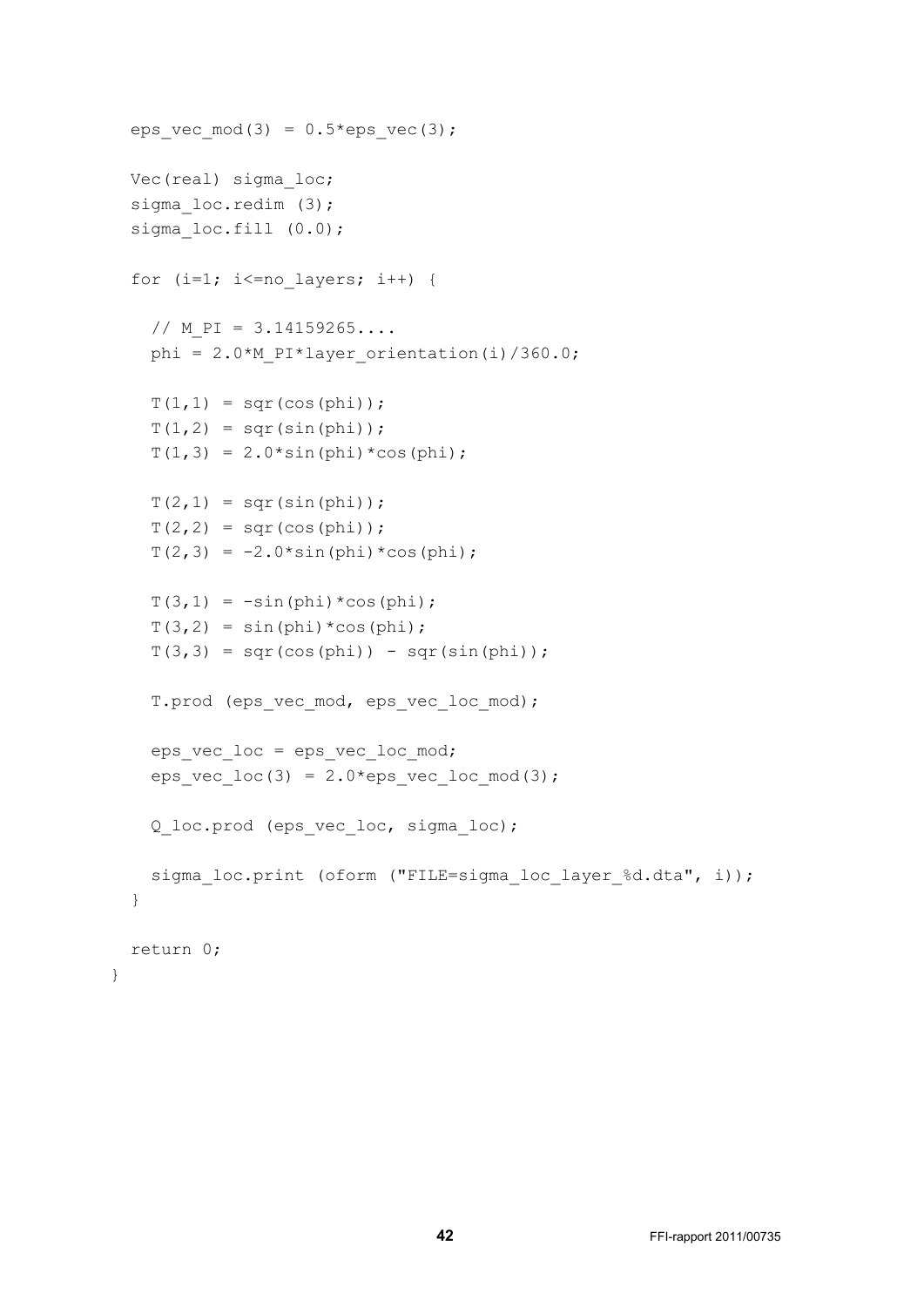## <span id="page-42-0"></span>**Appendix C Mentat input files**

The Mentat module PyMentat is applied in generating input files for the test cases presented in this report. The input files are referred to as *Mentat input files* and are written in the Python language.

The following Mentat input files are applied:

- cylinder 1.py: Case #1. Continuum elements. Merged stiffness values. Open and closed cylinder.
- cylinder 2.py: Case #1. Continuum elements. Non-merged values, variant #1. Open and closed cylinder.
- cylinder 3.py: Case #1. Continuum elements. Non-merged values, variant #2. Open and closed cylinder.
- cylinder 4.py: Case #2. Continuum elements. Open and closed cylinder.
- cylinder 5.py: Case #3. Continuum elements. Merged stiffness values. Open and closed cylinder.
- cylinder\_6.py: Case #3. Continuum elements. Non-merged values and closed cylinder.
- comp\_cylinder\_1.py: Case #1. Composite elements. Non-merged values. Open and closed cylinder.
- comp syclinder 2.py: Case #2. Composite elements. Non-merged values. Open and closed cylinder.
- comp\_cylinder\_3.py: Case #3. Composite elements. Non-merged values. Open and closed cylinder.
- comp\_cylinder\_4.py: Case #1. Composite elements. Merged values. Open and closed cylinder.
- comp\_cylinder\_5.py: Case #3. Composite elements. Merged values. Open and closed cylinder.